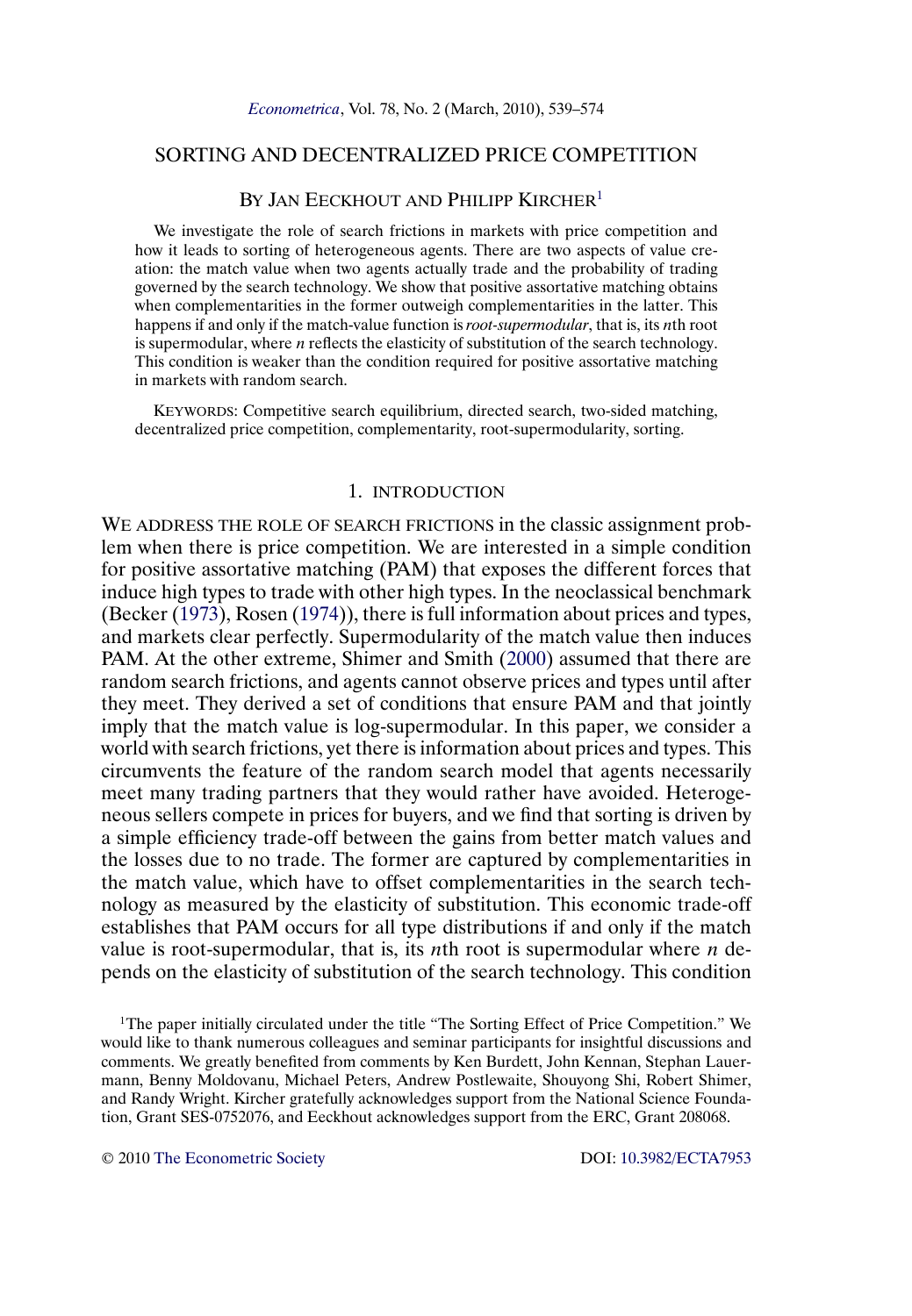<span id="page-1-0"></span>is weaker than log-supermodularity and has a transparent economic interpretation.

The key ingredients of our model are diversity, market frictions, and price competition. Diversity is the hallmark of economic exchange. People have different preferences over goods and are endowed with diverse talents. Such diverse tastes and endowments lead to different market prices that are driven by the supply and demand of each variety. Spatially differentiated goods like houses, for example, are priced depending on the characteristics of the occupants, location, and the dwelling itself. Assets in the stock market are differentiated depending on many characteristics, most notably mean and variance. In labor markets, salaries vary substantially depending on the experience and skill of the worker and on the productivity and safety of the job. While centralized price setting (see Rosen [\(2002\)](#page-35-0), for an overview) adequately captures environments such as the stock market, in many other environments trading is decentralized and frictions are nonnegligible. In the labor market, for example, unemployment is a natural feature; in the housing market, several months delay in finding a buyer is usual.

To captures these features, we consider a decentralized market framework with search frictions, yet with price competition. This framework is known as directed search or competitive search. Sellers have one unit for sale and buyers want to buy one unit. Think of "locations" or "submarkets" indexed by the quality of the product and the trading price. Sellers of a particular quality choose the location with the price they want to obtain. Buyers observe the sellers at the various locations and decide at which location they would like to trade, that is, which quality–price combination to seek. At each location there remain search frictions that prevent perfect trade: When the ratio of buyers to sellers at a location is high, then the probability of trade is high for the sellers and low for the buyers. Observe that the location metaphor is used for simplicity but is not crucial (e.g., in Peters [\(1991,](#page-35-0) [1997a\)](#page-35-0) buyers choose an individual seller with the desired quality–price announcement, but sometimes multiple buyers choose the same seller and not all can trade). Prices guide the trading decisions just like in the Walrasian model of Becker [\(1973\)](#page-34-0) and Rosen [\(1974\)](#page-35-0), only now the possibility that a person cannot trade remains an equilibrium feature that is taken into account in the price setting. One novelty of our setting relative to the earlier directed search literature is that it is designed to handle rich (continuous) type distributions on both sides of the market.

We identify the economic forces that drive the sorting pattern, and provide a necessary and sufficient condition on the strength of supermodularity that ensures positive assortative matching. The key economic insight is that the creation of value can be decomposed into two sources: the complementarity in the match value upon trading and the complementarity in the search technology. In the Walrasian framework, only the first source is present. When both are present, they trade off against each other: the first leads toward positive assortative matching; the second leads toward negative assortative matching.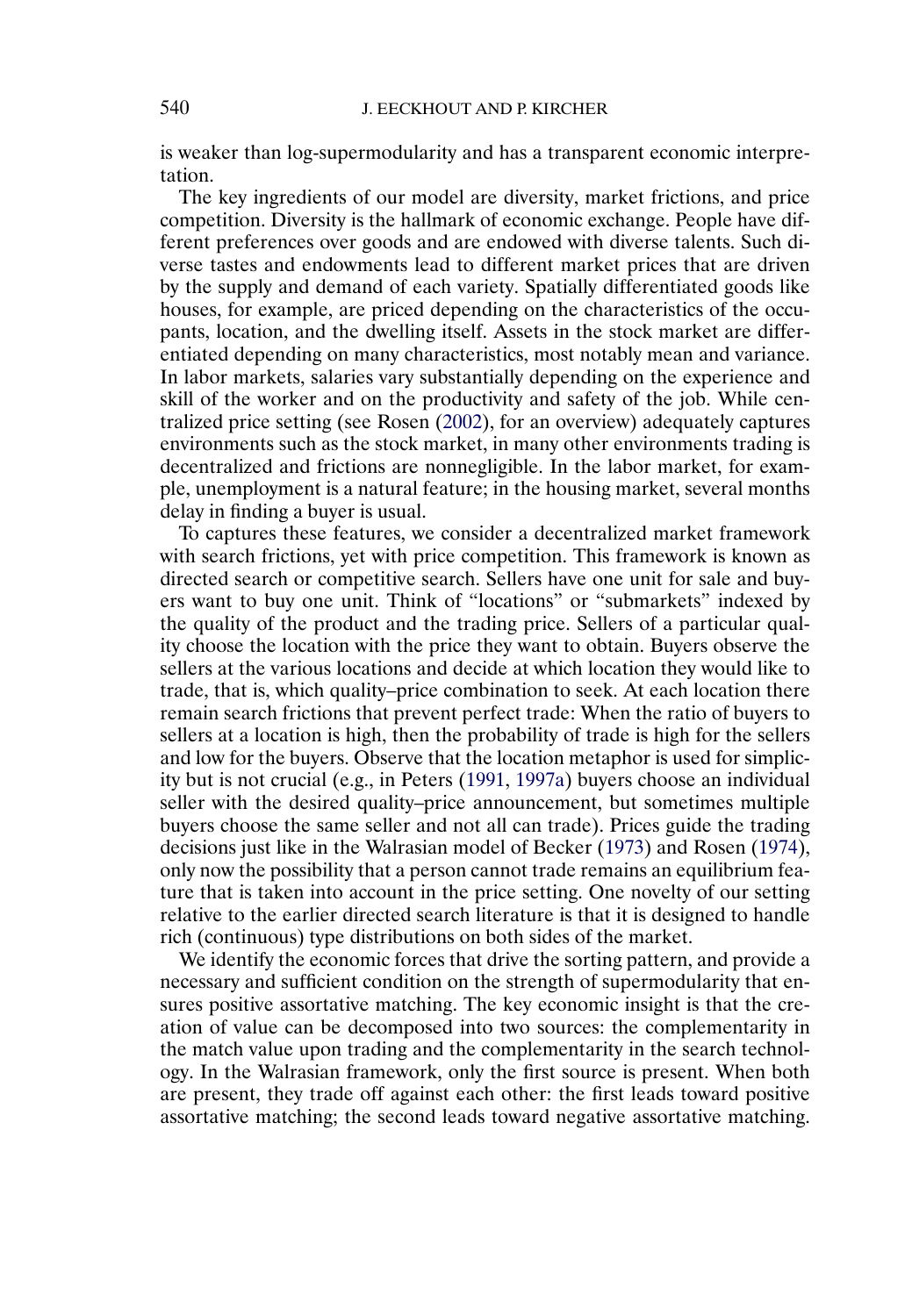<span id="page-2-0"></span>If the former outweighs the latter, positive assortative matching obtains. We can summarize the necessary and sufficient condition required for PAM by *root-supermodularity* of the match-value function, that is, the nth root of the match-value function is supermodular. The magnitude of  $n$  is determined by the upper bound of the elasticity of substitution of the search technology. Similarly, match values that are nowhere  $n$ -root-supermodular lead to negative assortative matching (NAM), where  $n$  now denotes the lower bound of the elasticity of substitution in the search technology.

The economic intuition of this trade-off between frictions and complementarities in match values is transparent in terms of the fundamentals of the economy. In the absence of any complementarities, sorting is not important for the creation of match value. The key aspect is "trading security," that is, to ensure trade and avoid frictions. High-type buyers would like to trade where few other buyers attempt to trade. This allows them to secure trade with high probability and they are willing to pay for this. While sellers know that they might be idle if they attract few buyers on average, some are willing to do this at a high enough price. The low-type sellers are those who find it optimal to provide this trading security, as their opportunity cost of not trading is lowest. This results in negative assortative matching: high-type buyers match with low-type sellers. In the directed search literature, Shi [\(2001\)](#page-35-0) was the first to highlight for a specific search technology that supermodularity is not enough to ensure positive assortative matching. Here, we address in a general context the extent of the complementarities required for positive assortative matching and we isolate the economic forces that govern such sorting.<sup>2</sup>

How much supermodularity is needed—how fast marginal output changes across different matched types—depends on how fast the probability of matching changes when moving across different types with different buyer-to-seller ratios. The change in the matching probability is captured by the elasticity of substitution of the search technology. The elasticity of substitution measures how many more matches are created as the ratio of buyers to sellers increases. If it is high, then matching rates are very sensitive to the buyer–seller ratio and submarkets with lots of low-type sellers make it easy for the high-type buyers to trade, while submarkets with lots of low-type buyers make it easy for the high seller types to trade. The "trading-security" motive is important since the gains from negative sorting are large, and positive sorting only arises if the match value improves substantially when high types trade with high types rather than low types. If the elasticity of substitution in the search technology is low, then it is difficult to generate additional matches for the high types and even moderate strength of the match value motive will offset the tendency to seek trading security.

The exact level of supermodularity required for positive sorting can be expressed by requiring a concave transformation of the match value to be su-

<sup>2</sup>We relate our findings to Shi's [\(2001\)](#page-35-0) insight in greater detail in Section [6.](#page-18-0)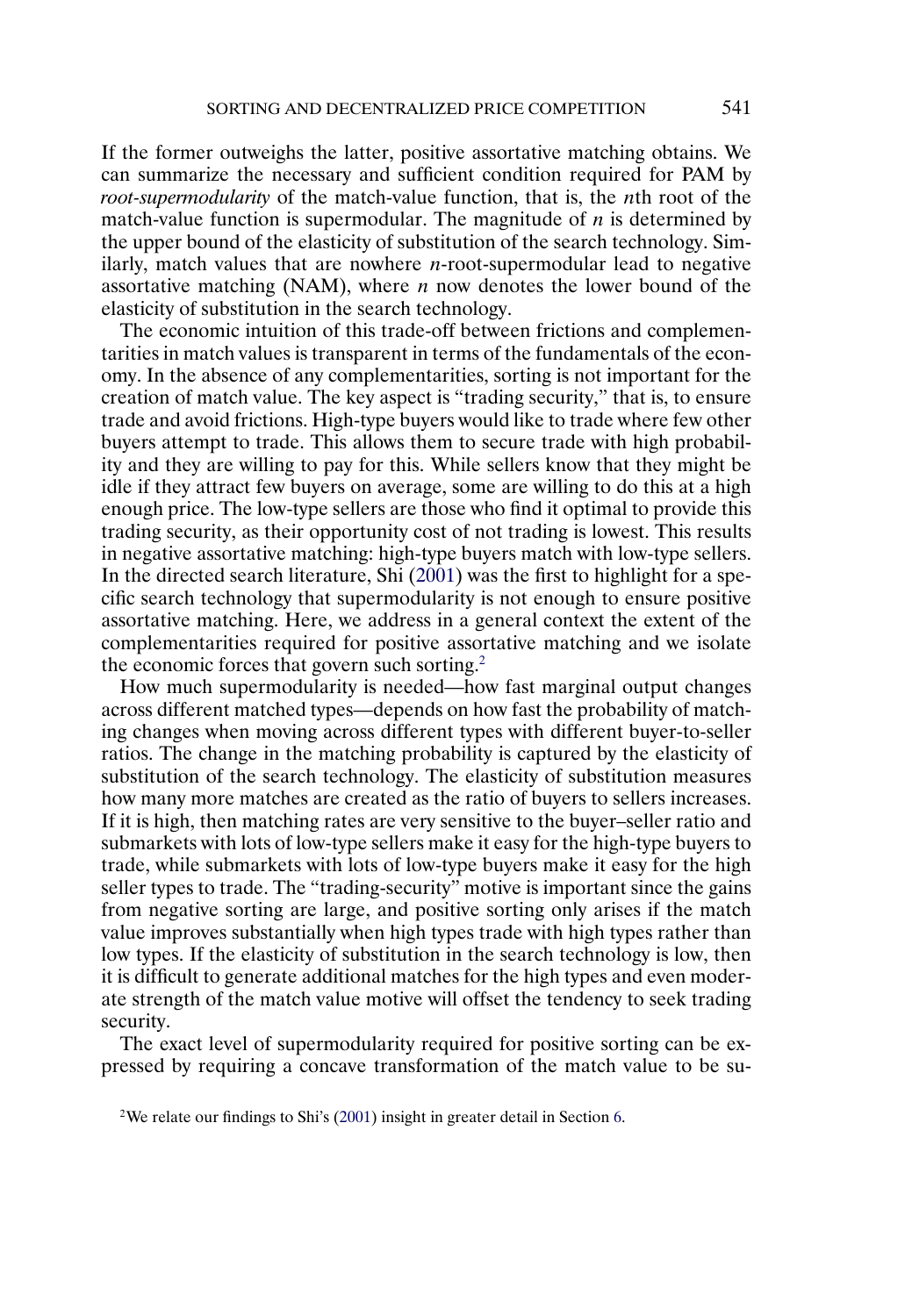<span id="page-3-0"></span>permodular. In particular, it can be summarized by the (relative) Arrow–Pratt measure of the transform, which has to be as large as the elasticity of substitution of the search technology. The latter is in the unit interval, so the associated transform is the *n*th root, where *n* depends on the exact magnitude of the elasticity of substitution. The root-supermodularity condition therefore neatly summarizes the trade-off between complementarity in match value and the elasticity of substitution of the search technology.

For PAM our condition is weaker than log-supermodularity required in ran-dom search models such as Shimer and Smith [\(2000\)](#page-35-0)<sup>3</sup> and Smith [\(2006\)](#page-35-0). The key difference is that our framework allows agents to seek the quality and price they desire. This leads to a rather simple and straightforward condition for sorting. It requires a lower degree of complementarity in the match value to overcome the search frictions. Only when the search technology approaches perfect substitutability is log-supermodularity needed. Our condition for positive assortative matching therefore falls in between those for frictionless trade of Becker and random search. Yet, when it comes to negative assortative matching, our results differ substantially. Match values that are nowhere n-root-supermodular induce negative sorting. In particular, this is the case for any *weakly submodular* match-value function. If the matching technology never approaches perfect complementarity (this excludes the urn–ball search technology), then there are strictly supermodular match-value functions such that negative sorting arises for any distribution of types. To our knowledge, this is new in the literature on sorting with or without frictions. In comparison, negative assortative matching obtains only under stronger conditions both in the frictionless case (strict submodularity) and with random search (logsubmodularity).

Our requirement of root-supermodularity is necessary and sufficient to ensure positive assortative matching if we allow for *any* distribution of types. It is binding when the buyer–seller ratio in some market induces the highest possible elasticity of substitution of the search technology. For some distributions, this is not a binding restriction, and in this case there are match value functions with less complementarity that nonetheless induce positive assortative matching. In that sense, our condition is one of weak necessity. Likewise, the condition that ensures negative assortative matching for any distribution of types is stringent, requiring, for example, the absence of any complementarities for the case of urn–ball matching. Again, we show that for many search technologies (such as urn–ball) there exist particular distributions for which weaker requirements suffice.

<sup>3</sup>The models are not immediately comparable partly because random search requires a set based notion of assortative matching, while the frictionless benchmark and our model do not. Note also that the conditions in Shimer and Smith [\(2000\)](#page-35-0) include log-supermodularity even of first and cross-partial derivatives, but not log-supermodularity. However, coupled with monotonicity as assumed throughout our model, log-supermodularity is implied by their conditions. We discuss the relation to Shimer and Smith [\(2000\)](#page-35-0) and other work in Section [6.](#page-18-0)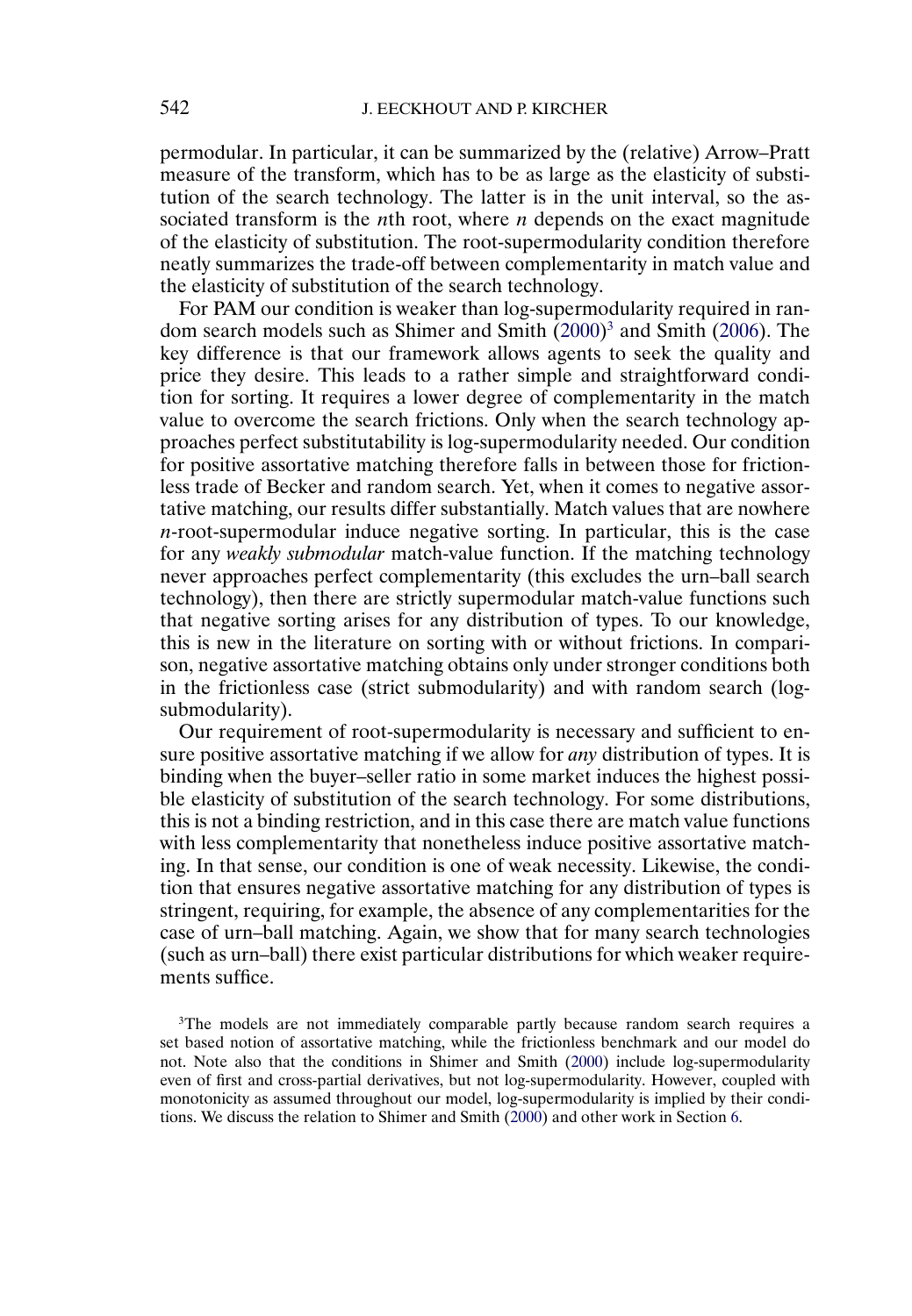<span id="page-4-0"></span>Our results hold for very general search technologies and match values. Yet, it turns out that a large class of widely used search technologies has a common condition, that of square-root-supermodularity. This is the case for any search technology that has bounds on its derivatives at zero and some curvature restriction, for example, the urn–ball search technology. In this class, the value of the elasticity at zero is always one-half. In contrast, the constant elasticity of substitution (CES) search technology satisfies the Inada conditions and, therefore, does not have bounded derivatives. Because its elasticity of substitution is constant, it separates the range of positive and negative sorting exactly.

Finally, we establish existence of a sorting equilibrium and show efficiency, that is, the planner's solution can be decentralized. While the efficiency properties of directed search models are well known (see, e.g., Moen [\(1997\)](#page-34-0), Acemoglu and Shimer [\(1999b\)](#page-34-0), and Shi [\(2001\)](#page-35-0)), we discuss in particular the connection of our condition to the well known Hosios condition. Hosios' [\(1990\)](#page-34-0) original contribution considers identical buyer and seller types, and relates the first derivative of the aggregate search technology to the match value. In our setting, this holds for each submarket. With heterogeneity, agents have a choice of which submarket to join. Our root-supermodularity condition ensures efficient sorting across submarkets by relating the elasticity of substitution of the aggregate search technology to the complementarities in the match value.

In the discussion section, we relate our model to existing results in the search literature. We discuss directed and random search, and the relationship of our model to the large literature on the foundations of competitive equilibria as limits of matching games with vanishing frictions. We consider a convergent sequence of search technologies in our static economy such that, in the limit, the short side of the market gets matched with certainty. To our knowledge, considering vanishing frictions as the limit of a sequence of static search technologies is new in this literature on foundations of competitive equilibrium. In the conclusions, we also highlight that our results do not only apply to search markets, but also shed some initial light on sorting in many-to-many matching markets.

### 2. THE MODEL

We cast our model in the context of a generic trading environment between buyers and sellers, as is often done in the directed search literature. This environment includes the labor market and many other markets with two-sided heterogeneity and search frictions. Our setup is chosen to be as general as possible and to encompass a broad class of different search technologies.

*Players*: There is a mass of heterogeneous sellers who are indexed by a type  $y \in Y$  that is observable. Let  $S(y)$  denote the measure of sellers with types weakly below  $y \in \mathcal{Y}$ . We assume  $\mathcal{Y} = [\underline{y}, \overline{y}] \subset \mathbb{R}_+$  and that  $S(\overline{y})$  denotes the overall measure of sellers. Each seller has one good for sale. On the other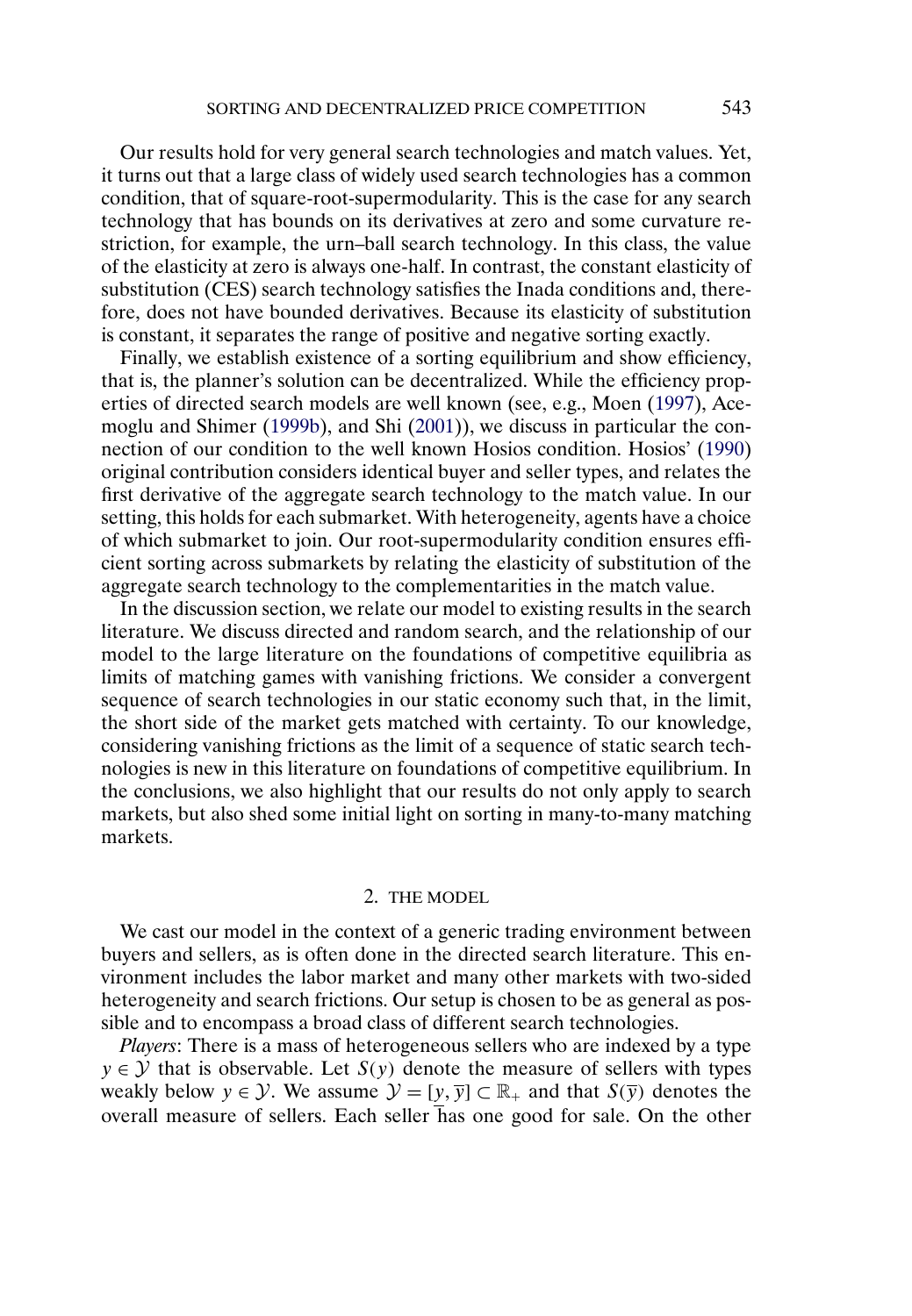<span id="page-5-0"></span>side of the market there is a unit mass of buyers. Buyers differ in their valuation for the good, which is private information. Each buyer draws his type x independently and identically distributed (i.i.d.) from distribution  $B(x)$  on  $\mathcal{X} = [\hat{x}, \overline{x}] \subset \mathbb{R}_+$ . S and B are  $C^2$ , with strictly positive derivatives s and b, respectively. It is convenient to think of a continuum of agents of each type, and of  $b(x)$  and  $s(y)$  as the size of the group of type x buyers and type y sellers.

*Preferences*: The value of a good consumed by buyer x and bought from seller y is given by  $f(x, y)$ , where f is a strictly positive function  $f : \mathbb{R}_+^2 \to \mathbb{R}_{++}$ . Conditional on consuming and paying a price p, the utility of the buyer is  $f(x, y) - p$ and that of the seller is  $p$ . That is, agents have quasilinear utilities. We discuss broader preferences for the seller in the conclusion. We assume that  $f$  is twice continuously differentiable in  $(x, y)$ . We consider indices x and y that are ordered such that they increase the utility of the buyer:  $f_x > 0$ ,  $f_y > 0$ . The utility of an agent who does not consume is normalized to zero. Clearly, no trade takes place at prices below zero and above  $f(\overline{x}, \overline{y})$ , and we define the set of feasible prices as  $\mathcal{P} = [0, f(\overline{x}, \overline{y})]$ . All agents maximize expected utility.

*Search Technology*: The model is static.4 There are search frictions in the sense that with positive probability, a buyer does not get to match with the seller he has chosen. The extent of the frictions depends on the competition for the goods. We capture this idea of competition by considering the ratio of buyers to sellers, denoted by  $\lambda \in [0, \infty]$ , and refer to it as the expected queue length. This ratio varies in general with the quality of the good offered and the price posted. When a seller faces a ratio of  $\lambda$ , then he meets (and trades with) a buyer with probability  $m(\lambda)$ . The idea that relatively more buyers make it easier to sell is captured by assuming that  $m:[0,\infty] \to [0,1]$  is a strictly increasing function. Analogously, buyers who want to trade at a price–quality combination that attracts a ratio  $\lambda$  of buyers to sellers can buy with probability  $q(\lambda)$ , where  $q:[0,\infty] \to [0,1]$  is a strictly decreasing function: when there are relatively more buyers, it becomes harder for them to trade. Trading in pairs requires that  $q(\lambda) = m(\lambda)/\lambda$ . We additionally impose the standard assumption that  $m$  is twice continuously differentiable, strictly concave, and has a strictly decreasing elasticity.

*Examples of Search Technologies*: There are many ways to interpret and provide a microfoundation for the search technology. The most common one arises when buyers directly choose a seller but use an anonymous strategy in their selection. That means that once they decide on the quality–price combination, they choose one of the sellers with these characteristics at random. In a large market with many buyers and sellers, the probability that a seller has at least one buyer and can trade is approximately  $m_1(\lambda) = 1 - e^{-\lambda}$ . This search technology was first proposed by Butters [\(1977\)](#page-34-0) (see also Peters [\(1991\)](#page-35-0), Shi [\(2001\)](#page-35-0), Shimer [\(2005\)](#page-35-0)). Variations of this specification arise naturally, for

4We discuss our findings for steady states of a repeated model in the conclusion. See also our working paper version.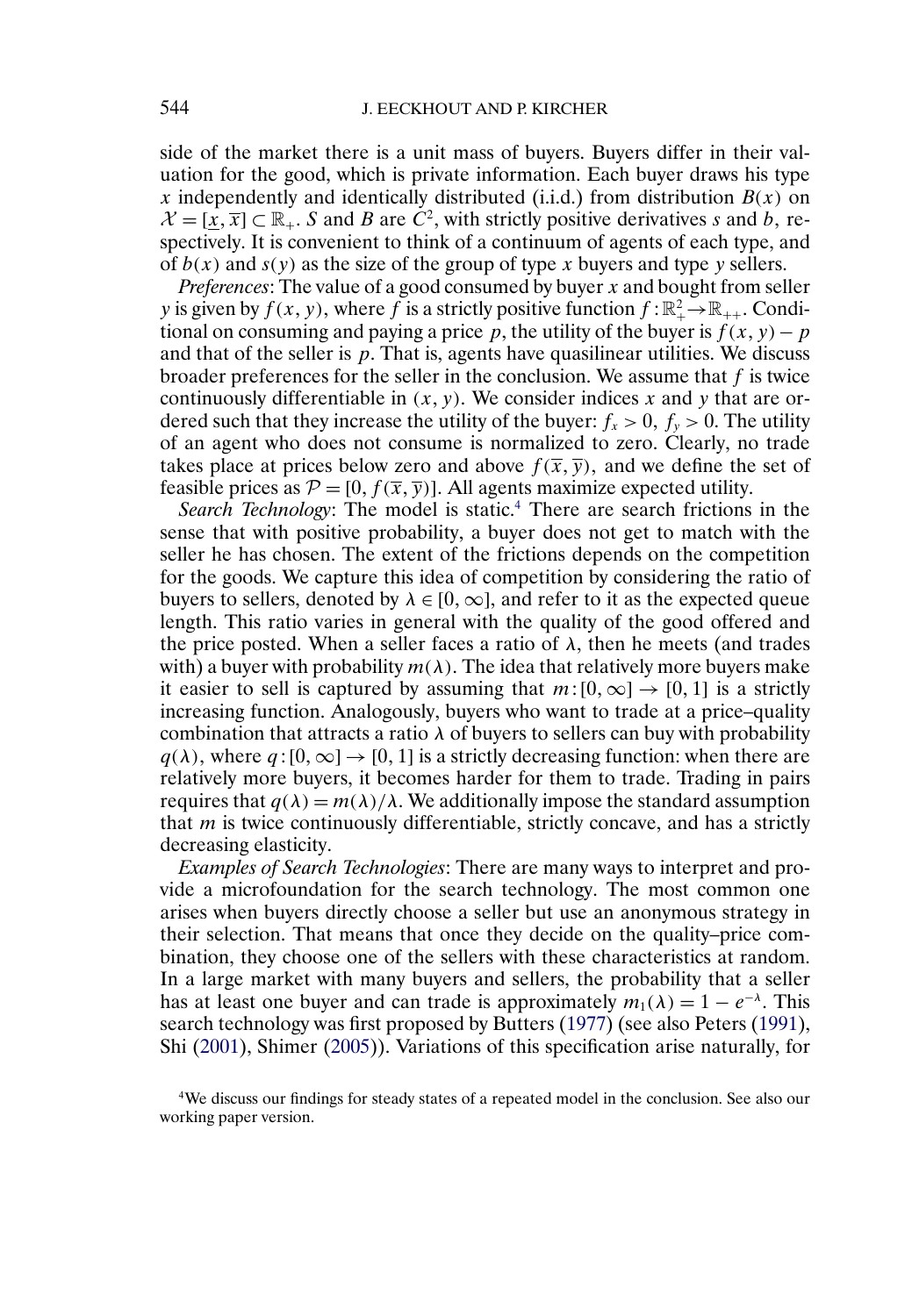<span id="page-6-0"></span>example, when a fraction  $1 - \beta$  of the buyers gets lost on the way to the sellers, we have  $m_2(\lambda) = 1 - e^{-\beta \lambda}$ . Alternatively, if, at each price–quality combination, agents form pairs randomly, but trade only occurs when a seller is paired with a buyer (in the spirit of Kiyotaki and Wright [\(1993\)](#page-34-0)), the matching probability is  $m_3(\lambda) = \lambda/(1 + \lambda)$ .

*Extensive Form and Trading Decisions*: The extensive form of the market interaction has two stages. In stage 1, all sellers simultaneously post a price  $p$  at which they are willing to sell the good. In stage 2, after observing the sellers' qualities and their posted prices  $(y, p)$ , buyers simultaneously decide where to attempt to buy, that is, each buyer chooses the quality–price combination  $(y, p)$  that she seeks. A buyer for whom all the prices p are too high can always choose the option of no trade, denoted by  $\emptyset$ .<sup>5</sup> A buyer who gets matched consumes the good and pays the posted price. Whether a buyer gets matched with a seller is determined by the search technology. This two-stage extensive form is in the spirit of, for example, Peters [\(1991,](#page-35-0) [2000\)](#page-35-0) and Acemoglu and Shimer [\(1999a,](#page-34-0) [1999b\)](#page-34-0). We denote by  $G(y, p)$  and  $H(x, y, p)$  the distribution of trading decisions of sellers and buyers, that is,  $G(y, p)$  is the measure of sellers who offer a quality–price combination below  $(y, p)$ , and  $H(x, y, p)$  is the measure of buyers with types below  $x$  who attempt to buy a quality–price combination that is below  $(y, p)$ .

For many subsequent discussions, the marginals of these distributions are important; we denote them with subscripts. For example,  $H<sub>x</sub>(x)$  is the fraction of buyers with type below x and  $H_{\mathcal{VP}}(y, p)$  is the fraction of buyers that search for a quality below y at a price below  $p$ . We impose the following two requirements. First, we require  $G_y = S$  and  $H_x = B$ , that is, the measure of traders coincides with the distribution in the population. Second, we require  $H_{\gamma\gamma}$  to be absolutely continuous with respect to  $G$ , which means that if there are no sellers who have chosen prices in some set, then no buyers will try to buy from that set. This will enable us to use the Radon–Nikodym derivative below.

*Equilibrium*: Our equilibrium concept follows the literature on large games (see, e.g., Mas-Colell [\(1984\)](#page-34-0)), where the payoff of each individual is determined only by his own decision and by the distribution of trading decisions  $G$  and  $H$  in the economy, which in turn have to arise from the optimal decisions of the individual traders.<sup>6</sup> To define the expected payoffs for each agent given G and H, let the function  $\Lambda_{GH}$ :  $\mathcal{Y} \times \mathcal{P} \to [0,\infty]$  denote the expected queue length at each quality–price combination. Along the support of the sellers' trading distribution  $G$  it is given by the Radon–Nikodym derivative

6We are grateful to Michael Peters for pointing out to us this approach, which brings the competitive search model in line with the standard game theoretic approach to large markets.

<sup>&</sup>lt;sup>5</sup>To make the choice of no trade consistent with the rest of our notation, let  $\emptyset = (\emptyset_v, \emptyset_v)$ , where  $\varnothing_y$  < y denotes a nonexistent quality and  $\varnothing_p$  < 0 denotes a nonexistent price, and the trading probability at ∅ is zero.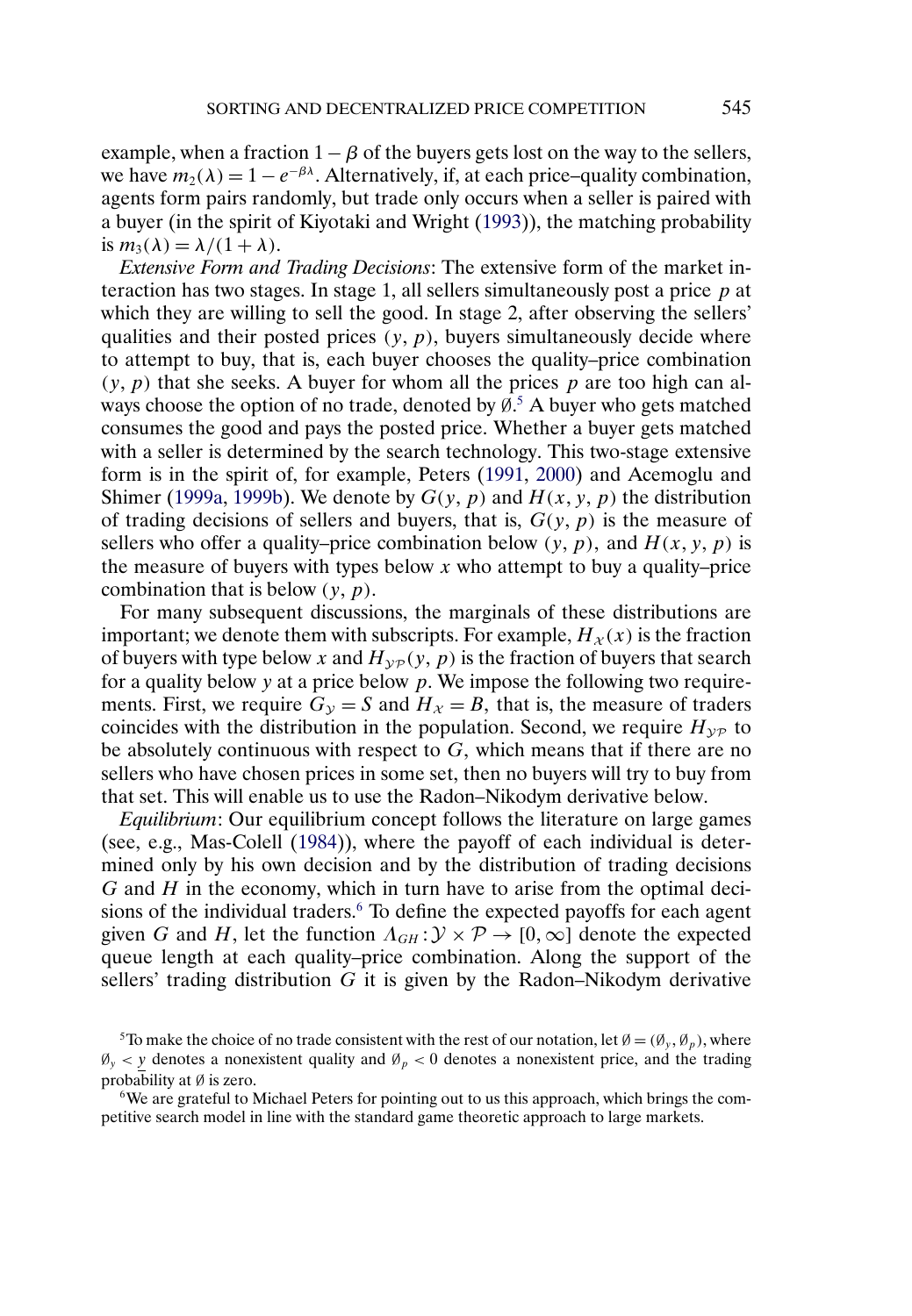$\Lambda_{GH} = dH_{\mathcal{YP}}/dG$ .<sup>7</sup> Along the support of G, we can define the expected payoff of sellers as

$$
(1) \qquad \pi(y, p, G, H) = m(\Lambda_{GH}(y, p))p
$$

and the expected pay off of buyers as

(2) 
$$
u(x, y, p, G, H) = q(\Lambda_{GH}(y, p))[f(x, y) - p].
$$

So far the payoffs are only determined on the path of play, since the buyer– seller ratio  $\Lambda_{GH}$  is only well defined there. We extend the payoff functions by extending the queue length function  $\Lambda_{GH}$  to all of  $\mathcal{Y} \times \mathcal{P}$ . A seller who contemplates a deviation and offers a price different from all other sellers, that is,  $(y, p) \notin \text{supp } G$ , has to form a belief about the queue length that he will attract. We follow the literature (e.g., McAfee [\(1993\)](#page-34-0), Acemoglu and Shimer [\(1999b\)](#page-34-0), Shimer [\(2005\)](#page-35-0)) by imposing restrictions on beliefs in the spirit of subgame perfection: the seller expects a queue length  $\Lambda_{GH}(y, p)$  larger than zero only if there is a buyer type  $x \in \mathcal{X}$  who is willing to trade with him. Moreover, he expects the highest queue length for which he can find such a buyer type, which means that he expects buyers to queue up for the job until it is no longer profitable for them to do so. Formally, that means that

(3) 
$$
\Lambda_{GH}(y, p) = \sup \Big\{ \lambda \in \mathbb{R}_+ : \\ \exists x; q(\lambda) [f(x, y) - P] \ge \max_{(y', p') \in \text{supp } G} u(x, y', P', G, H) \Big\}
$$

if that set is nonempty and  $\Lambda_{GH}(y, p) = 0$  otherwise. This extension defines the queue length and thus the matching frictions and payoffs on the entire domain.<sup>8</sup> Here the queue length function  $\Lambda_{GH}$  acts similar to Rosen's [\(1974\)](#page-35-0) hedonic price schedule in the sense that individuals take this function as given, and an equilibrium simply states that all trading decisions according to G and  $H$  are indeed optimal given the implied queue lengths.

DEFINITION 1: An equilibrium is a pair of trading distributions  $(G, H)$  such that the following conditions hold:

(i) Seller Optimality:  $(y, p) \in \text{supp } G$  only if p maximizes (1) for y.

<sup>7</sup>On the support of G, the Radon–Nikodym derivative is well defined, up to a zero measure set: any two derivatives coincide almost everywhere. To achieve everywhere well defined payoffs in (1) and (2), assume some rule that selects a unique  $\Lambda_{GH}$  on supp G for each (G, H). For our existence proof, we require the selection to be continuous and differentiable wherever possible on supp  $G$ , as this will select the derivative that we construct.

8For particular microfoundations of the matching function in an economy with one-sided heterogeneity, Peters [\(1991,](#page-35-0) [1997a,](#page-35-0) [2000\)](#page-35-0) showed that the specification of the matching frictions in (3) indeed arises the equilibrium path after a deviation by an individual seller.

<span id="page-7-0"></span>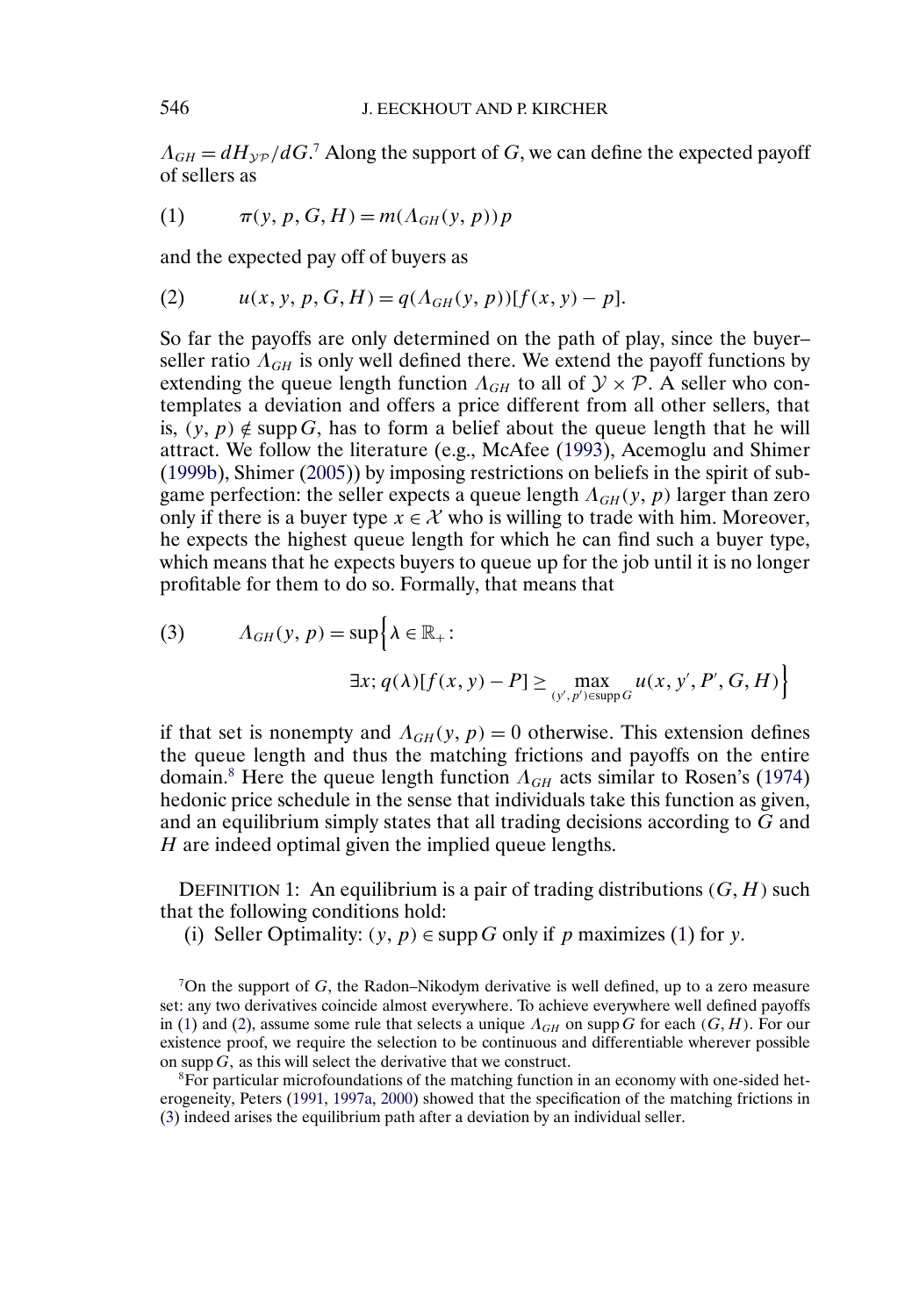## <span id="page-8-0"></span>(ii) Buyer Optimality:  $(x, y, p) \in \text{supp } H$  only if  $(y, p)$  maximizes [\(2\)](#page-7-0) for x.

*Assortative Matching*: Our main focus is on the sorting of buyers across sellers. In ex ante terms, an allocation is not one-to-one since the ratio of buyers to sellers is, in general, different from 1. Therefore, we define sorting in terms of the distribution of visiting decisions of buyers H. Consider active buyer types  $x$  who choose to be in the market rather than taking their outside option  $((x, \emptyset) \notin \text{supp } H)$ . We say that H entails assortative matching if there exists a strictly monotone function  $\nu$  that maps these buyer types into  $\mathcal Y$  such that  $H_{\chi \nu}(x, \nu(x)) = B(x)$  for all active buyer types. This means that  $\nu(x)$  is the seller type with which buyer type x would like to trade. We say that matching is positive assortative if  $\nu$  is strictly increasing and is negative assortative if it is strictly decreasing. Since  $\nu$  is strictly monotone, it is uniquely characterized by its inverse  $\mu \equiv \nu^{-1}$ , where  $\mu(y)$  denotes the buyer type that visits seller y. Throughout we will consider this inverse and call it the assignment.

### 3. THE MAIN RESULTS

In equilibrium, an individual seller of type y takes the trading distributions G and  $H$  as given, and according to part (i) of the equilibrium definition, his pricing decision solves  $\max_p m(A_{GH}(y, p))p$ . This seller can set a price that does not attract any buyers  $(A_{GH}(y, p) = 0)$  or he can set a price that attracts buyers  $(A_{GH}(y, p) > 0)$  and we can substitute [\(3\)](#page-7-0), which holds by assumption outside the support of  $G$  and also by equilibrium condition (ii) on the support of G. Therefore, the seller's problem can be written as

$$
\max_{\lambda, p} \{m(\lambda)p : \lambda = \sup \{ \lambda' : \exists x; q(\lambda') [f(x, y) - p] \ge U(x, G, H) \} \},
$$

where we introduced  $U(x, G, H) \equiv \max_{(y', p') \in \text{supp } G} u(x, y', p', G, H)$  to denote the highest utility that a buyer of type  $x$  can obtain. By equilibrium condition (ii),  $U(x, G, H)$  is continuous. Therefore, for sellers who trade with positive probability, this problem is equivalent to

(4) 
$$
\max_{x,\lambda,p} \{m(\lambda)p:q(\lambda)[f(x,y)-p]=U(x,G,H)\}.
$$

This maximization problem has a natural interpretation that is common to much of the literature on competing mechanism design. It states that a seller can choose prices and trading probabilities as well as the buyer type that he wants to attract, as long as the utility for this buyer is as large as the utility that he can get by trading with other sellers. Note also that  $(x, y, p)$  cannot be in the support of the buyers' equilibrium trading strategy  $H$  if there does not exist a  $\lambda$  such that  $(x, \lambda, p)$  solves (4) for y, since the price and associated queue length offered by y will not allow buyer x to obtain his expected equilibrium utility  $U(x, G, H)$ . To simplify notation in what follows, we suppress the dependence of the variables on  $G$  and  $H$  when there is no danger of confusion.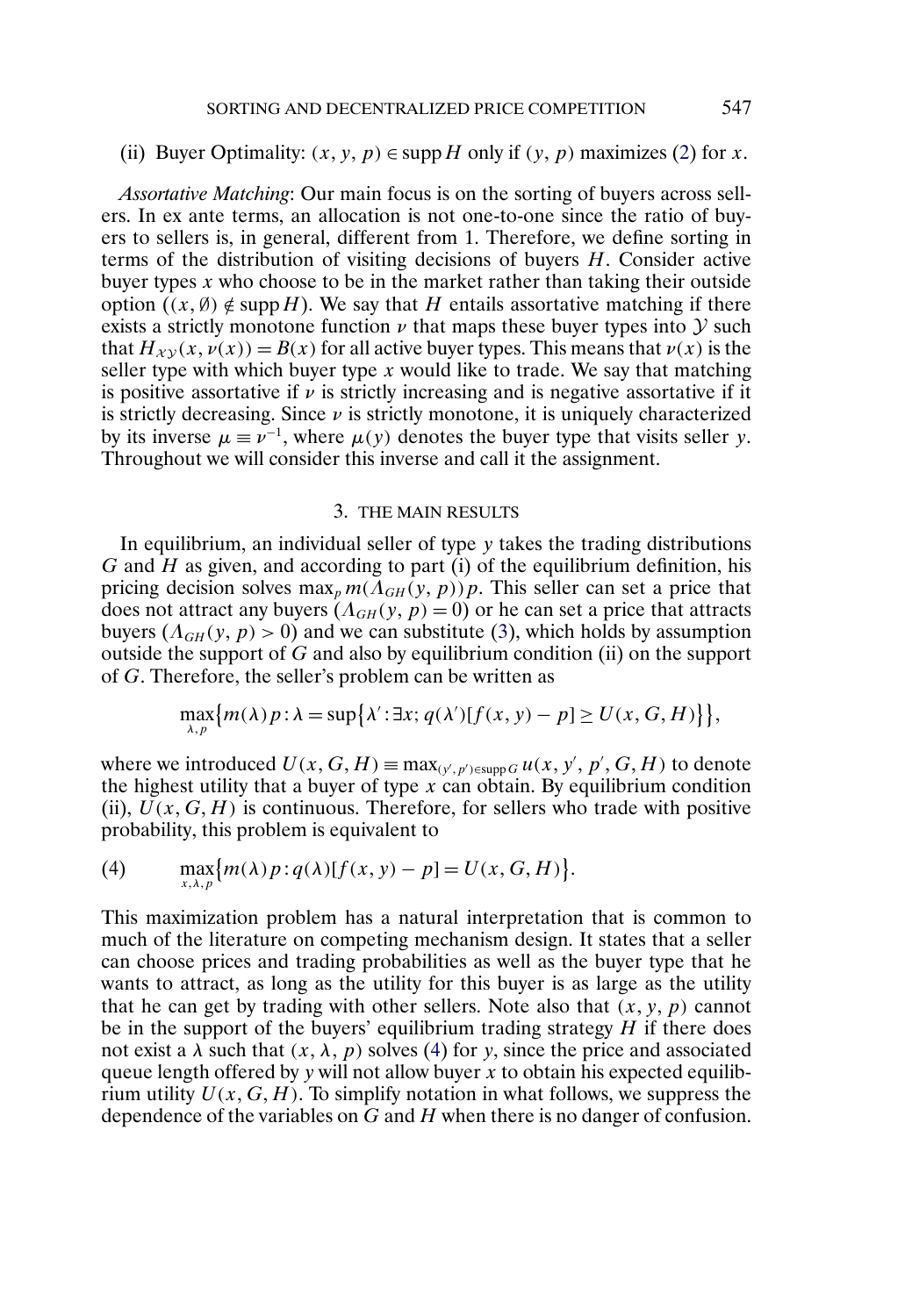<span id="page-9-0"></span>We will now derive a necessary condition for assortative matching. For expositional purposes, we focus on a particular class of equilibria in this derivation that fulfill a number of differentiability conditions. Consider a candidate equilibrium  $(G, H)$  that is assortative, that is, it permits a strictly monotone assignment  $\mu(y)$ , and has a unique price  $p(y)$  offered by seller type y, with both  $\mu(y)$  and  $p(y)$  differentiable.<sup>9</sup> The focus on a differentiable equilibrium is just for convenience of exposition in the main body. The formal proofs do not assume differentiability a priori.

For any seller y who trades at an interior queue length, we can use the con-straint to substitute out the price in [\(4\)](#page-8-0). Since  $m(\lambda) = \lambda q(\lambda)$ , this yields

(5) 
$$
\max_{x,\lambda} m(\lambda) f(x, y) - \lambda U(x).
$$

Along the equilibrium path, seller y's assigned buyer type  $\mu$  (i.e.,  $\mu$ (y)) and his queue length  $\Lambda$  (i.e.,  $\Lambda(y, p(y))$ ) solve this program and are characterized by its first-order conditions

$$
(6) \qquad m'(\Lambda)f(\mu, y) - U(\mu) = 0,
$$

(7) 
$$
m(\Lambda)f_x(\mu, y) - \Lambda U'(\mu) = 0.
$$

The first-order conditions only characterize an optimal choice if the secondorder condition is satisfied. To verify the second-order condition, we derive the Hessian along the equilibrium path:

(8) 
$$
\begin{pmatrix} m''(\Lambda)f(\mu, y) & m'(\Lambda)f_x(\mu, y) - U'(\mu) \\ m'(\Lambda)f_x(\mu, y) - U'(\mu) & m(\Lambda)f_{xx}(\mu, y) - \Lambda U''(\mu) \end{pmatrix}.
$$

The term  $m''(\Lambda) f(\mu, y)$  is strictly negative and the point  $(\Lambda, \mu)$  is a local maximum only if the determinant of the Hessian is positive:

(9) 
$$
m''(\Lambda) f(\mu, y) (m(\Lambda) f_{xx}(\mu, y) - \Lambda U''(\mu)) - (m'(\Lambda) - m(\Lambda)/\Lambda)^2 f_x(\mu, y)^2 \ge 0,
$$

where in the last term of this inequality we have substituted  $U'$  from (7). Totally differentiating  $(7)$  with respect to y and using  $(7)$  yields the expression

(10) 
$$
U''(\mu) = \frac{m(\Lambda)}{\Lambda} f_{xx}(\mu, y) + \frac{1}{\Lambda \mu'} \bigg( \bigg( m'(\Lambda) - \frac{m(\Lambda)}{\Lambda} \bigg) f_x(\mu, y) \frac{d\Lambda}{dy} + m(\Lambda) f_{xy}(\mu, y) \bigg).
$$

<sup>9</sup>We require this only for those types that trade with strictly positive probability. A unique price  $p(y)$  means that  $(y, p(y)) \in \text{supp } G$  and  $(y, p') \notin \text{supp } G$  for any other  $p' \neq p(y)$ . Finally, we note that  $\mu(y)$  and  $p(y)$  are differentiable only if  $U(x, G, H)$  is twice differentiable in x and  $\Lambda(y, p(y))$  is totally differentiable in y, as shown in (10) and [\(11\)](#page-10-0) below.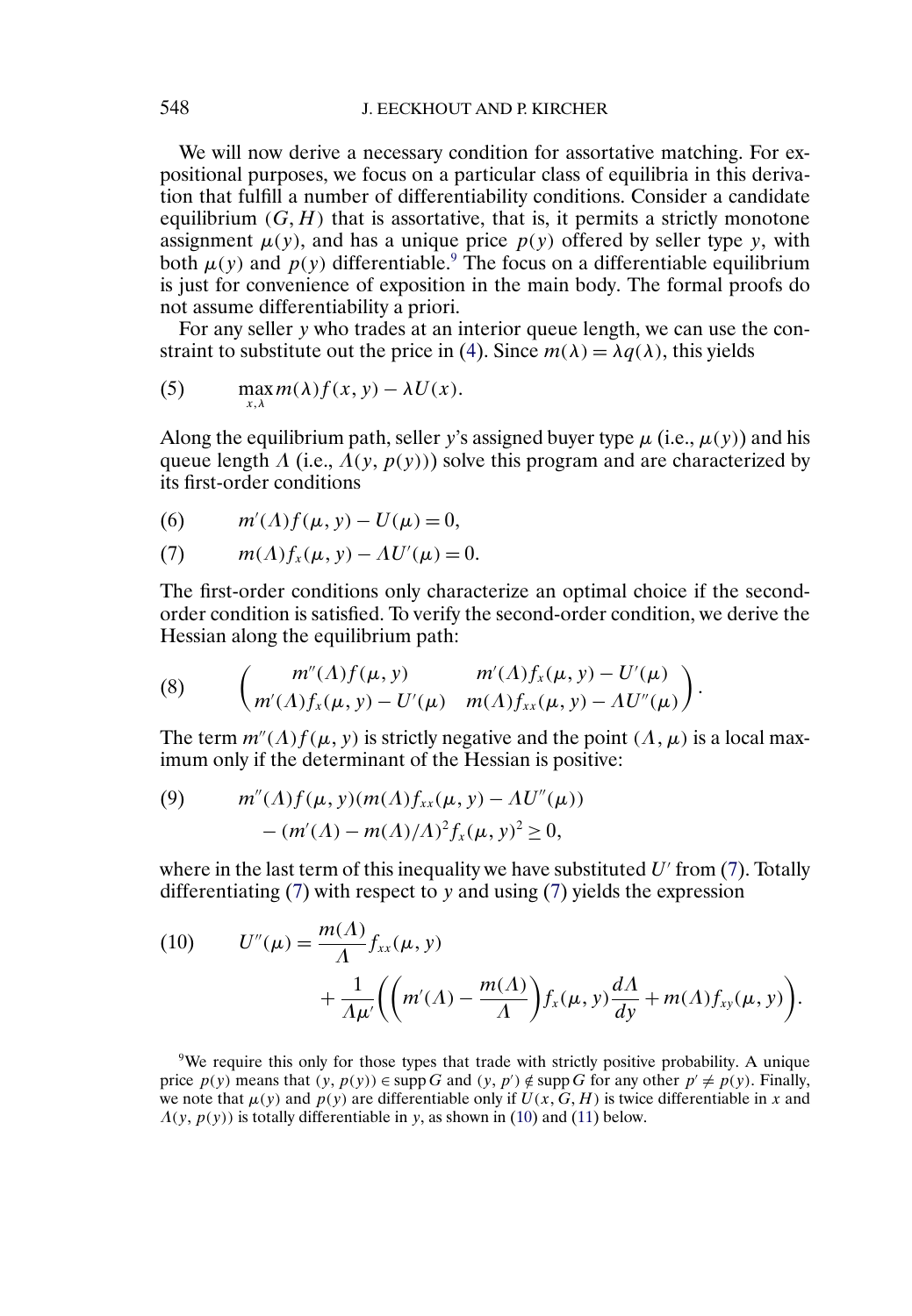<span id="page-10-0"></span>Totally differentiating [\(6\)](#page-9-0) with respect to y and substituting [\(7\)](#page-9-0) yields an expression for the change of the queue length along the equilibrium path:

(11) 
$$
\frac{dA}{dy} = -\frac{1}{m''(\Lambda)f(\mu, y)} \times \left[ \left( m'(\Lambda) - \frac{m(\Lambda)}{\Lambda} \right) f_x(\mu, y) \mu' + m'(\Lambda) f_y(\mu, y) \right].
$$

Substituting [\(10\)](#page-9-0) and (11) into [\(9\)](#page-9-0) allows us to cancel terms, and after rearranging and multiplying by  $\mu'(y)^2$ , we are left with

(12) 
$$
\mu'(y) \bigg[ f_{xy}(\mu, y) - \frac{m'(\Lambda)(\Lambda m'(\Lambda) - m(\Lambda))}{\Lambda m''(\Lambda) m(\Lambda)} \frac{f_x(\mu, y) f_y(\mu, y)}{f(\mu, y)} \bigg] \ge 0.
$$

To satisfy the second-order condition, both terms in (12) must have identical signs. Under PAM ( $\mu$ ' > 0), the term in square brackets has to be positive; under NAM ( $\mu$ ' < 0), it has to be negative. Defining

(13) 
$$
a(\lambda) \equiv \frac{m'(\lambda)(m'(\lambda)\lambda - m(\lambda))}{\lambda m(\lambda)m''(\lambda)},
$$

the following lemma follows immediately.

LEMMA 1: *In any differentiable equilibrium that satisfies positive assortative matching*,

$$
(14) \qquad \frac{f_{xy}(\mu, y)f(\mu, y)}{f_y(\mu, y)f_x(\mu, y)} \ge a(\Lambda)
$$

*has to hold along the equilibrium path*, *with the opposite sign in any differentiable equilibrium with negative assortative matching*.

This condition is stronger than standard supermodularity, because our assumptions on the search technology imply that  $a(\lambda) \in [0, 1]$  for all  $\lambda$ .<sup>10</sup> A related but different condition was reported by Shi [\(2001\)](#page-35-0) for a specific directed search model. His condition arises as a special case of (14), as we discuss in more detail in Section [6.](#page-18-0) The benefit of expression (14) is that it provides a

<sup>&</sup>lt;sup>10</sup>One can rewrite (13) as  $a(\lambda) = m'(\lambda)q'(\lambda)/(m''(\lambda)q(\lambda))$ , and our assumptions on the search technology immediately yield  $a(\lambda) > 0$  for all  $\lambda \in (0, \infty)$ . Furthermore, some straightforward algebra shows that a strictly decreasing elasticity of m implies that  $a(\lambda) < 1$  for all  $\lambda \in (0, \infty)$ . More details are presented in the published working paper version. All results in this paper obtain even without the standard assumption that the elasticity of  $m$  is decreasing, only that the right-hand side of condition (14) might be larger than 1, which requires stronger supermodularity conditions.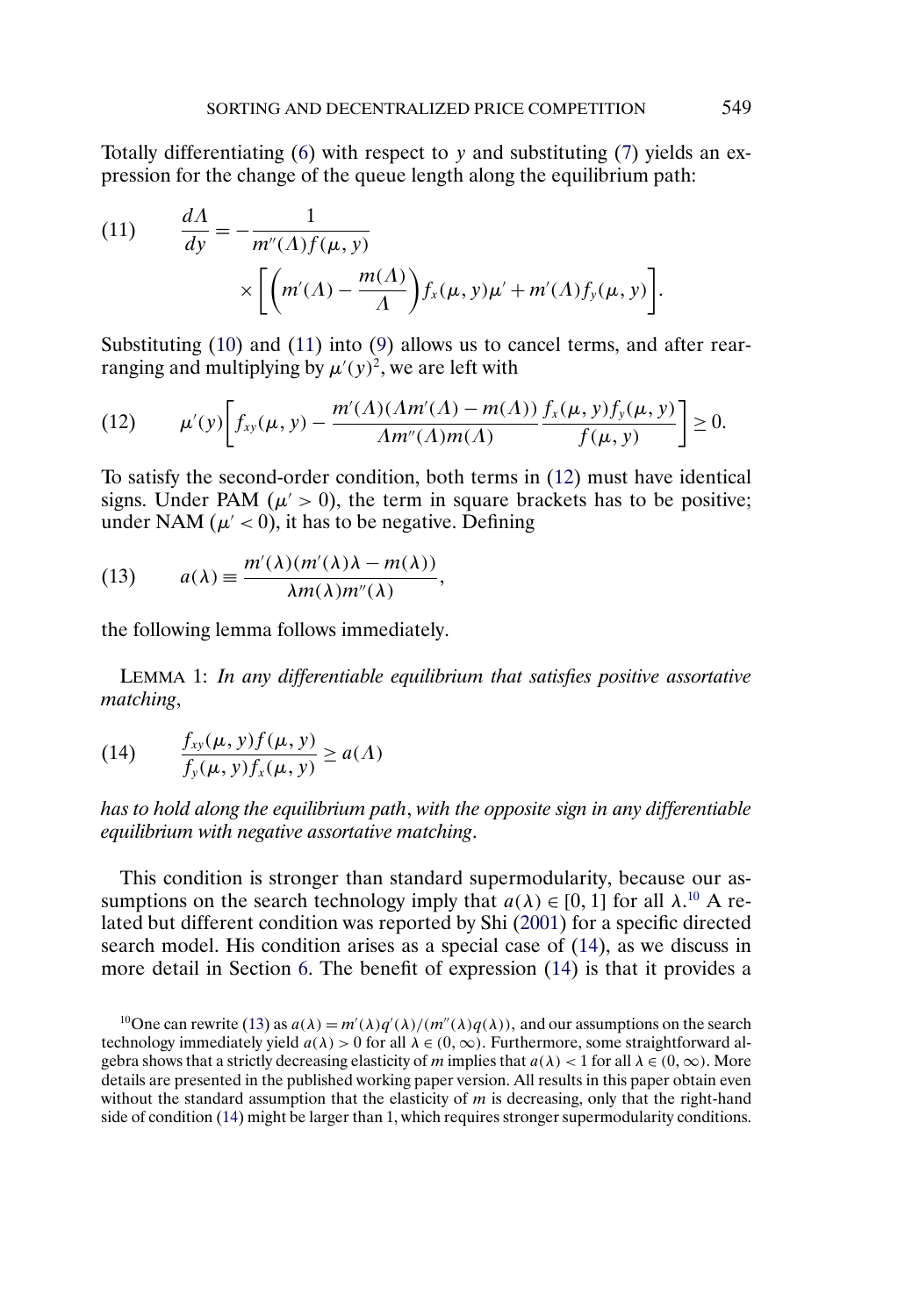<span id="page-11-0"></span>clear economic interpretation of the trade-offs for sorting in markets in which both search frictions and complementarities in values are present.

The economic insight of Lemma [1](#page-10-0) becomes transparent when we interpret condition  $(14)$  in terms of the aggregate search technology M. This aggregate search technology is defined as the total number of matches that arise when  $\beta$ buyers are in a market with  $\sigma$  sellers, that is,  $M(\beta, \sigma) = \sigma m(\beta/\sigma)$ . Substituting for  $M$  in [\(14\)](#page-10-0) delivers the condition

(15) 
$$
\frac{f_{xy}(\mu, y)f(\mu, y)}{f_x(\mu, y)f_y(\mu, y)} \ge \frac{M_b(\Lambda, 1)M_s(\Lambda, 1)}{M_{bs}(\Lambda, 1)M(\Lambda, 1)}.
$$

The right-hand side measures the elasticity of substitution of the *aggregate* search technology M denoted by  $ES_M$ .<sup>11</sup> When f is constant returns, the lefthand side measures the inverse of the elasticity of substitution of the *match value function* f denoted by  $ES_f$  (see Hicks [\(1932\)](#page-34-0)). The condition highlights the nature of the trade-off between match value and trading security. To obtain PAM, the inverse of the elasticity of substitution of the surplus function  $ES_f$  must exceed the elasticity of substitution of the search technology  $\text{ES}_M$ :  $\text{ES}_f^{-1} \geq \text{ES}_M$ .

If different markets are very substitutable (high  $ES_M$ ), then x and y have to be strong complements (high  $f_{xy}$  and, therefore, low  $ES_f$ ). The latter corresponds to the gain in match value due to complementarity and reflects the marginal increase in output from increasing both types. That degree of complementarity must offset the gains from using additional low types to help high types trade. If the elasticity of substitution  $ES_M$  is large, additional low types are very efficient in providing such trading security. Therefore, complementarities in production have to be strong to nevertheless induce PAM. For aggregate search technologies with a constant elasticity of substitution, the righthand side of [\(14\)](#page-10-0) is constant and determines the degree of supermodularity required of  $f$ . In general, the supremum and infimum of that elasticity become of importance. Let  $\overline{a} = \sup a(\lambda); a = \inf a(\lambda)$ . Both lie in [0, 1]. We discuss some specific search technologies in depth in the next section, after presenting the main results on sorting.

To state our main result, we first introduce a notion of the degree of supermodularity. Clearly, for condition [\(14\)](#page-10-0) to hold, it does not suffice that function f is simply supermodular. For any two buyer and seller types  $x_2 > x_1$  and  $y_2 > y_1$ , supermodularity means that the total value when the high types trade and when the low types trade is higher than when there is cross-trade (low with high and vice versa):  $f(x_2, y_1) + f(x_1, y_1) \ge f(x_2, y_1) + f(x_1, y_2)$ . This also means that the extreme values (very high  $f$  and very low  $f$ ) on the left-hand side of the inequality are jointly higher than the intermediate values on the

<sup>11</sup>We are grateful to John Kennan for pointing out that  $a(\lambda)$  is equal to the elasticity of substitution of the aggregate search technology  $ES_M$ .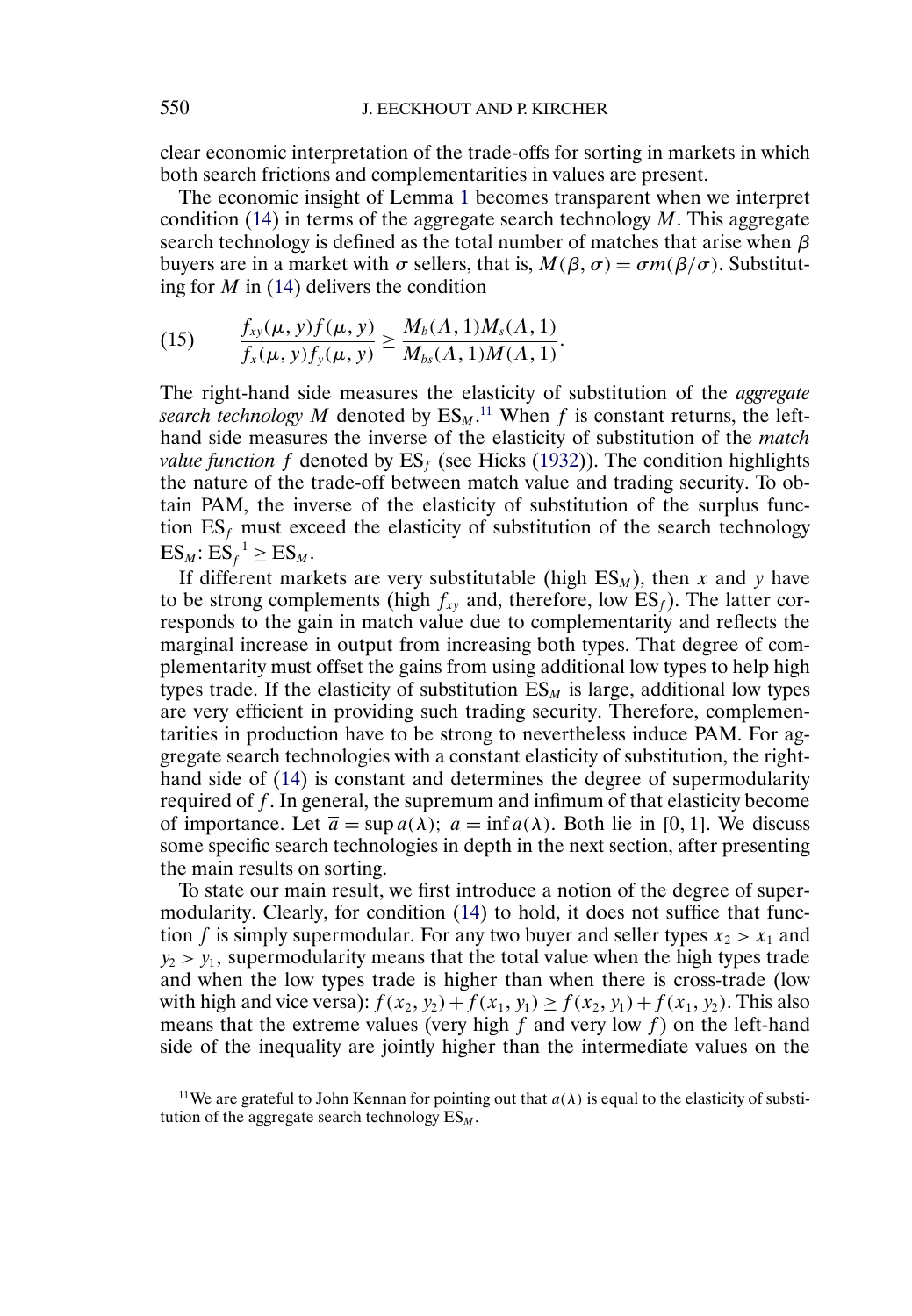<span id="page-12-0"></span>right. The equivalent condition when  $f(x, y)$  is differentiable is that the crosspartial is positive:  $f_{xy}(x, y) > 0$ . Such a condition only includes the gains if agents trade, but in our setting we also need to consider the losses if agents do not trade. These losses especially affect the high types and gives them extra incentives to ensure trade by attracting (many) low types. We therefore need a stronger condition for positive sorting, and the idea that assortative matching becomes harder can be captured by strengthening the supermodularity condition as follows. Let g be a concave function and require that  $g \circ f$  be supermodular, that is,  $g \circ f(x_2, y_2) + g \circ f(x_1, y_1) \ge g \circ f(x_2, y_1) + g \circ f(x_1, y_2)$ . Concavity affects extreme values on the left of the inequality more than intermediate values on the right, which makes this condition of assortative matching more difficult to fulfill. This is easiest to see in the differential version of this inequality:  $\frac{\partial^2 g(f(x, y))}{\partial x \partial y} \ge 0$  or, equivalently,

(16) 
$$
\frac{f_{xy}(x, y)f(x, y)}{f_x(x, y)f_y(x, y)} \geq -\frac{g''(f(x, y))f(x, y)}{g'(f(x, y))}.
$$

Exactly how much more difficult it is to sustain this inequality is captured by the (relative) Arrow–Pratt measure of the transform g on the right-hand side of (16). For example, this measure is 0 if g is a linear transformation and it is 1 if  $g$  is a log-transformation. Compare this inequality with  $(14)$ . By virtue of the sup (or inf) of  $a$ , the right-hand side of  $(14)$  is a constant in the unit interval. A constant right-hand side of (16) with similar magnitude is exactly induced by the transformation  $g(f) = \sqrt[n]{f}$ . We say that function f is *n*-root-supermodular with coefficient  $n \in (1,\infty)$  if  $\sqrt[n]{f}$  is supermodular. By (16), this requires that the cross-partial derivative of  $f$  is sufficiently large, that is,

$$
\frac{f_{xy}(x, y)f(x, y)}{f_x(x, y)f_y(x, y)} \ge 1 - n^{-1}.
$$

This captures standard supermodularity when  $n = 1$  and approaches logsupermodularity as  $n \to \infty$ . We can now state the main result:

THEOREM 1: *For any type distributions* B *and* S *any equilibrium is positive assorted if and only if function* f *is n-root-supermodular, where*  $n = (1 - \overline{a})^{-1}$ . *For any type distributions* B *and* S *any equilibrium is negative assorted if and only if function* f *is nowhere n-root-supermodular, where*  $n = (1 - a)^{-1}$ .

See the [Appendix](#page-24-0) for the proof.

The proof focusses on positive assortative matching and consists of two parts. First, we show that (strict)  $n$ -root-supermodularity implies positive assortative matching. Since we want to rule out other equilibria that might be nonassortative, we cannot work with a monotone differentiable assignment  $\mu$ ; therefore, we deploy a different proof technique than in the derivation of condition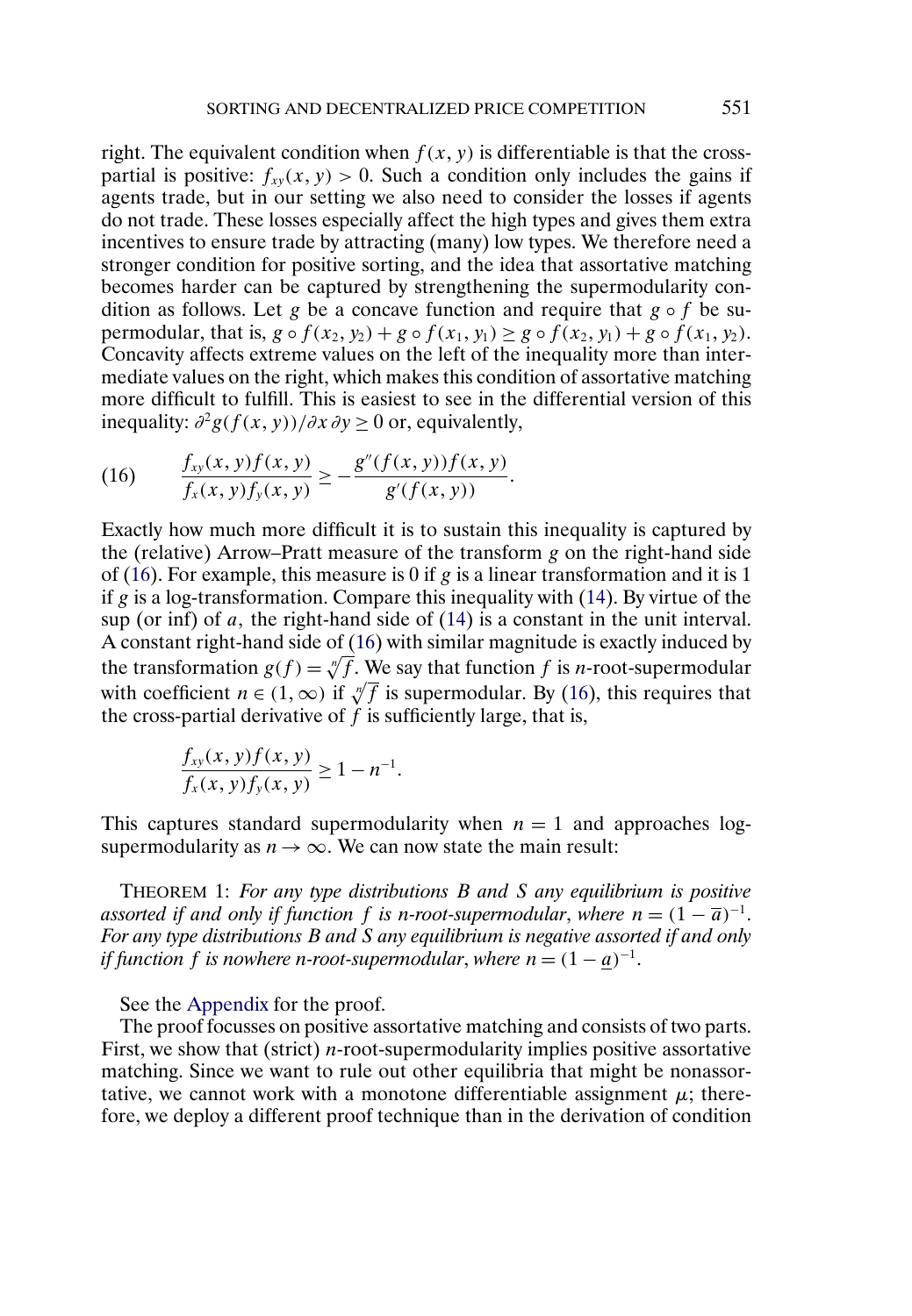<span id="page-13-0"></span>[\(14\)](#page-10-0). Second, we show that positive assortative matching for all type distributions implies that  $f$  has to be (weakly) *n*-root-supermodular. Here the proof works by contradiction: If f is not *n*-root-supermodular at some point  $(x, y)$ in the domain, then we can construct a type distribution such that types in the neighborhood of  $(x, y)$  trade at a queue length  $\lambda$  with  $a(\lambda)$  close enough to  $\overline{a}$  and, therefore, larger than the degree of root-supermodularity of f. This directly contradicts the condition for PAM in Lemma [1](#page-10-0) for differentiable equilibria, and a similar contradiction can be derived for nondifferential equilibria. Key here is that the result holds for all distributions. For a particular type distribution, PAM may arise with less complementarities, because the value of  $\overline{a}$  might not be attained in equilibrium. The proofs in the case of negative assortative matching are completely analogous and are omitted for brevity.

The theorem establishes a dividing range between positive and negative sorting. This dividing range collapses to a line when  $a = \overline{a}$  (see also Section [4](#page-14-0)) where we discuss constant elasticity of substitution matching technologies). Such a sharp cutoff is also a feature of Becker's [\(1973\)](#page-34-0) frictionless theory, but our cutoff is shifted toward larger complementarities. In our environment, the fact that low types are valuable because they can help facilitate trade for the high types has the novel implication that under  $a > 0$ , for all type distributions, NAM obtains even if  $f$  is strictly supermodular as long as it is nowhere *n*-rootsupermodular ( $n = (1 - a)^{-1}$ ). On the other hand, if  $a < \overline{a}$ , then the areas of positive and negative sorting are not as sharply divided. This is the case specifically for those search technologies such as urn–ball technology that have  $\underline{a} = 0$ . Still, any f that is weakly submodular ( $f_{xy} \le 0$ ) induces NAM.<sup>12</sup>

The conditions in Theorem [1](#page-12-0) are particularly strong so as to ensure sorting under any possible type distribution. This gives us useful bounds, but these bounds might not be necessary for given type distributions. If the elasticity of substitution is not constant, it may be the case that neither the supremum  $\overline{a}$  nor the infimum *a* are reached on the equilibrium path. This explains the weaker notion in an example by Shi [\(2001\)](#page-35-0), who considered the urn–ball search technology and a given seller type distribution. His Example 5.2 has negative sorting despite  $f_{xy} > 0$  and  $\underline{a} = 0$ . We formalize this in the next proposition.

PROPOSITION 1: *Consider a search technology such that*  $a(\cdot)$  *is not constant*:

(i) *There exist distributions* B *and* S *and functions* f *that are nowhere* n*-rootsupermodular*  $(n = (1 - \overline{a})^{-1})$  *such that any equilibrium exhibits positive assortative matching*.

<sup>12</sup>In general, negative assortative matching has to arise under the strict inequality  $f_{xy}$  <  $a f_x f_x f^{-1}$ . The case of  $a = 0$  is special because negative assortative matching is ensured even when  $f_{xy} = 0$ , since in this case our assumptions on the search technology still imply  $a(\lambda) > 0$ whenever  $\lambda \in (0,\infty)$ . Therefore, for all types that trade with positive probability ( $\lambda \neq 0,\infty$ ), the elasticity is strictly positive and the proof technique immediately extends to this case.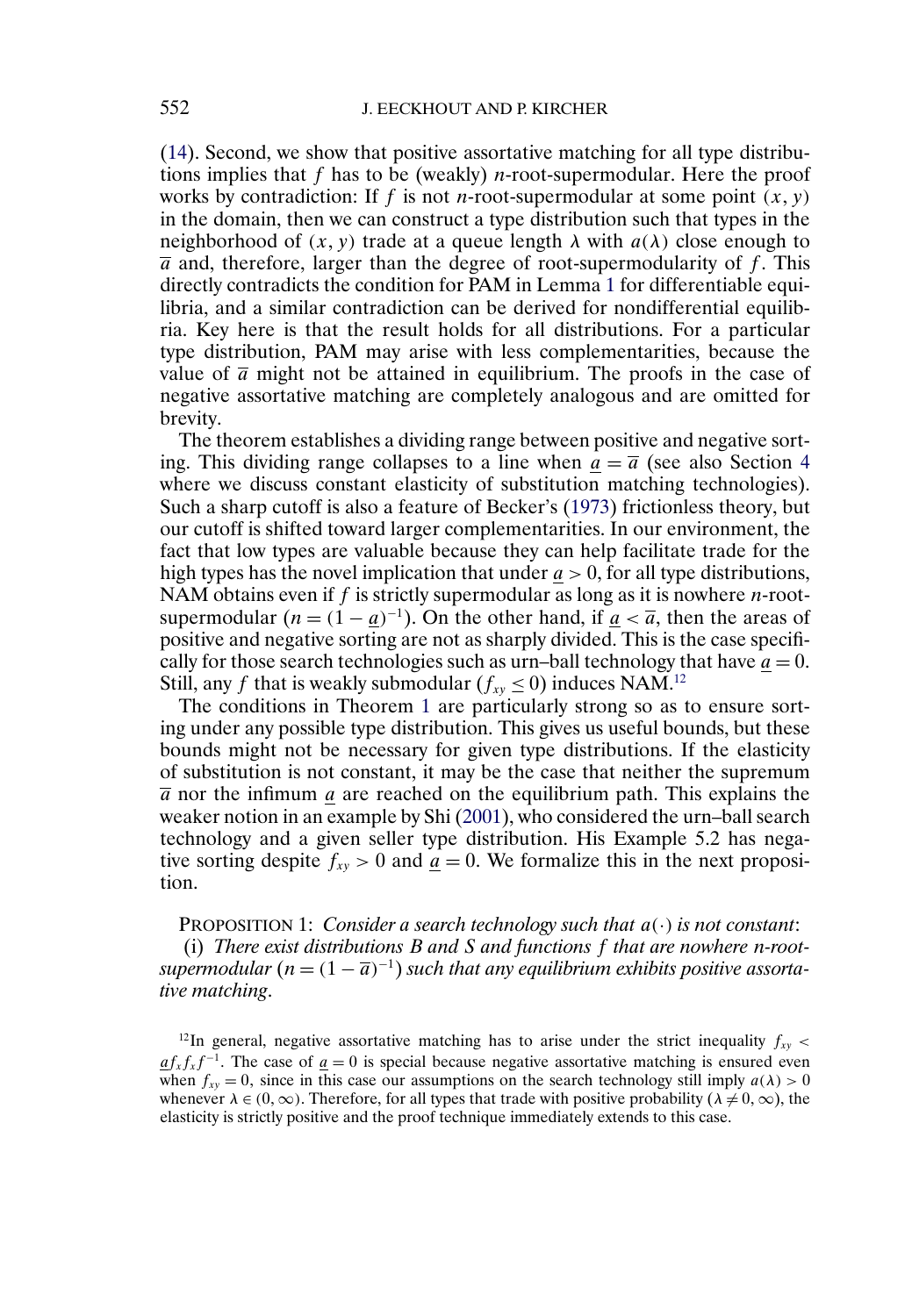<span id="page-14-0"></span>(ii) *There exist distributions B and S and strictly n-root-supermodular*  $(n =$ (1 − a)<sup>−</sup>1) *functions* f *such that any equilibrium exhibits negative assortative matching*.

See the [Appendix](#page-24-0) for all proposition proofs.

Finally, we establish existence of a (differentiable) equilibrium. Existence in our setup is more complicated than in frictionless matching models because we cannot employ the standard measure-consistency condition. In our setup, it is possible that more agents from one side attempt to trade with the other, and this imbalance is absorbed through different trading probabilities.13 The system retains tractability when we impose the sufficient conditions for assortative matching (either PAM or NAM), in which case we can exploit differential equation [\(11\)](#page-10-0) to construct the equilibrium path along the first-order condition and use the sufficient conditions to show that deviations are not profitable.

PROPOSITION 2: *If the function* f *satisfies* n*-root-supermodularity for* n = (1−  $\overline{a}$ )<sup>-1</sup> (*or nowhere n-root-supermodularity for*  $n = (1 - a)^{-1}$ *), then for any type distributions* B *and* S, *there exists a differentiable equilibrium*.

### 4. CHARACTERIZATION

In this section we discuss the characterization of the equilibrium. We consider two particular classes of commonly used search technologies that allow particularly sharp bounds on the degree of supermodularity: those that are bounded and imply square-root-supermodularity, and those that have a constant elasticity of substitution. We then investigate the properties of the equilibrium price schedule.

#### 4.1. *Common Search Technologies*

*Square-root-supermodularity* is the property that applies to a large class of search technologies, including those that are built on microfoundations, such as the example search technologies  $m_1$ ,  $m_2$ , and  $m_3$  outlined above. The class is characterized by technologies with local bounds on the derivatives and enough

<sup>&</sup>lt;sup>13</sup>In frictionless one-to-one matching models with a continuum of agents, existence can be proven by considering the efficient allocation, which can be characterized by a linear program for which existence is proven by Kantorovich [\(1958\)](#page-34-0). The efficient allocation in our setting resembles Kantorovich's optimal transportation problem, with the one major difference that it is *not* a linear program since the buyer–seller ratio enters the objective (see [\(18\)](#page-17-0)). Interpretation of a submarket as a coalition of many buyers and sellers in the spirit of the many-to-many matching literature still does not allow us to adopt existence proofs from this literature, since the proofs we are aware of rely on finite coalitions of bounded size, whereas in our setting submarkets with uncountably many buyer and seller arise.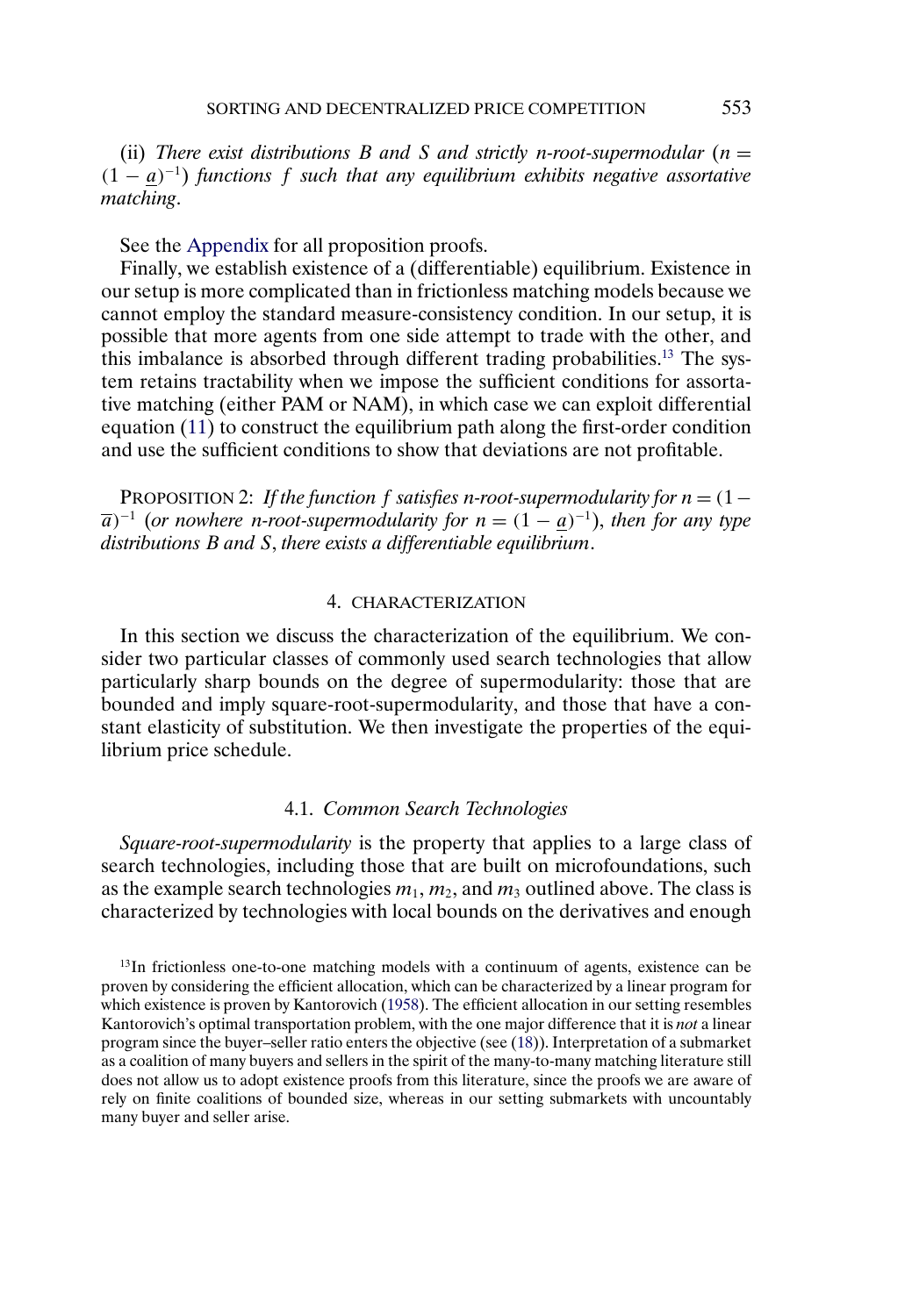<span id="page-15-0"></span>curvature. To lay this out formally, it will be convenient to consider the matching probability  $q(\lambda)$  of the buyers, which is linked to the matching probability of the sellers via  $m(\lambda) = \lambda q(\lambda)$ .

PROPOSITION 3—Square-Root-Supermodularity: Let  $|q'(0)| > 0$  and  $|q''(0)| < \infty$ , and let  $1/q$  be convex. For any type distributions B and S any equi*librium exhibits PAM if and only if*  $f(x, y)$  *is square-root-supermodular.* 

Understanding what drives the sorting pattern is motivated by the relation between the complementarities in match value and the elasticity of substitution of the search technology. It is then somewhat striking that in such a large class of search technologies—arguably the most relevant ones—all depend exactly on that same condition: square-root supermodularity. The explanation for this is entirely driven by the value of the elasticity of substitution at zero. The bounds on the derivatives imply that it is necessarily pinned down at one half, which turns out to be a general property of homothetic functions as can be seen in the proof. This makes square-root-supermodularity necessary. The curvature restriction is equivalent to the requirement that the elasticity of substitution does not exceed one-half at some point other than zero and, therefore, square-root-supermodularity is sufficient.

*Constant elasticity of substitution* (CES) matching technologies are often assumed for their simplicity. Since the elasticity of substitution is invariant, they can be represented by  $m(\lambda) = (1 + k\lambda^{-r})^{-1/r}$ , where  $r > 0$  and  $k > 1$ . The associated aggregate CES search technology for a given number of buyers and sellers  $\beta$  and  $\sigma$  is defined as (see, among others, Menzio [\(2007\)](#page-34-0)):

$$
M(\beta,\sigma)=(\beta^r+k\sigma^r)^{-1/r}\beta\sigma.
$$

The elasticity of substitution is given by  $ES_M = (1 + r)^{-1}$ . The CES matching technologies do not fall into the previous category because either the bounds at zero are violated or the curvature restriction does not hold. The exception is the knife-edge case with  $r = 1$  that corresponds to (a variation of) the matching technology  $m_3 = \lambda/(\lambda + k)$  that is CES.

The CES search technology nonetheless gives very sharp predictions on the necessary and sufficient conditions for positive and negative assortative matching: PAM arises when  $f(x, y)$  is *n*-root-supermodular and NAM arises when  $f(x, y)$  is nowhere *n*-root-supermodular, where  $n = (1 + r)/r$  is the *same* in both cases. It is important to stress here that  $n$ -root-supermodularity is a necessary condition for positive assortative matching even if we consider only a particular type distribution. This is stronger than our Theorem [1,](#page-12-0) and arises exactly because the elasticity is constant and we do not have to worry whether the supremum is actually realized on the path of play. Moreover, since Theorem [1](#page-12-0) ensures NAM for any given distribution, it also provides direct evidence that NAM will arise for *any* type distributions even if the match value function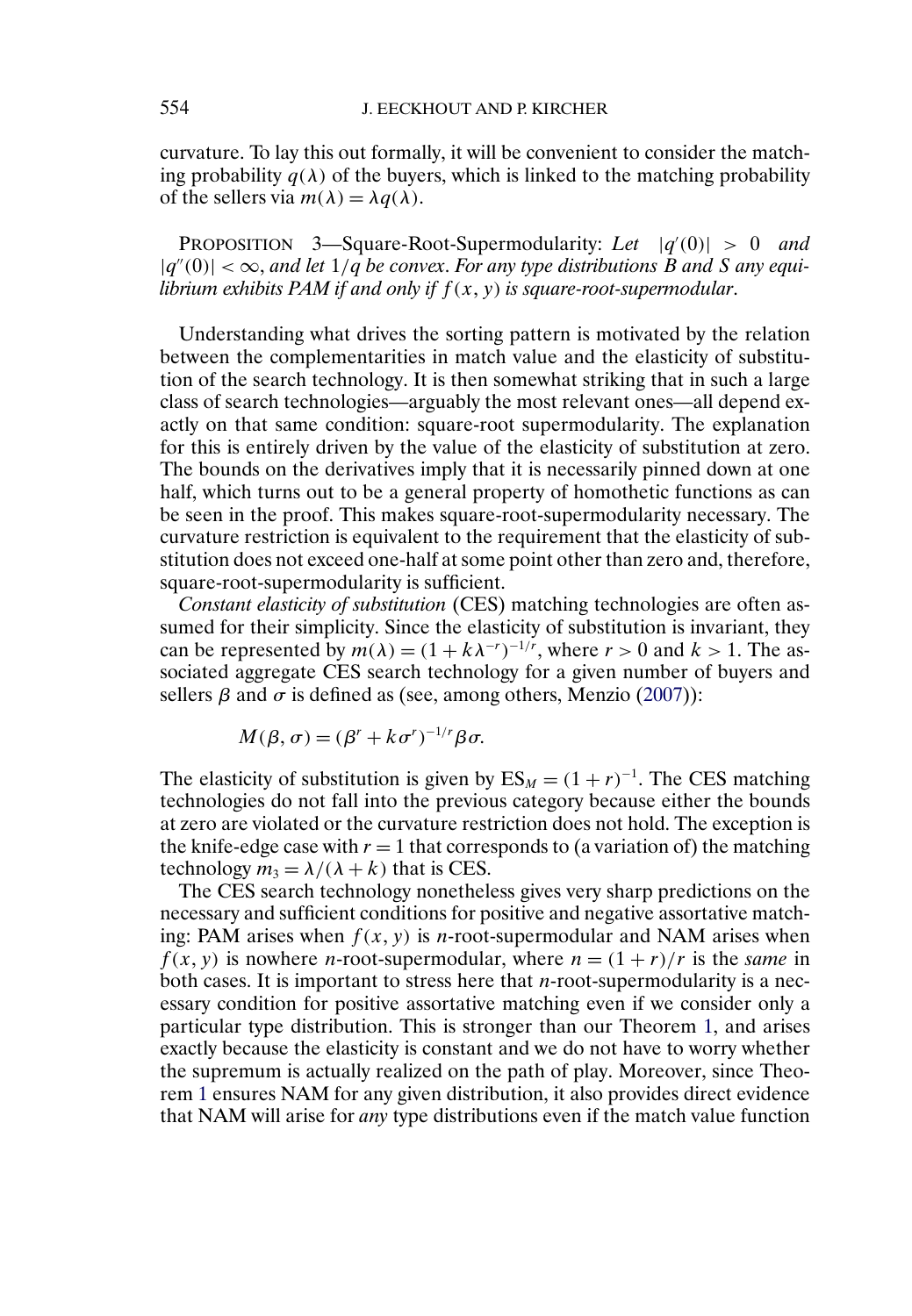<span id="page-16-0"></span>is (moderately) supermodular, since the elasticity of substitution is bounded away from zero. The class of CES search technologies spans the entire range of n-root-supermodularity, from supermodularity to log-supermodularity, as stated in the next corollary to Theorem [1.](#page-12-0)

COROLLARY 1: Let the search technology be CES with elasticity  $ES<sub>M</sub>$ . Then a *necessary and sufficient condition for PAM is one of the following cases*:

- (i) *Supermodularity if*  $ES_M \simeq 0$  *(Leontief).*
- (ii) *Square-root-supermodularity if*  $ES_M = \frac{1}{2}(m_3)$ .
- (iii) *Log-supermodularity if*  $ES_M \simeq 1$  (*Cobb–Douglas*).

## 4.2. *The Equilibrium Price Schedule*

Our results are cast in terms of the monotonicity of the allocation, offering sharp predictions on assortative matching. In contrast, equilibrium does not provide equally general predictions in terms of the monotonicity of the price schedule. Equilibrium prices can be both increasing and decreasing in type, because agents are compensated through both prices and trading probabilities. This is not the case in the frictionless model of Becker [\(1973\)](#page-34-0). There,  $p'(y) =$  $f_y > 0$ , that is, the slope of the price schedule is equal to the marginal product of being matched with a better seller. For our setting, we derive the equilibrium price schedule in the [Appendix.](#page-24-0) It satisfies

(17) 
$$
p'(y) = f_y + a[(1 - \eta_m)f_x\mu' - \eta_m f_y],
$$

where  $\eta_m = \lambda m'/m$  is the elasticity of m, a is the elasticity of substitution, and  $\mu'$  is the change of trading partner along a differentiable equilibrium. This price schedule decentralizes the efficient allocation (Proposition [4](#page-17-0) below). It reflects the marginal benefit conditional on matching, but additionally reflects the marginal benefit from the change in the probability of a match. In this world with trading frictions, sellers can be rewarded through higher prices or better trading probabilities. Higher seller types obviously have to make higher equilibrium profits, yet this increase may be due more to the second source than to the first and equilibrium prices can actually be declining. For this to happen, the trading probabilities have to rise substantially, though, which is only possible under negative assortative matching.

Inspection of equation (17) immediately reveals that under PAM (with  $\mu$  > 0), the price schedule is increasing in firm type. The effect introduced by the search frictions can never be so strong that prices actually decrease: both a and  $\eta_m$  are in [0, 1], and as a result the aggregate sign on the  $f_y$  term as determined by  $(1 - a\eta_m)$  is positive. This is not necessarily true under NAM, where  $\mu' < 0$ . Prices can then be decreasing, for example, consider some fixed type distributions and  $f<sub>v</sub>$  sufficiently small. Then sellers must make nearly identical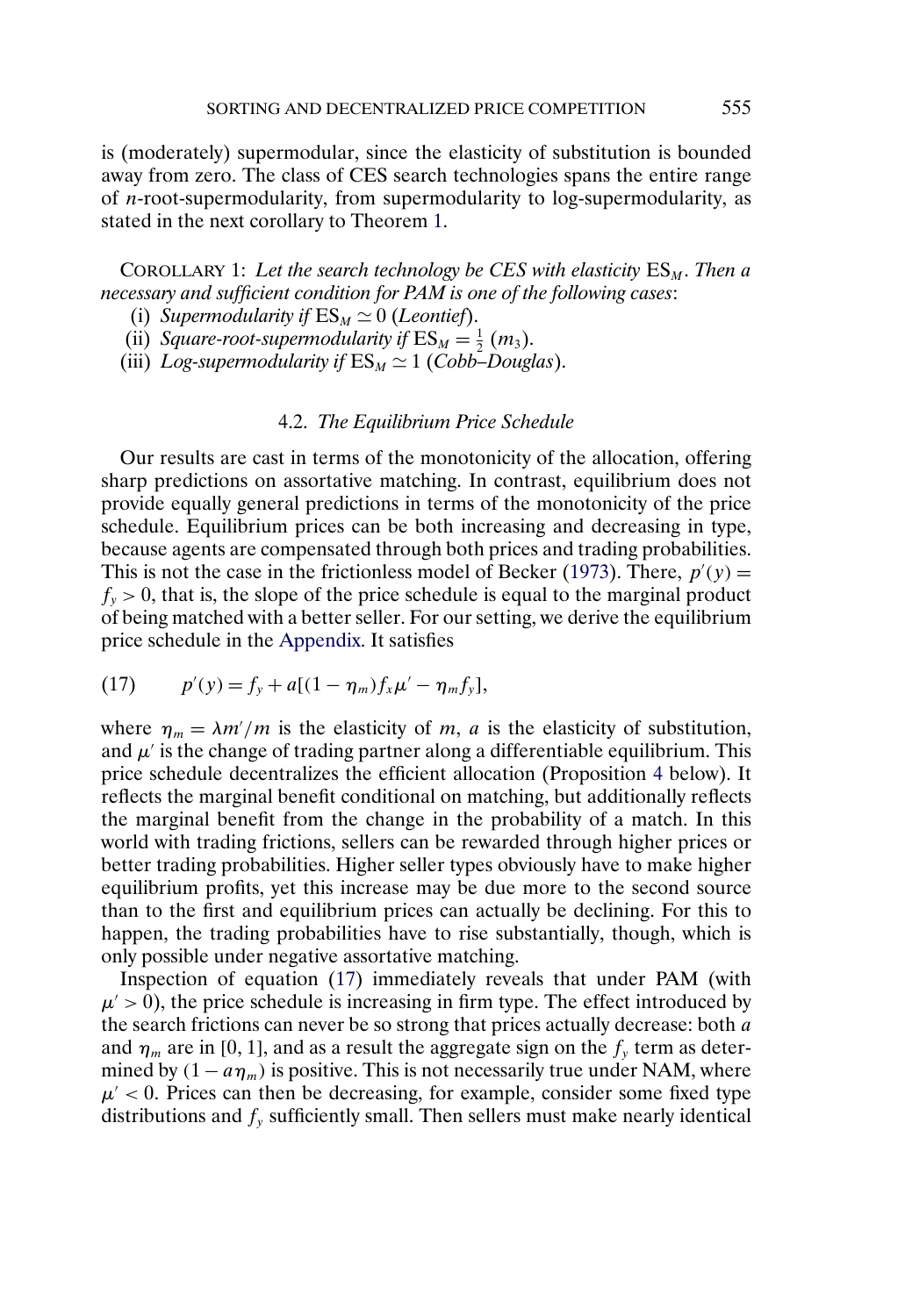<span id="page-17-0"></span>profits. If buyer types remain important  $(f_x \gg 0)$ , high buyer types obtain substantially higher equilibrium utility than low buyer types. Therefore, in equilibrium, low seller types leave high utility to their (high-type) customers and obtain low queue length since  $dA/dy$  in equation [\(11\)](#page-10-0) is positive under NAM. To make nearly equal profits according to [\(4\)](#page-8-0), the low seller types have to charge a higher price in equilibrium. Since the price change [\(17\)](#page-16-0) does not depend directly on the cross-partial, particularly simple examples of this phenomenon can be constructed with modular match values  $(f_{xy} = 0)$ .

Finally, it is instructive to consider the price function in a symmetric world. Suppose there is symmetry between buyers and sellers in the match value function  $f(x, y)$  and in the aggregate search technology  $M(\beta, \sigma)$ , and the type distributions are identical for buyers and sellers. Then it is straightforward to show that under root-supermodularity and, therefore, PAM, a "symmetric" equilibrium exists with  $\mu(y) = x$  and a constant queue length  $\lambda = 1$  along the equilibrium path. Since symmetry of M implies that  $\eta_m = 1/2$ , the pricing function reduces exactly to the marginal value of Becker [\(1973\)](#page-34-0), that is,  $p' = f_y$ . This highlights the fact that the effect on prices due to search frictions is only prevalent in the presence of asymmetries. In a positively assorted equilibrium, under symmetry, the effects of frictions exactly cancel out.

### 5. EFFICIENCY OF THE DECENTRALIZED ALLOCATION

Consider a planner who chooses trading distributions  $(G, H)$  to maximize the surplus in the economy, subject to the same search technology. The planner maximizes

(18) 
$$
\max_{G,H} \int q(\Lambda_{GH}(y, p)) f(x, y) dH
$$

(19) s.t. 
$$
G_{\mathcal{Y}} = S
$$
,  $H_{\mathcal{X}} = B$ ,  $\Lambda_{GH} = dH_{\mathcal{Y}P}/dG$ ,

where the constraints correspond to the restrictions in the decentralized economy. Prices simply constitute transfers between agents and, therefore, they do not enter the planner's objective directly. They do allow the planner to let identical sellers trade at different queue lengths  $\Lambda(y, p)$  and  $\Lambda(y, p')$  with potentially different buyers, which is also possible in the decentralized economy. Since in the planner's problem prices play no direct role, we could as well have indexed the queue length by some other label such as a "location" instead of prices.

PROPOSITION 4: *If* f *is strictly n-root-supermodular with*  $n = (1 - \overline{a})^{-1}$ (*nowhere n-root-supermodular with*  $n = (1 - a)^{-1}$ ), *then any solution to the planner*'*s problem is positive* (*negative*) *assorted and can be decentralized as an equilibrium*.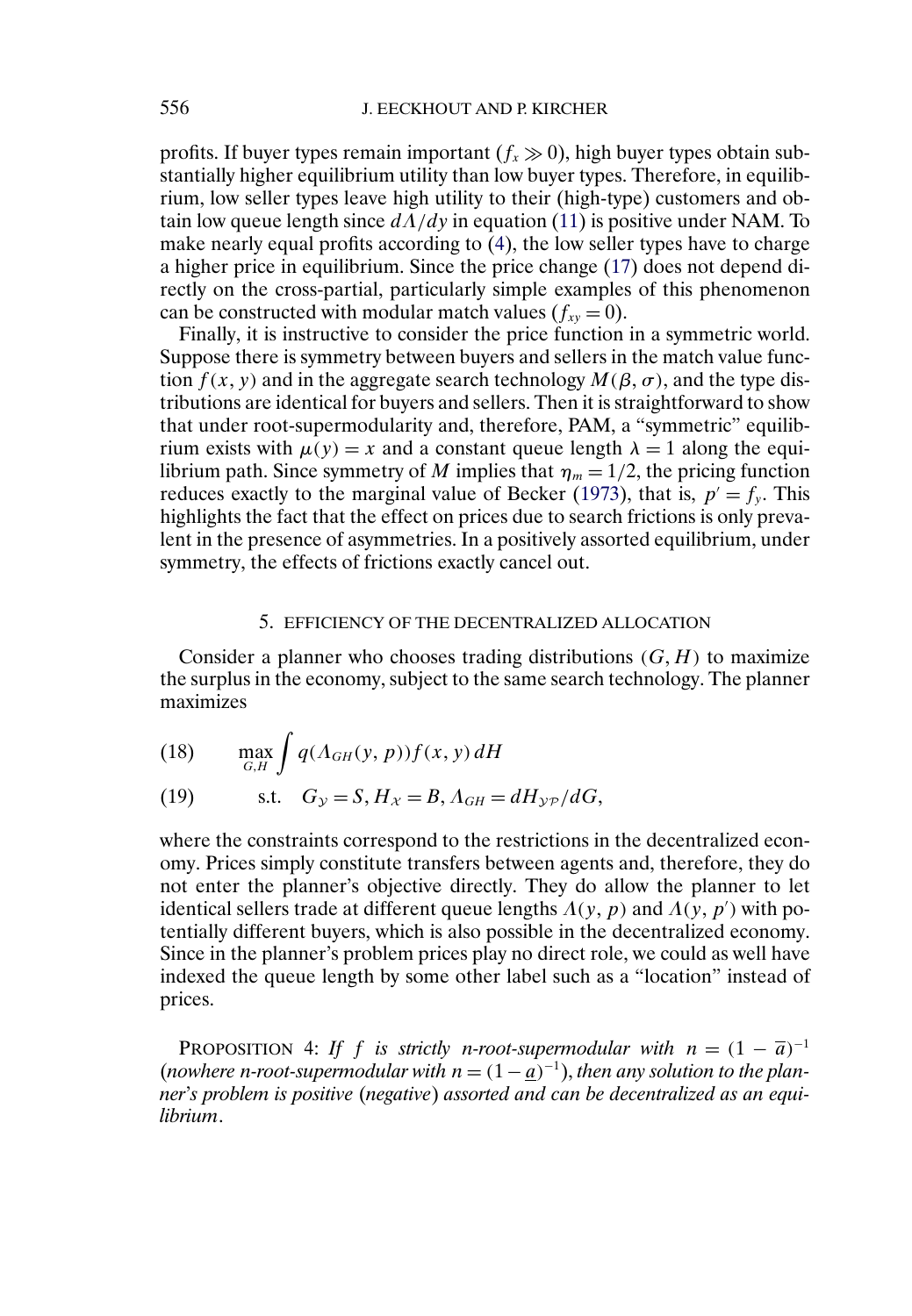<span id="page-18-0"></span>This result is in line with the efficiency properties of directed search models in general; see for example, Moen [\(1997\)](#page-34-0), Acemoglu and Shimer [\(1999b\)](#page-34-0), and Shi [\(2001\)](#page-35-0). It is worth highlighting this efficiency property, because it allows us to interpret our sorting condition from an efficiency point of view.

Our result provides a condition that augments the standard Hosios [\(1990\)](#page-34-0) condition for efficiency by relating different submarkets. The Hosios [\(1990\)](#page-34-0) condition holds for a particular  $(x, y)$  market and equates the social contribution to match formation with the split of the surplus between buyer and seller. In our decentralized equilibrium, substituting [\(6\)](#page-9-0) into [\(5\)](#page-9-0) yields the Hosios condition, which can be rewritten to say that seller y's equilibrium profits are  $M_s(\Lambda, 1) f(x, y)$  and reflect his marginal contribution to match creation. With two-sided heterogeneity, the issue of efficiency hinges on *which*  $(x, y)$  combinations trade in equilibrium. Our contribution is to show that this is governed not by the derivative of the aggregate matching technology  $M$ , but by its elasticity of substitution  $a(\lambda)$ .

The Hosios condition is usually associated with the elasticity  $\eta_m$  of the individual search technology m since  $M_s = 1 - \eta_m$ . A similar connection exists in our setting between the *elasticity of substitution* of M, denoted by a, and the *elasticity*  $\eta_m$  of the individual matching technology m. To see this, observe that

(20) 
$$
a(\lambda) \equiv \frac{m'(\lambda)(m'(\lambda)\lambda - m(\lambda))}{\lambda m(\lambda)m''(\lambda)} = \frac{1 - \eta_m(\lambda)}{\eta_{m'}(\lambda)}.
$$

The first equality is the condition we derived above in equation [\(13\)](#page-10-0). The second equality follows immediately after rearranging terms, where  $\eta$  denotes the elasticity of the subscripted function:  $\eta_m = \frac{\lambda m'}{m}$  and  $\eta_{m'} = \frac{\lambda m''}{m'}$ . As with the Hosios condition, the condition here depends on the elasticity via  $1 - \eta_m$ , which captures the marginal effect on the search technology. In addition, it depends on  $\eta_{m'}$ , which captures the second degree marginal effect on the search technology. This effect governs how the matching probability changes as we move across different matched pairs. The latter effect is obviously absent with homogeneous types and, therefore, in the standard Hosios condition.

#### 6. DISCUSSION OF RELATED LITERATURE

We relate our findings to models and results from three distinct literatures.

## 6.1. *Directed Search*

There is an extensive literature on directed search with and without twosided heterogeneity. Contributions range from work that provides a rationale for unemployment in the labor market and waiting times in the product market (for example, Peters [\(1991,](#page-35-0) [1997b,](#page-35-0) [2000,](#page-35-0) [2007\)](#page-35-0), Acemoglu and Shimer [\(1999a,](#page-34-0) [1999b\)](#page-34-0), Burdett, Shi, and Wright [\(2001\)](#page-34-0), Shi [\(2001\)](#page-35-0), Mortensen and Wright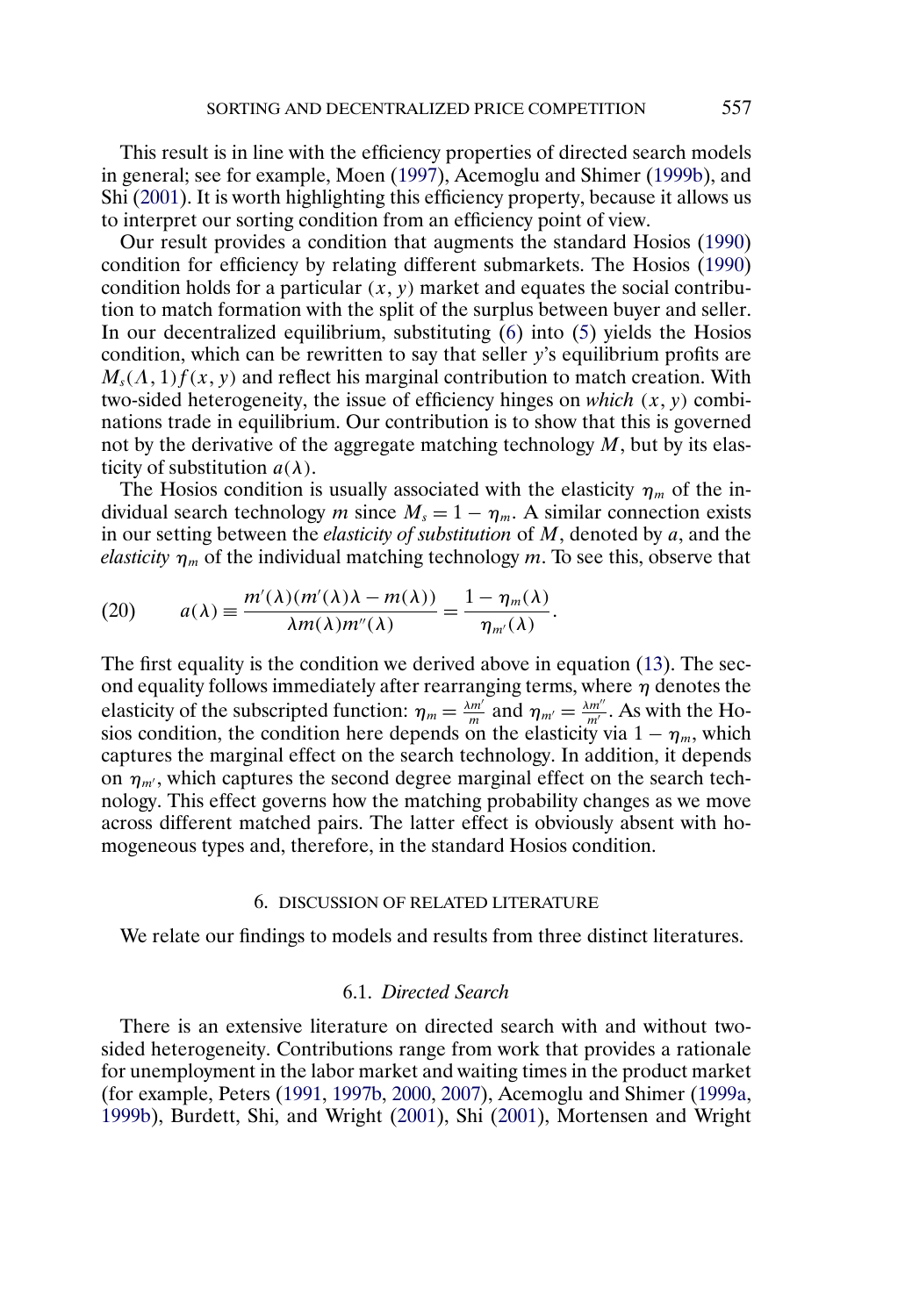[\(2002\)](#page-34-0), Galenianos and Kircher [\(2009\)](#page-34-0), Kircher [\(2009\)](#page-34-0), and Delacroix and Shi [\(2006\)](#page-34-0)) to work that models more elaborate trading mechanisms (such as McAfee [\(1993\)](#page-34-0), Peters [\(1997a\)](#page-35-0), Shi [\(2002\)](#page-35-0), Shimer [\(2005\)](#page-35-0), and Eeckhout and Kircher [\(2010\)](#page-34-0)).

Here we focus our attention on specific aspects of the most closely related paper by Shi [\(2001\)](#page-35-0). Shi was the first researcher to show that, in an environment with directed search, supermodularity is not sufficient to attain PAM. He assumed that firms can freely enter with type y if they pay some entry cost  $C(y)$ . He derived a condition that requires  $f_{xy}$  to be sufficiently large that is seemingly different from ours. Here we show that our findings are consistent. His condition is

(21) 
$$
\frac{ff_{xy}}{f_x f_y} > \frac{Cf_y(f_y - C_y)}{C_y(fC_y - Cf_y)}.
$$

The strength of this condition (i.e., the magnitude of the right-hand side) cannot readily be evaluated. Moreover, this condition seems not to depend on the search technology  $m$ , which is in apparent contradiction with our results. Our results imply that sorting depends on the elasticity of substitution of the search technology. It turns out, even though it is not directly visible, that condition (21) depends crucially on the feature of the urn–ball search technology assumed in Shi [\(2001\)](#page-35-0). In particular, the right-hand side (RHS) will look different when the search technology is not urn–ball. A simple example is the case of CES where the RHS is a constant.

Recall that our condition [\(14\)](#page-10-0) gives a condition for PAM for a given type distribution. To see that condition (21) arises as a special case of this, we now derive the equilibrium conditions in Shi [\(2001\)](#page-35-0) with free entry and for a general search technology. Equilibrium profits can be obtained by substituting [\(6\)](#page-9-0) into [\(5\)](#page-9-0). If, after entry, seller type y trades with buyer type  $\mu(y)$  at queue length  $\Lambda(y)$  (more precisely,  $\Lambda(y, p(y))$ ), the free entry condition requires

(22) 
$$
[m(\Lambda(y)) - \Lambda(y)m'(\Lambda(y))]f(\mu(y), y) = C(y).
$$

Differentiating (22), after eliminating terms that add to zero by [\(7\)](#page-9-0), and us-ing the derivative of [\(6\)](#page-9-0), we obtain that  $m(\Lambda(y))f_y(\mu(y), y) = C_y(y)$ . For the special case of the urn–ball search technology  $m_1$ , these two equations coincide with Shi's [\(2001\)](#page-35-0) characteristic equations. We can invert these to obtain an analytic expression of  $\Lambda(y)$  as a function of the entry cost, and substitution into the RHS of  $(14)$  recovers Shi's  $(2001)$  result.<sup>14</sup> Still the right-hand side of [\(14\)](#page-10-0) depends crucially on the elasticity of substitution for the specific search

<span id="page-19-0"></span>

<sup>&</sup>lt;sup>14</sup>For  $m_1(\lambda) = 1 - e^{-\lambda}$ , we obtain a nice analytic expression for the elasticity of substitution:  $a(\Lambda) = \lambda^{-1} + e^{-\lambda}/(1 - e^{-\lambda})$ . There are a multitude of ways to use the entry cost to substitute out the queue length along the equilibrium path. Observe that  $m_1(\Lambda(y))f_y(\mu(y), y) = C_y(y)$  implies  $\Lambda(y) = -\ln(1 - C_y(y)/f_y(\mu(y), y))$ . Using this, one could write the elasticity of substitution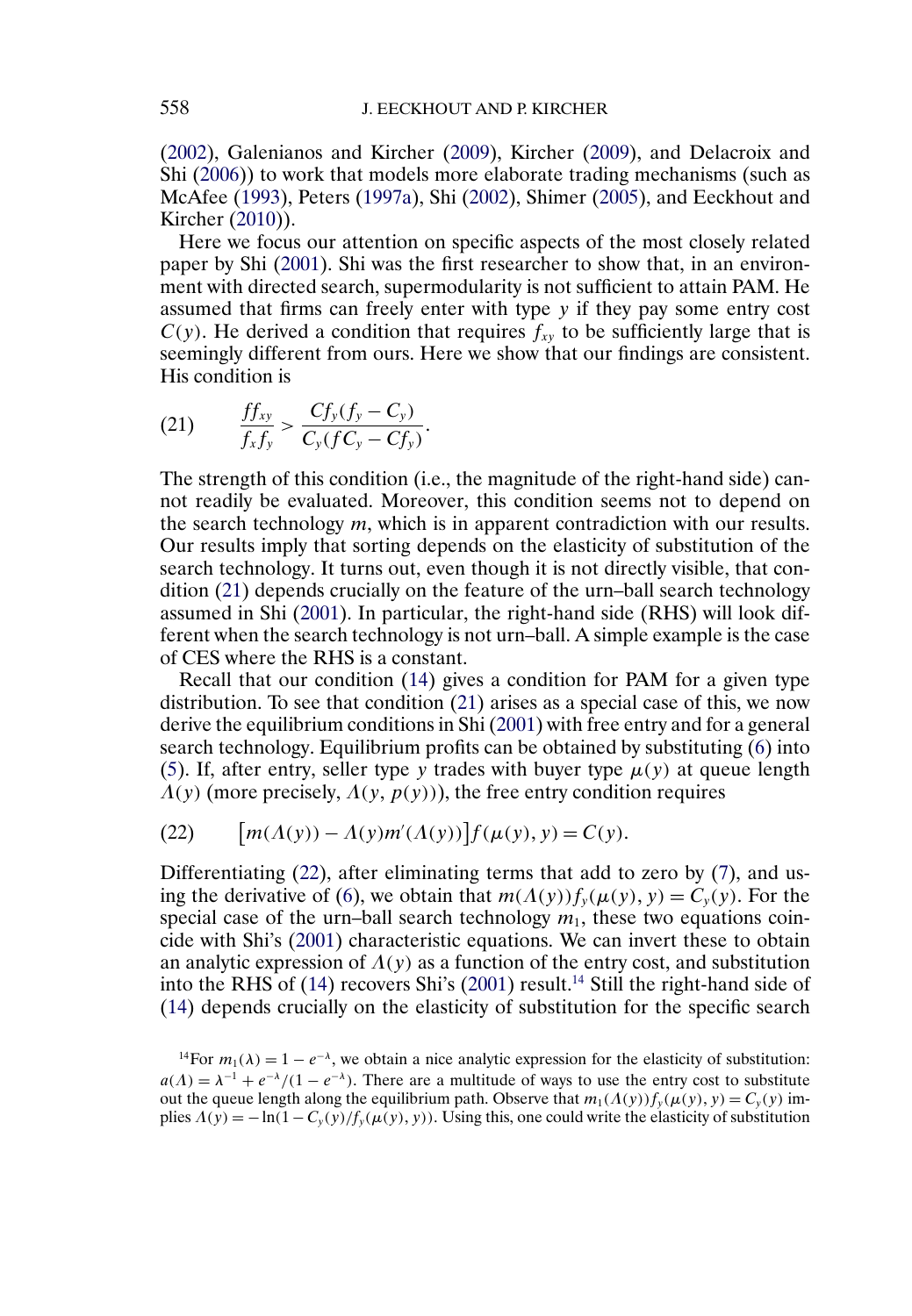<span id="page-20-0"></span>technology in question, as can easily be seen when the RHS of [\(14\)](#page-10-0) is constant and, therefore, the level of entry plays no role. For urn–ball, the elasticity of substitution is nonconstant and indirectly depends on the entry cost. By varying the entry cost, any seller type distribution can be sustained (by setting the entry cost equal to the equilibrium profits) and by Proposition [3,](#page-15-0) square-rootsupermodularity provides the relevant bound on the strength of [\(21\)](#page-19-0).

In our setting, entry does not simplify the analysis because inverting the free entry conditions yields  $\Lambda(y)$  as a function of the inverse of the search technology, which for general search technologies does not have a nice analytic representation. Our approach, therefore, relies directly on the second-order conditions of the seller's optimization problem [\(4\)](#page-8-0). Using a general search technology allows us to derive the fundamental economic trade-off between complementarities in match value and complementarities in the search technology, and to obtain explicit bounds on the strength of supermodularity that hold for any type distribution.

### 6.2. *Random Search*

In the [Introduction,](#page-0-0) we compared our root-supermodularity condition to the conditions in the random search model of Shimer and Smith [\(2000\)](#page-35-0). It is worth noting first that random search models adopt a notion of positive assortative matching that differs from the notion in this paper and in the frictionless environment of Becker [\(1973\)](#page-34-0). In random search, sellers meet many different buyer types and the probability of meeting any particular buyer type is zero. Therefore, sellers are willing to accept matches from some set of buyer types. For a given seller, the set of buyers for which matching is mutually agreeable is then called the matching set. Positive assortative matching means that any element in the acceptance set of a lower type is either included or strictly below any element in the acceptance set of a higher type.

The conditions in Shimer and Smith [\(2000\)](#page-35-0) derived their economic meaning from the fact that they ensure connectedness of these matching sets. The exact conditions are supermodularity of f, log-supermodularity of  $f_x$  and  $f_y$ , and log-supermodularity of  $f_{xy}$ . Unlike our match value function, theirs is a symmetric function f such that  $f(x, y) = f(y, x)$ . They also assumed that  $f \ge 0$ and  $f_y(0, y) \le 0 \le f_y(1, y)$  for all y. These assumptions do not directly include log-supermodularity of  $f$ , which we used as a lower bound to compare the strength of our condition to theirs. We now show that log-supermodularity is

$$
a(\Lambda(y)) = \frac{C(y)f_y(\mu(y), y)[f_y(\mu(y), y) - C_y(y)]}{C_y(y)[f(\mu(y), y)C_y(y) - C(y)f_y(\mu(y), y)]},
$$

which exactly recovers the RHS of [\(21\)](#page-19-0).

and thus the RHS of [\(21\)](#page-19-0) as  $a(\Lambda(y)) = -\ln(1 - C_y(y)/f_y(\mu(y), y))^{-1} + 1 - f_y(\mu(y), y)/C_y(y)$ . Alternatively, one could use both entry conditions to express the elasticity of substitution as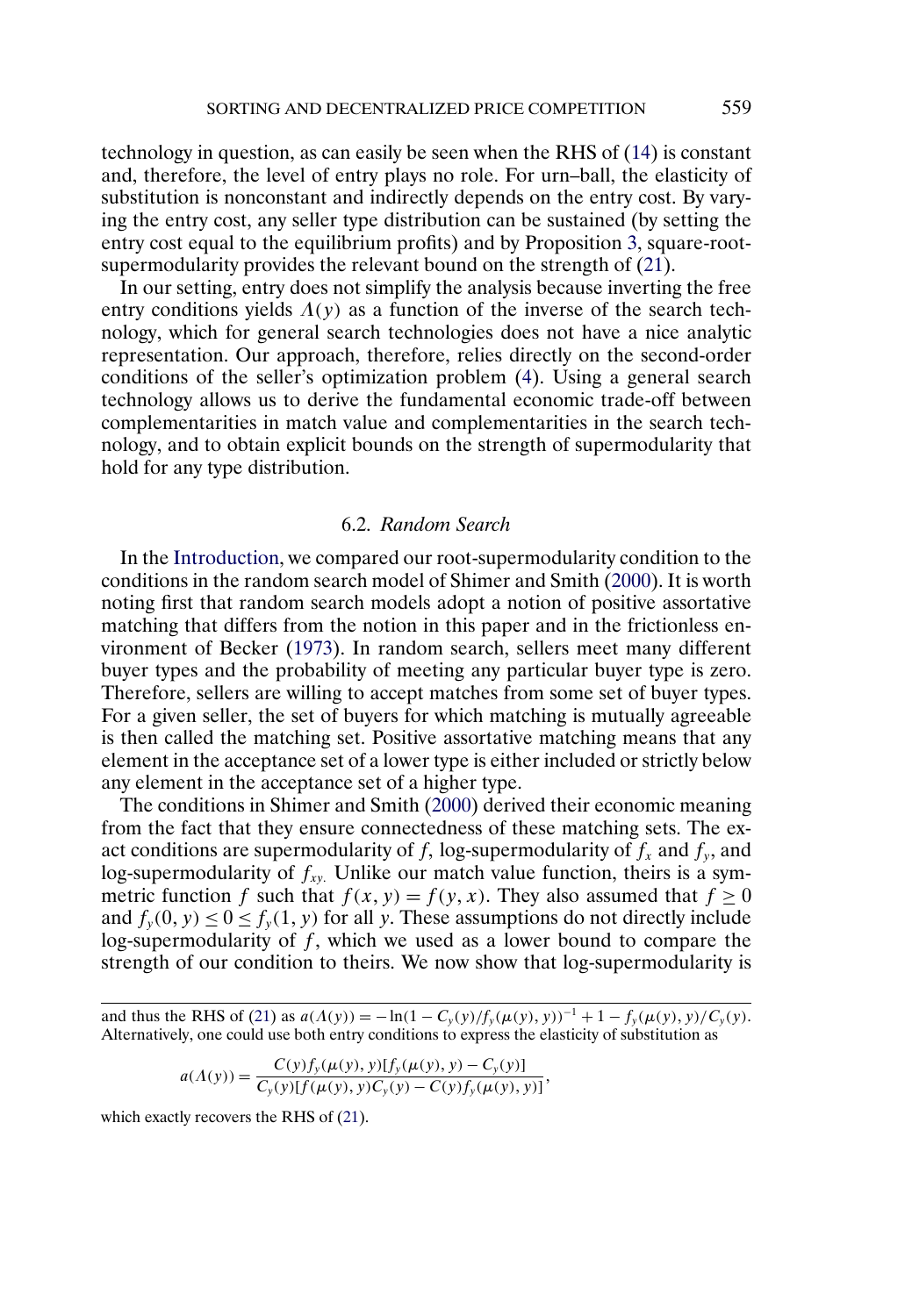implied under the additional monotonicity restriction imposed in our model, that is,  $f_y(x, y) \ge 0$  (and by symmetry,  $f_x(x, y) \ge 0$ ).

Assume that the conditions of the previous paragraph hold. A function  $f$  is log-supermodular if  $\log f$  is supermodular or, equivalently, if for all  $(x, y)$ , the condition  $f_{xy}f - f_xf_y \ge 0$  holds (where we suppress the arguments). Obviously this condition holds whenever  $f_x = 0$  because of supermodularity  $(f_{xy} \ge 0)$ and  $f \ge 0$ . Now we establish that it holds even at points with  $f_x > 0$ . First, observe that log-supermodularity trivially holds at  $(0, 0)$  under the assumptions above. Then it is sufficient to show that at any  $(x, y)$  at which logsupermodularity holds, the left-hand side of the condition increases in  $x$ . The argument applies symmetrically for increases in  $y$ , which establishes the result that log-supermodularity holds at all  $(x, y)$ . The left-hand side of the logsupermodularity condition increases in  $x$  if

$$
(23) \t f_{x^2y}f+f_{xy}f_x-f_{x^2}f_y-f_xf_{xy}\geq 0.
$$

Log-supermodularity of  $f_x$  was assumed, which implies  $f_{x^2y} f_x - f_{x^2} f_{xy} \ge 0$ . From this inequality, we can now substitute for  $f_{x^2y}$  in (23) and also substitute for  $f_{xy}$  from the inequality of the log-supermodularity condition to get the more demanding inequality  $f_{x^2}f_y + f_{xy}f_x - f_{x^2}f_y - f_xf_{xy} \ge 0$ , which holds trivially.

We have, therefore, established that the conditions in Shimer and Smith [\(2000\)](#page-35-0) together with monotonicity imply log-supermodularity. Although the reverse is not true (not every log-supermodular function fulfills the conditions in Shimer and Smith [\(2000\)](#page-35-0); not all log-supermodular functions also have first and cross-partial derivatives that are log-supermodular), at least this result gives us a useful lower bound for the strength of supermodularity required under random search that can be used for comparison with our setting.

### 6.3. *Vanishing Frictions and Convergence to the Walrasian Equilibrium*

The competitive benchmark of the Walrasian economy (Becker [\(1973\)](#page-34-0), Rosen [\(1974\)](#page-35-0)) induces positive sorting under mere supermodularity. There are no frictions in a competitive setting. Such a lack of frictions can be captured in our setup by assuming that agents can perfectly match into pairs. This leads to a benchmark search technology represented by  $m_B(\lambda) = \min{\{\lambda, 1\}}$ (see the kinked, solid line  $m(\lambda)$  in Figure [1\)](#page-22-0). The short side of the market always matches with probability 1 while those types on the long side get rationed in proportion to the buyer–seller ratio. We can now consider vanishing frictions to be a sequence of matching functions that converges to  $m_B$  and investigate whether the condition for sorting reduces to mere supermodularity as required in the Walrasian benchmark.

This approach of considering the limit economy as frictions vanish ties in with the large literature that validates Walrasian trade as the limit of matching and bargaining games (see, among many others, Rubinstein and Wolinsky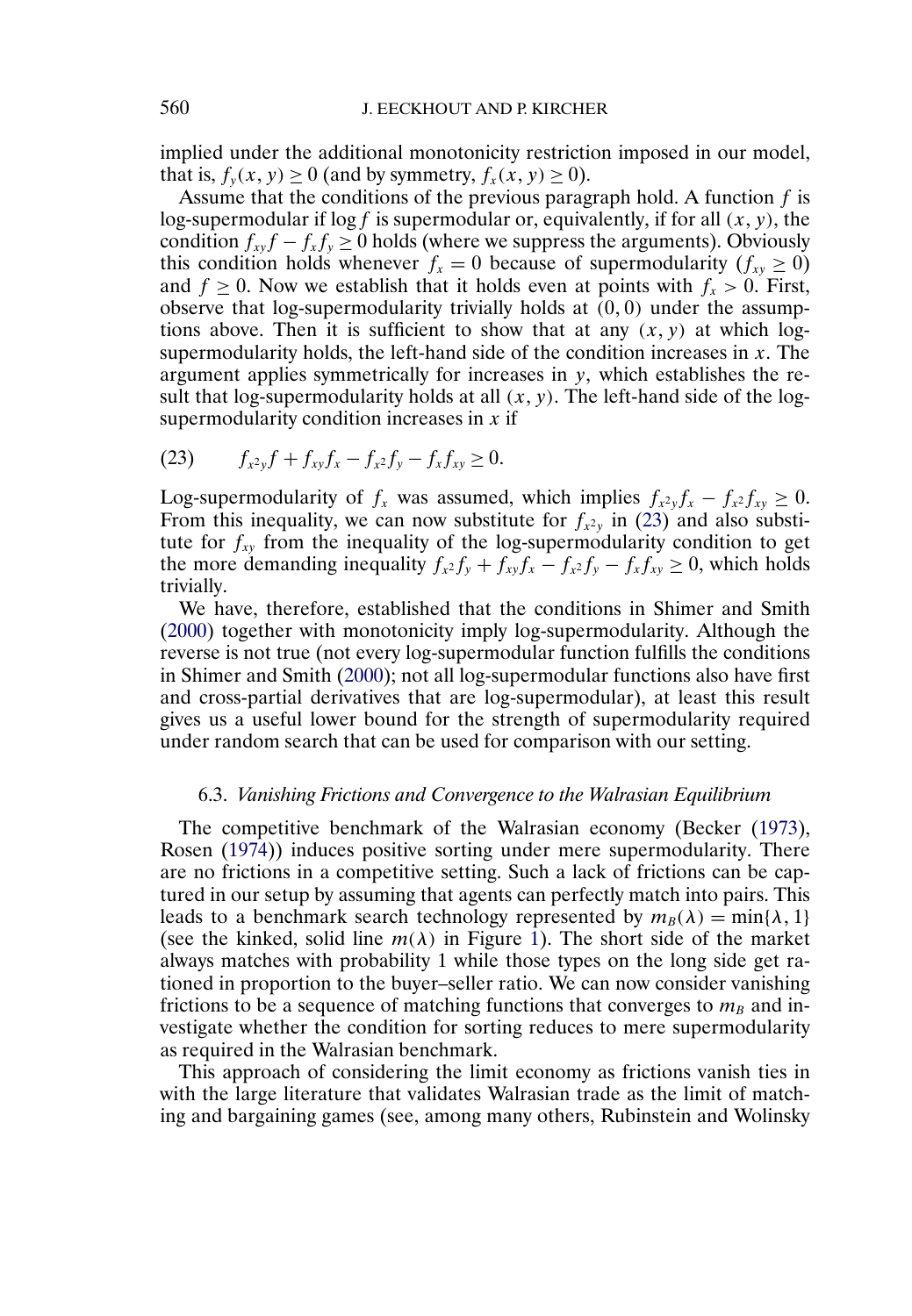<span id="page-22-0"></span>

FIGURE 1.—Vanishing frictions for the static search technology.

[\(1985\)](#page-35-0), Gale [\(1986\)](#page-34-0), and more recently, Lauermann [\(2007\)](#page-34-0)). This literature generally studies dynamic games and shows convergence as trading becomes more frequent. While this approach can be replicated with similar success in a dynamic extension of our setting,<sup>15</sup> our contribution here is to take a different perspective by modeling vanishing frictions directly through changes in the search technology.

We obtain immediately an apparent discrepancy between the idea of convergence to Becker's [\(1973\)](#page-34-0) supermodularity condition and the n-rootsupermodularity condition as implied by Theorem [1.](#page-12-0) For example, the class of logarithmic search technologies  $m(\lambda) = 1 - \ln(1 + e^{(1-\lambda)/(1-\delta)}) / \ln(1 + e^{1/(1-\delta)})$ with  $\delta \in (0, 1)$  fulfills the premise of Proposition [3](#page-15-0) and, therefore, requires square-root-supermodularity for any level of  $\delta$  to induce assortative matching. Yet it converges uniformly to the competitive benchmark  $m_B(\lambda)$  as  $\delta \to 1$ , where we would expect the weaker condition of supermodularity (Becker [\(1973\)](#page-34-0)) to apply.

To resolve this apparent discrepancy, observe that our condition for sorting entails the elasticity of substitution  $a(\lambda, \delta)$  that depends on the search technology through the parameter  $\delta$ <sup>16</sup> While  $m \to m_B$  uniformly as  $\delta \to 1$ , the elasticity of substitution does not converge to zero uniformly. In particular, in markets with few buyers, the elasticity of substitution remains close to one-

<sup>15</sup>The working paper version of this paper incorporates the fully dynamic extension of the model, including results on the convergence of our condition. We further discuss the dynamic model in the [Conclusion.](#page-23-0)

<sup>16</sup>Some algebra establishes that  $a(\Lambda, \delta) = (1 + \exp(\frac{1-\Lambda}{1-\delta}))\frac{1-\delta}{\Lambda} - \exp(\frac{1-\Lambda}{1-\delta})(\ln(1 + \exp(1/(1-\Lambda)))$  $\delta$ ()) – ln(1 + exp( $\frac{1-A}{1-\delta}$ )))<sup>-1</sup>.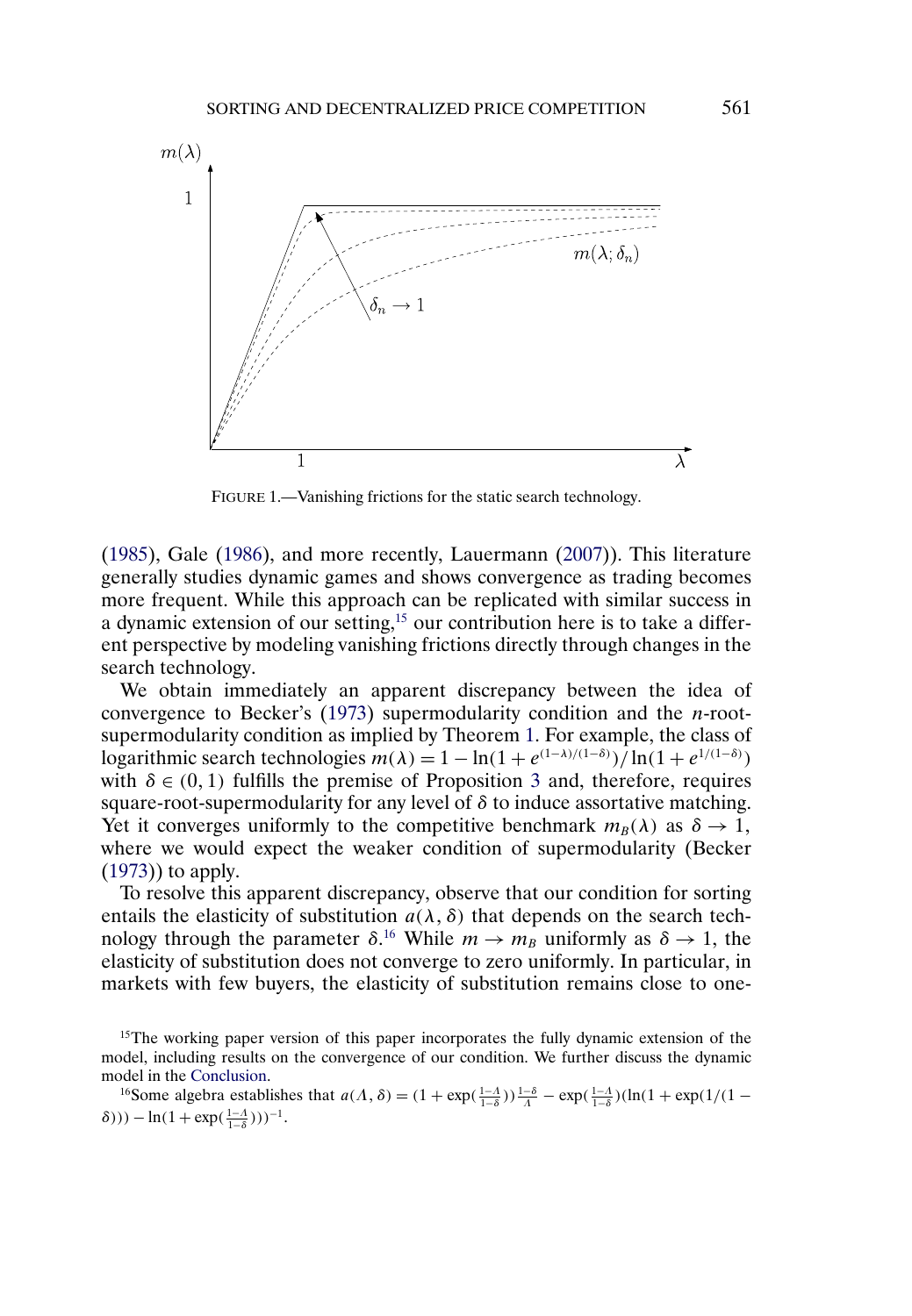<span id="page-23-0"></span>half. With vanishing frictions, the strength of the square-root-supermodularity condition comes only from the submarkets with few buyers ( $\lambda \approx 0$ ), that is, when at least some sellers match with very low probabilities due, for example, to an aggregate imbalance where the overall mass of sellers exceeds the mass of buyers. If this is not the case, that is, if all sellers can trade with probability bounded away from zero along a sequence of  $\delta$ 's such that  $m \to m_B$ , then the standard supermodularity condition emerges: some tedious application of l'Hôpital's rule reveals that  $\lim_{\delta \to 1} a(\lambda, \delta) = 0$  for all  $\lambda > 0$ . More generally this means that the set of seller types that trade with positive probability but for whom Becker's condition does not (approximately) govern the matching pattern includes only those sellers with queue length around zero (i.e., those that can hardly trade) as frictions vanish. Becker's [\(1973\)](#page-34-0) insight is, therefore, recovered for vanishing frictions as it applies to all types that have nonvanishing trading prospects.

A special case is that of the CES search technology, because the only way to get convergence to  $m_B$  is by changing the elasticity of substitution  $a \rightarrow 0$ . By construction, there is then not only uniform convergence of  $m$ , but also uniform convergence of a, and as a result, the necessary and sufficient condition for PAM converges to mere supermodularity for all matched pairs.

#### **CONCLUSION**

In the presence of search frictions in a market with two-sided matching, price competition gives rise to two distinct and opposing forces that determine sorting. The degree of complementarity in the match value is a force toward positive assortative matching, whereas search frictions embody a force toward negative assortative matching. We identify a condition based on the elasticities of substitution of the match value function and that of the search technology that summarizes this trade-off. It tells us exactly how much additional complementarity above and beyond mere supermodularity—namely root-supermodularity—is needed in terms of the match value to induce positive sorting, where the exact root depends on the elasticity of substitution in the search technology.

This elasticity condition also augments the standard Hosios [\(1990\)](#page-34-0) condition for efficiency by relating different submarkets. In addition to the split of the surplus for a given pair of buyer–seller types as analyzed by Hosios, the novel determinant of efficiency here is which types are matched in equilibrium. Then not only is the derivative of the aggregate search technology important (as in Hosios), but also is the elasticity of substitution across different pairs.

In this work, we have made various simplifying assumptions. Some of them we relaxed in the working paper version of this paper. If seller preferences depend on the price and additionally their own type—for example, due to opportunity costs that depend on the seller's own type—our results still obtain, only now the match value is the sum of the buyer's and the seller's valuation: If the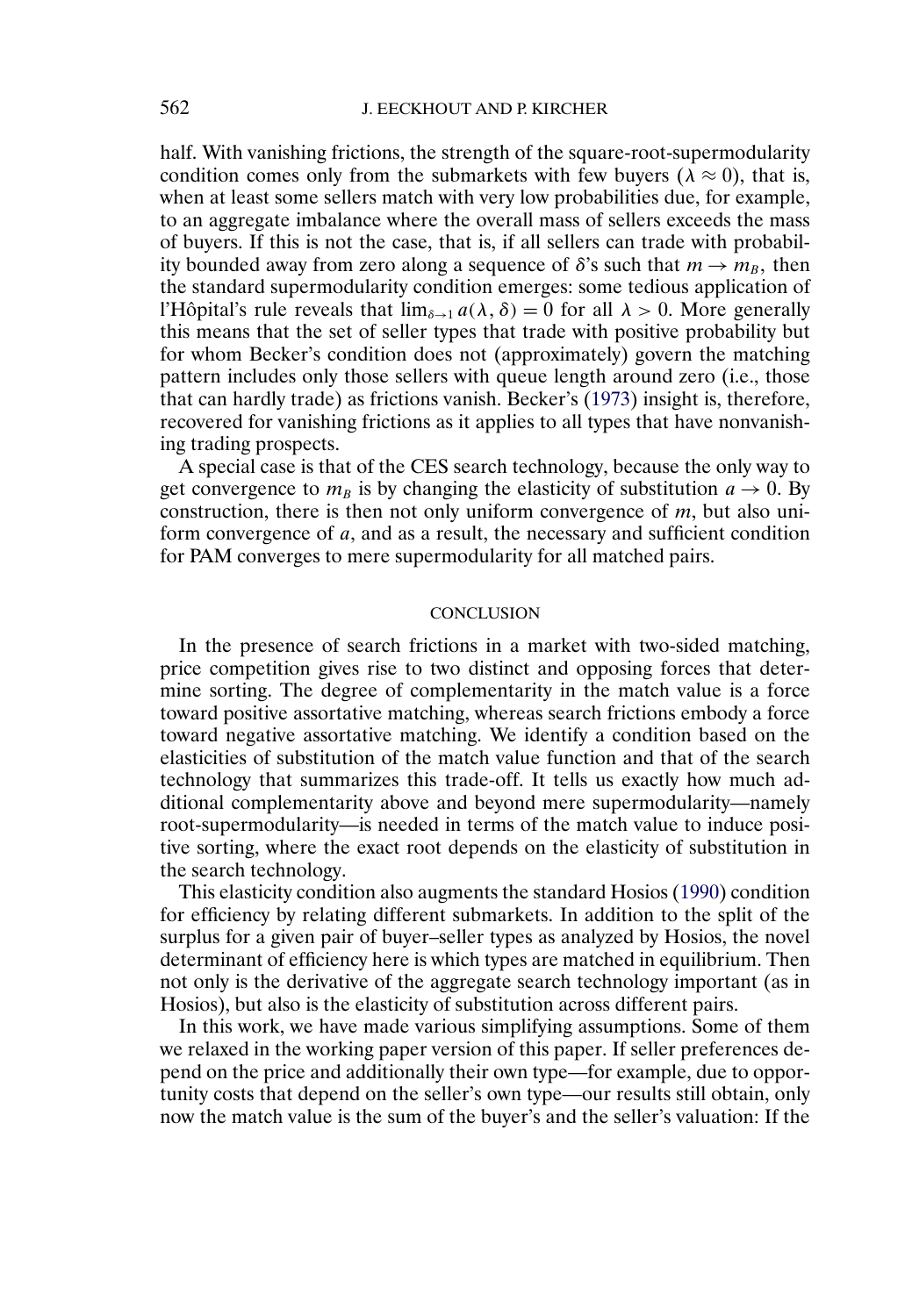<span id="page-24-0"></span>sellers' preferences are of the form  $f^s(y) + p$ , then our conditions on the match value function refer to  $f(x, y) + f'(y)$ . Our results further generalize if sellers also care about the buyer's type, provided they are able to specify the desired buyer type together with the price so as to avoid problems of adverse selection. Alternatively, our results apply if the seller posts a payoff he wants to obtain (rather than a price), which makes the buyer the residual claimant. In addition to the preferences, we also relax the time structure. We consider steady states in a repeated interaction and show that n-root-supermodularity still ensures positive assortative matching. The condition of  $n$ -root-supermodularity  $(n = 1 - \overline{a}^{-1})$  is still sufficient, though a weaker root that depends on the discount factor may also suffice.17

We conclude with a final thought on the connection to many-to-many matching markets for which the literature yet lacks a characterization of the sorting patterns. While our setup requires each seller to trade a single unit with at most one buyer, it does resemble a particular kind of two-sided many-to-many matching market. When  $\beta$  buyers of type x and  $\sigma$  sellers of type y form a coalition, they produce output  $M(\beta, \sigma) f(x, y)$ . Instead of buyers and sellers, the sides can be interpreted as teachers and students, where a coalition is a school, or machines and workers, where a coalition is a factory. Given the similarity in structure, we expect our results to apply to this setting as well.

## APPENDIX

PROOF OF THEOREM [1:](#page-12-0) We prove the result for case (i), positive assortative matching. An analogous derivation establishes the result for negative assortative matching. The proof for PAM consists of two parts, one for the sufficient condition, and one for the necessary condition.

PROPOSITION A1-Sufficiency: If the function  $f(x, y)$  is strictly n-root*supermodular where*  $n = (1 - \overline{a})^{-1}$ , *then any equilibrium entails positive assortative matching under any type distributions*  $B(x)$ ,  $S(y)$ .

PROOF—By Contradiction: Consider a (candidate) equilibrium  $(G, H)$  that does not entail positive assortative matching. Then there exist  $(x, y, p)$  and  $(x', y', p')$  on the support of H such that  $x > x'$  but  $y < y'$ . Then x has to be part of the solution to the seller's optimization problem [\(4\)](#page-8-0) for y, and  $x'$  has to be part of the solution to [\(4\)](#page-8-0) for y', given  $U(\cdot, G, H)$ . We contradict this in four steps.

 $17$  For the search technologies in Proposition [3,](#page-15-0) square-root-supermodularity remains necessary, while for CES matching technologies, weaker conditions apply that depend on the discount factor. Note that these results assume the existence of a steady state, which can be assured under a "cloning" assumption that we make in the working paper.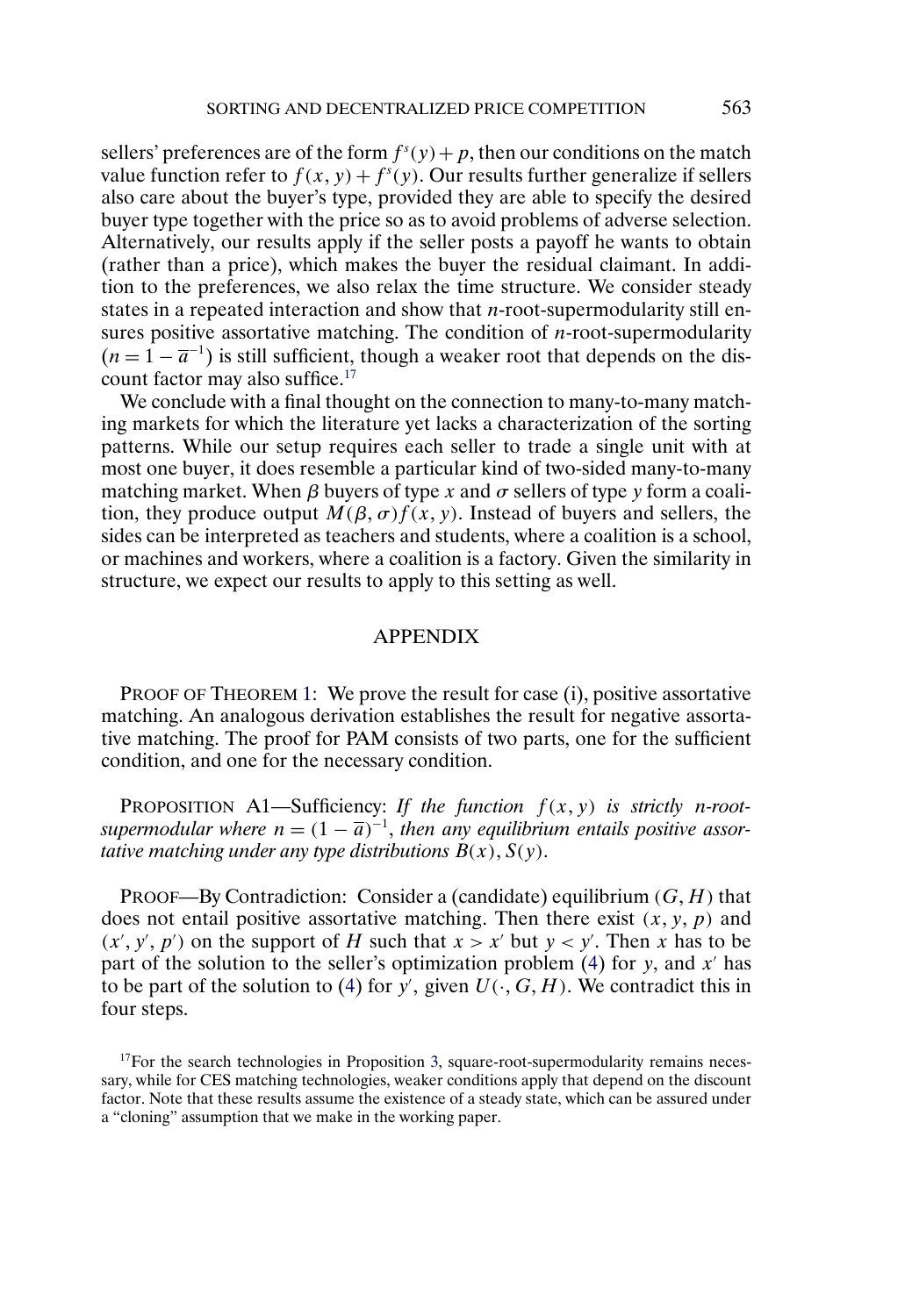*Step* 1—*Reformulating the sellers' maximization problem*. The optimization problem [\(4\)](#page-8-0) of seller y can be written as

(24) 
$$
\max_{x,\lambda,p} \{m(\lambda)p:q(\lambda)[f(x,y)-p] = U(x, G, H)\}
$$

$$
\Leftrightarrow \max_{x,\lambda} \{m(\lambda)f(x,y) - \lambda U(x, G, H)\}
$$

$$
\Leftrightarrow \max_{x} \Pi(x,y|U(\cdot, G, H)),
$$

where  $\Pi$  in the last line is defined as

(25) 
$$
\Pi(x, y | V(\cdot)) \equiv \max_{\lambda} m(\lambda) f(x, y) - \lambda V(x)
$$

for any positive and continuous function  $V(\cdot)$ . The following obvious property will be useful later:

(I) For any two positive and continuous functions  $V(\cdot)$  and  $W(\cdot)$ , and any seller type x, the inequality  $\Pi(x, y|V(\cdot)) < \Pi(x, y|W(\cdot))$  holds if and only if  $V(x) > W(x).$ 

We have achieved the desired contradiction if the maximizer of  $(24)$  for y is smaller than for y'. Defining  $\Gamma(y|V(\cdot)) = \arg \max_x \Pi(x, y|V(\cdot))$ , this means that we have achieved the contradiction if

(26) 
$$
\max \Gamma(y|U(\cdot, G, H)) \le \min \Gamma(y'|U(\cdot, G, H)).
$$

*Step* 2—*Introducing differentiability through auxiliary buyer utility*  $V(\cdot)$ . To show (26), it will convenient to have  $\Pi$  differentiable. To achieve this, we do not directly work with buyers' equilibrium utility  $U(\cdot, G, H)$ , but rather we work with a particular auxiliary function  $V(\cdot)$  that we define implicitly as

(27) 
$$
\Pi(x, y | V(\cdot)) = \Pi(x, y | U(\cdot, G, H))
$$

for all  $x \leq \varkappa \equiv \max \Gamma(v|U(\cdot, G, H))$ , and  $V(x) = U(x, G, H)$  otherwise. This means that if seller y has to leave utility  $V(x)$  to the buyers, he is indifferent between all types that are below  $\varkappa$ , that is,  $\Gamma(y|V) = [\underline{x}, \varkappa]$ . Equation (27) defines  $V(x)$  uniquely by property (I) established in the previous step. Note that  $V(x)$  is differentiable by construction since the implicit function theorem delivers

$$
V'(x) = \frac{m(\lambda)}{\lambda} f_x(x, y),
$$

where  $\lambda$  takes the value that maximizes the right-hand side of (25). Since  $\varkappa$ is a maximizer of  $\Pi(x, y|U(\cdot, G, H))$ , property (I) also establishes another property: (II)  $V(x) \le U(x, G, H)$  everywhere.

*Step* 3—*Positive cross-partials*. Now consider seller  $y' > y$  in a neighborhood of y. Taking the cross-partial of  $\Pi(x, y'|V)$  and incorporating that  $\overline{V}$  is defined

<span id="page-25-0"></span>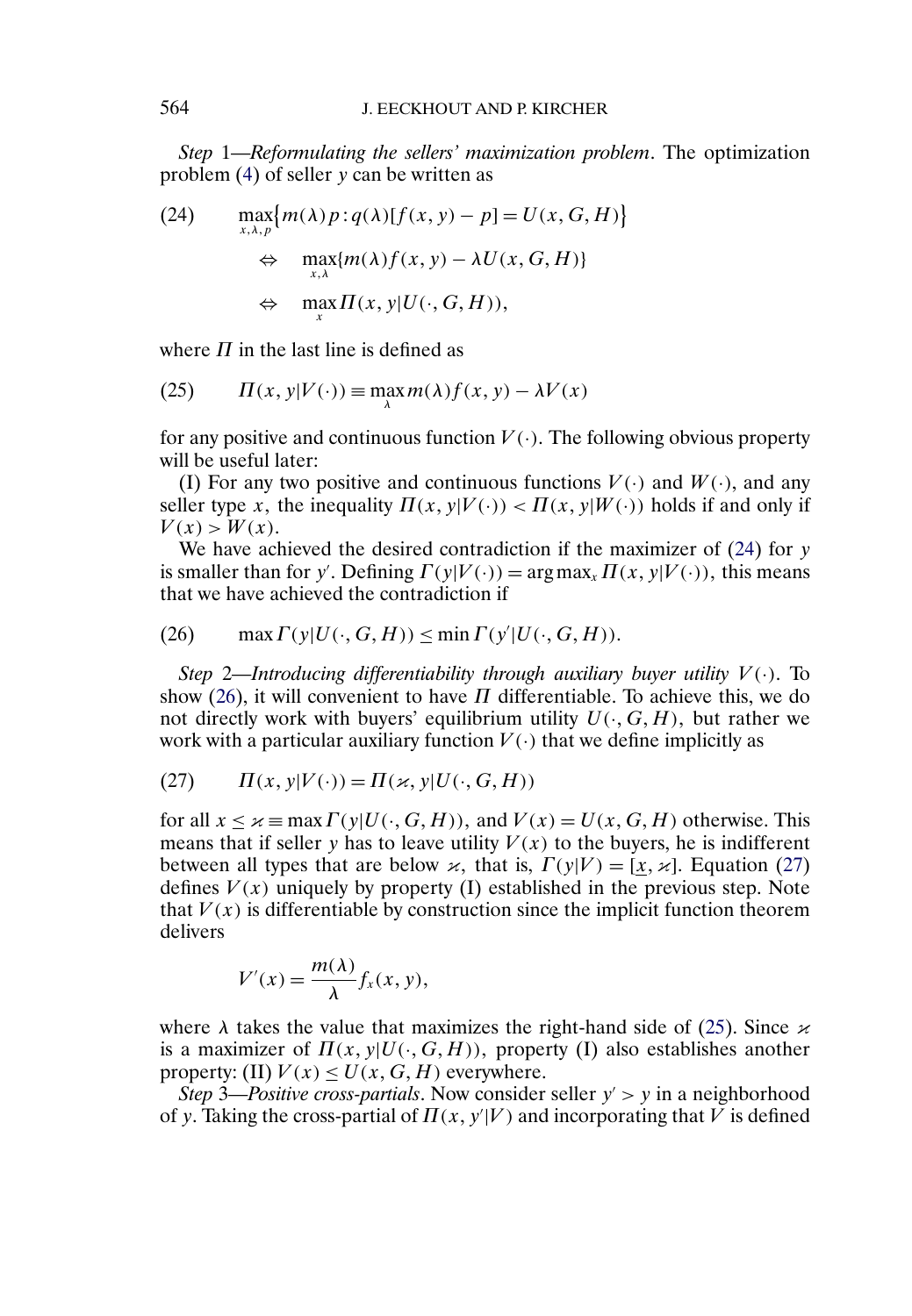<span id="page-26-0"></span>by [\(27\)](#page-25-0) together with [\(25\)](#page-25-0), we obtain, after some tedious algebra, for all  $x \in$ [ $x, \varkappa$ ] that

(28) 
$$
\frac{\partial \Pi(x, y'|V)}{\partial x \partial y}\Big|_{y'=y} = \left[f_{xy}(x, y) - \frac{m'(\lambda)(\lambda m'(\lambda) - m(\lambda))}{\lambda m''(\lambda)m(\lambda)} \frac{f_x(x, y)f_y(x, y)}{f(x, y)}\right] m(\lambda),
$$

where  $\lambda$  takes the value that maximizes the right-hand side of [\(25\)](#page-25-0). This crosspartial evaluated at  $y' = y$  is strictly positive since the RHS of (28) is strictly positive by strict *n*-root-supermodularity of f. Hence for  $y'$  slightly larger than y, the cross-partial remains strictly positive by continuity. On [x,  $\varkappa$ ] we have  $\Pi(x, y | V) = \Pi(x', y | V)$  by construction and, therefore,  $\Pi(x, y | V)$  <  $\Pi(x', y'|V)$  when  $x < x'$ . Therefore, any x that maximizes  $\Pi$  has to lie above  $\varkappa$ , and we obtain a third property: (III) min  $\Gamma(y'|V) \ge \varkappa$ .

*Step* 4—*Reintroducing*  $U(\cdot, G, H)$  *instead of the auxiliary buyer utility*  $V(\cdot)$ *.* By construction,  $V(x) = U(x, G, H)$  for  $x \geq x$  and, by (II), it holds that  $V(x) \le U(x, G, H)$  everywhere. Therefore, by (I) we have  $\Pi(x, y | V) =$  $\Pi(x, y|U(\cdot, G, H))$  for  $x \geq x$  and  $\Pi(x, y|V) \geq \Pi(x, y|U(\cdot, G, H))$  everywhere. Since by (III), min  $\Gamma(y|V) \ge \varkappa$ , this implies immediately that min  $\Gamma(y'|V)$  $U(\cdot, G, H) \ge \varkappa$ . By the definition of  $\varkappa$ , this implies [\(26\)](#page-25-0). *Q.E.D.* 

PROPOSITION A2—Necessity: *If any equilibrium is positive assorted under any type distributions*  $B(x)$  *and*  $S(y)$ *, then*  $f(x, y)$  *is weakly n-root-supermodular where*  $n = (1 - \overline{a})^{-1}$ .

PROOF: By contradiction. Suppose there exists some  $(\hat{x}, \hat{y})$ , such that the match value function is not *n*-root-supermodular, but there exists an equilibrium that exhibits PAM for any distributions  $B, S$ . We will contradict this in four steps; the main insights are in the first three steps.

Step 1—*Construct a set*  $Z_{\varepsilon}$  *around*  $(\hat{x}, \hat{y})$ *, where f is nowhere n-rootsupermodular*. By the smoothness properties of f, there exists  $\varepsilon > 0$  such that f is not root-supermodular anywhere on  $Z_{\varepsilon} = [\hat{x} - \varepsilon, \hat{x} + \varepsilon] \times [\hat{y} - \varepsilon, \hat{y} + \varepsilon]$ . We can choose  $\varepsilon$  such that

$$
f_{xy}(x, y) - \alpha \frac{f_x(x, y) f_y(x, y)}{f(x, y)} < 0
$$

for all  $(x, y) \in Z_{\varepsilon}$  for some  $\alpha < \overline{a}$ . By continuity of  $a(\lambda)$ , there exists  $\lambda_1, \lambda_2$  such that  $a(\lambda) > \alpha$  for all  $\lambda \in [\lambda_1, \lambda_2]$ . If buyer and seller types are in  $Z_{\varepsilon}$  and they trade at queue lengths in  $[\lambda_1, \lambda_2]$ , the lack of sufficient supermodularity means that PAM cannot be sustained, as we formalize in the next steps.

*Step* 2—*Let*  $Z_{\varepsilon}$  *shrink so that types are similar.* Consider a sequence  $\{\varepsilon_k\}_{k=1}^{\infty}$ ,  $0 < \varepsilon_k < \varepsilon$ , that monotonically converges to zero. Let  $B_k$  and  $S_k$  be associated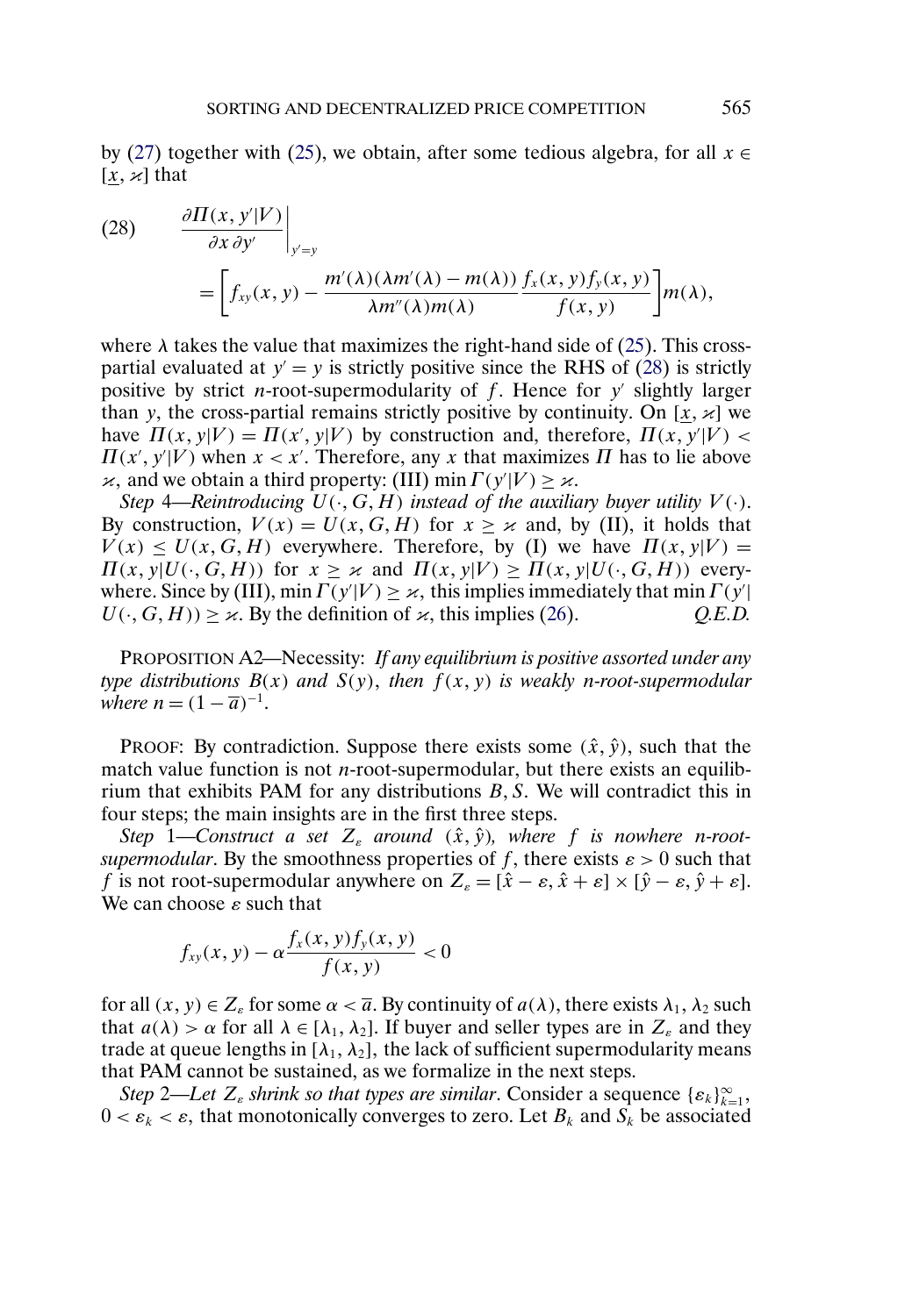<span id="page-27-0"></span>sequences of distributions of buyer and seller types. Let  $B_k$  be uniform with support on  $X_k = [\hat{x} - \varepsilon_k, \hat{x} + \varepsilon_k]$  and unit mass  $B_k(\hat{x} + \varepsilon_k) = 1$ . Let  $S_k$  be uniform with support on  $\mathcal{Y}_k = [\hat{y} - \varepsilon_k, \hat{y} + \varepsilon_k]$  with mass  $S_k(\hat{y} + \varepsilon_k) = 2/(\lambda_1 + \lambda_2)$  $\lambda_2$ ), that is, the aggregate ratio of buyers to sellers remains constant at the average of  $\lambda_1$  and  $\lambda_2$ , independent of k. By construction, the buyer–seller types that trade are within  $Z_{\varepsilon}$  for any k.

*Step* 3—*For some* k, all buyers and sellers trade at queue lengths in  $(\lambda_1, \lambda_2)$ . Consider an equilibrium  $(G_k, H_k)$  for each k. Note first that the difference in expected buyer utilities converges to zero, in the sense that for every  $\xi > 0$ , there exists  $\kappa$  such that  $|U(x_1, G_k, H_k) - U(x_2, G_k, H_k)| \leq \xi$  for any  $x_1, x_2 \in \mathcal{X}_k$  and any  $k \geq \kappa$ . This notion of convergence is used throughout this proof. It can be shown based on equilibrium condition (ii), which ensures that  $|U(x_1, G_k, H_k) - U(x_2, G_k, H_k)| \leq \max_{\lambda \in [0,\infty]} \max_{y \in \mathcal{Y}_k} q(\lambda) |f(x_1, y)$  $f(x_2, y)$ . Assuming without loss of generality that  $x_1 \ge x_2$ , the right-hand side of the inequality is bounded by  $f(x_1, \hat{y} + \varepsilon_k) - f(x_2, \hat{y} - \varepsilon_k)$ , and this term vanishes since  $x_1 - x_2 \le 2\varepsilon_k \to 0$  and  $\hat{y} + \varepsilon_k - (\hat{y} - \varepsilon_k) = 2\varepsilon_k \to 0$  and f is continuous. Given that the differences in buyer utility vanish with large  $k$  and given that the distance in types vanishes, it is easy to show that the distance between the highest queue length that is part of a solution to [\(4\)](#page-8-0) for some  $y \in \mathcal{Y}_k$  and the lowest queue length that is part of a solution to [\(4\)](#page-8-0) for some  $y' \in \mathcal{Y}_k$  converge to zero. (Also the differences in the value to program [\(4\)](#page-8-0) across seller types in  $\mathcal{Y}_k$  vanish with increasing k, as used in the next step.) Since the differences in queue lengths across sellers vanish, but the aggregate buyer seller ratio is  $(\lambda_1 + \lambda_2)/2$ , all sellers trade at queue lengths in  $(\lambda_1, \lambda_2)$ for k sufficiently large. If we restrict attention only to differentiable equilibria, this immediately contradicts the assumption that the equilibria are PAM, since condition [\(14\)](#page-10-0) in Lemma [1](#page-10-0) is violated.

*Step* 4—*Nondifferentiable equilibria*. Finally, we rule out that equilibria are PAM but nondifferentiable. Let  $\pi_k(y) = \max_p \pi(y, p, G_k, H_k)$  denote the equilibrium profit of seller y, that is, the value of program [\(4\)](#page-8-0). In the previous [proof](#page-24-0) of Proposition [A1,](#page-24-0) the indifference condition [\(27\)](#page-25-0) which defines auxiliary utility  $V_k(x)$  can be restated as  $\Pi(x, y | V_k(\cdot)) = \pi_k(y)$  or

(29) 
$$
\max_{\lambda} m(\lambda) f(x, y) - \lambda V_k(x) = \pi_k(y).
$$

Note that the maximizer of the left-hand side (LHS) of (29) is used in [\(28\)](#page-26-0) in the previous proof. We are done if we can show that there exists  $k$  such that the maximizers of the LHS of (29) lie in  $[\lambda_1, \lambda_2]$  for all  $x \in \mathcal{X}_k$  and any  $y \in \mathcal{Y}_k$ . Then analogous arguments as in the [proof](#page-24-0) of Proposition [A1](#page-24-0) establish that there has to be negative assortative matching since the cross-partial in [\(28\)](#page-26-0) is negative, ruling out PAM.

To show the missing part, recall that the equilibrium profits  $\pi_k(y)$  across sellers in  $\mathcal{Y}_k$  becomes nearly identical for large k (see previous Step 3). Since profits lie in a bounded set, there exist limit point  $\pi_{\infty}$  and a subsequence such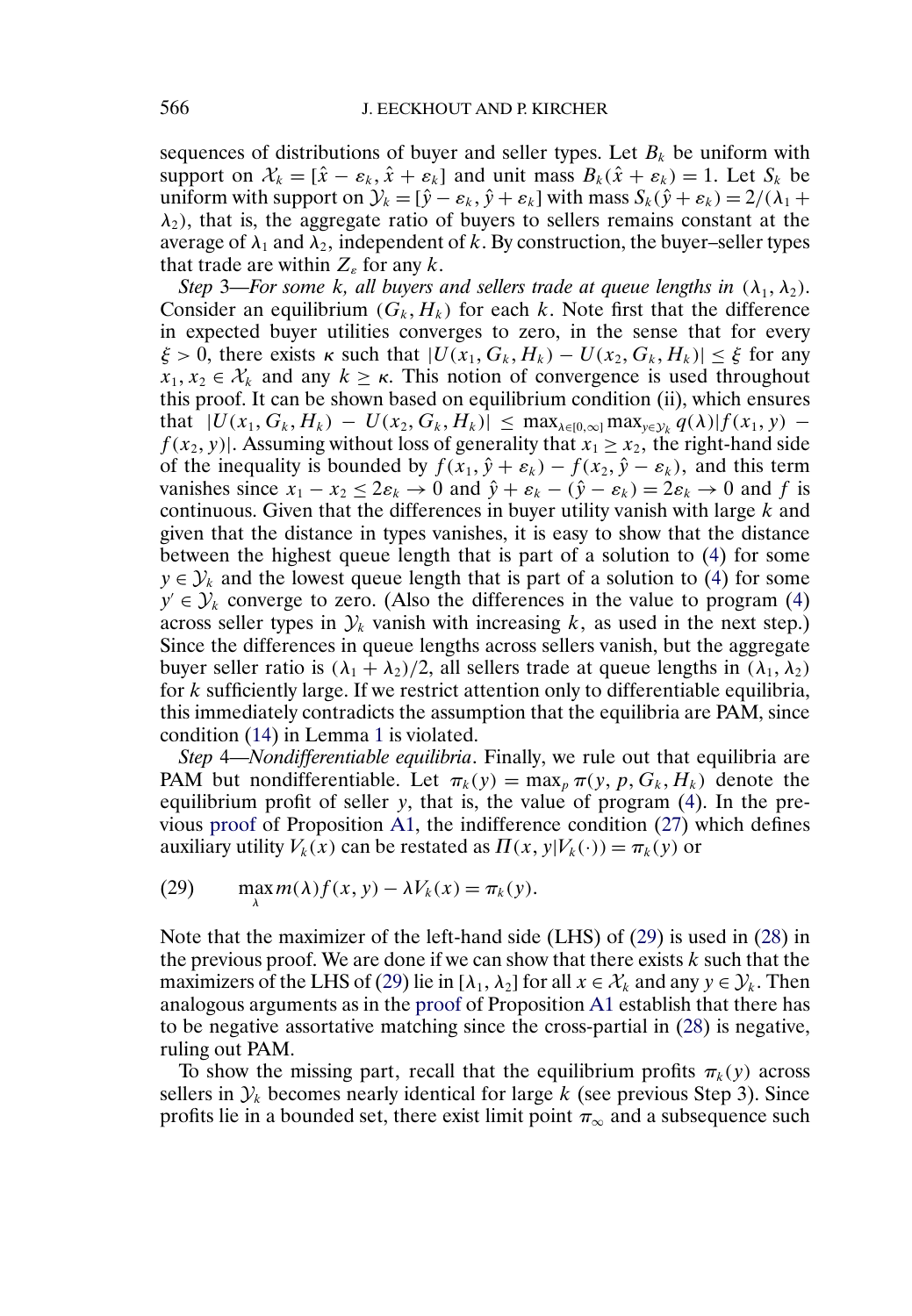<span id="page-28-0"></span>that for any ξ, the distance between the equilibrium profit  $\pi_k(y)$  of any  $y \in \mathcal{Y}_k$ and  $\pi_{\infty}$  are less than  $\xi$ , as k becomes sufficiently large. This convergence of the RHS of [\(29\)](#page-27-0) and the vanishing differences between buyer types mean that there is a subsequence for which  $V_k(x)$  approaches some limit value  $V_\infty$  arbitrarily close for all  $x \in \mathcal{X}_k$  and any  $y \in \mathcal{Y}_k$ . Since  $V_k(x)$  converges to  $V_\infty$  and the support of buyer types shrinks to  $\hat{x}$ , the queue lengths that maximize the LHS of [\(29\)](#page-27-0) have to converge. Finally, observe that they have to converge to a value within  $[\lambda_1, \lambda_2]$  as we will now show. The profit  $\pi_k(y)$  can by [\(5\)](#page-9-0) be written as  $\max_{x,\lambda} m(\lambda) f(x, y) - \lambda U(x, G_k, H_k)$ . Let  $(x_k^*, \lambda_k^*)$  be the equilibrium type and equilibrium queue length which maximize this expression. Since equilibrium queue lengths lie in  $[\lambda_1, \lambda_2]$  for large k as shown in Step 3, we have  $\lambda_k^* \in (\lambda_1, \lambda_2)$  for k large enough. Since all maximizers of the LHS of [\(29\)](#page-27-0) converge, and  $\lambda_k^*$  is such a maximizer (for  $x_k^*$ ), all maximizers converge to the limit of  $\lambda_k^*$  that lies within  $(\lambda_1, \lambda_2)$ . *Q.E.D.*

PROOF OF PROPOSITION [1:](#page-13-0) (i) Given search technology m, let  $a_1 = \frac{1}{3}\overline{a} + \frac{2}{3}\underline{a}$ and  $a_2 = \frac{2}{3}\overline{a} + \frac{1}{3}\underline{a}$ . Choose  $\lambda_1$  and  $\lambda_2$  such that  $a(\lambda) \in [a_1, a_2]$  for all  $\lambda \in [\lambda_1, \lambda_2]$ . Consider  $f(x, y) = (x + y + 1)^{(n+n_2)/2}$ . This function is n<sub>2</sub>-root-supermodular but nowhere *n*-root-supermodular, where  $n_2 = (1 - a_2)^{-1}$  and  $n = (1 - a)^{-1}$ . Now consider a sequence of distributions  $B_k$  and  $S_k$  with support on [0,  $\varepsilon_k$ ], with  $B_k(\varepsilon_k) = 1$  and  $S_k(\varepsilon_k) = 2/(\lambda_1 + \lambda_2)$ . Analogous arguments as in Steps 2– 4 in the [proof](#page-26-0) of Proposition [A2](#page-26-0) show that all agents desire trade at a queue lengths in  $(\lambda_1, \lambda_2)$ , and  $n_2$ -root-supermodularity implies PAM. This establishes the first part. Part (ii) can be established analogously, with preference function  $f(x, y) = (x + y + 1)^{(n+n_1)/2}$ , where  $n_1 = (1 - a_1)^{-1}$  and  $n = (1 - a)^{-1}$ . *Q.E.D.* 

PROOF OF PROPOSITION [2:](#page-14-0) We prove the result for positive sorting; the proof for negative sorting is analogous. We construct a positively assorted differentiable equilibrium  $(G, H)$  in three steps: First we explore necessary conditions that restrict the connection between the queue length, the assignment, and the price that different seller types face in equilibrium. Then we "reverseengineer" the associated equilibrium  $(G, H)$ , and, finally, we check that the equilibrium conditions are indeed met.

*Step* 1—*Exploiting necessary conditions*. Rather than consider equilibrium distributions  $(G, H)$  directly, we reverse-engineer them by exploiting first some necessary conditions about the relationship between the queue length  $\Lambda(y)$ [formally  $\Lambda(y, p(y))$ ], the assignment $\mu(y)$ , and the price  $p(y)$  in a differentiable equilibrium.

First, the buyer–seller ratio integrated over a range of seller types equals the number of buyers that choose these types (as required by the Radon–Nikodym derivative), which relates  $\Lambda$  to  $\mu$  via  $\int_y^{\overline{y}} A(\cdot) dS = \int_{\mu(y)}^{\overline{x}} dB$ . This yields

(30) 
$$
\mu'(y) = s(y) \Lambda(y) b(\mu(y))^{-1}.
$$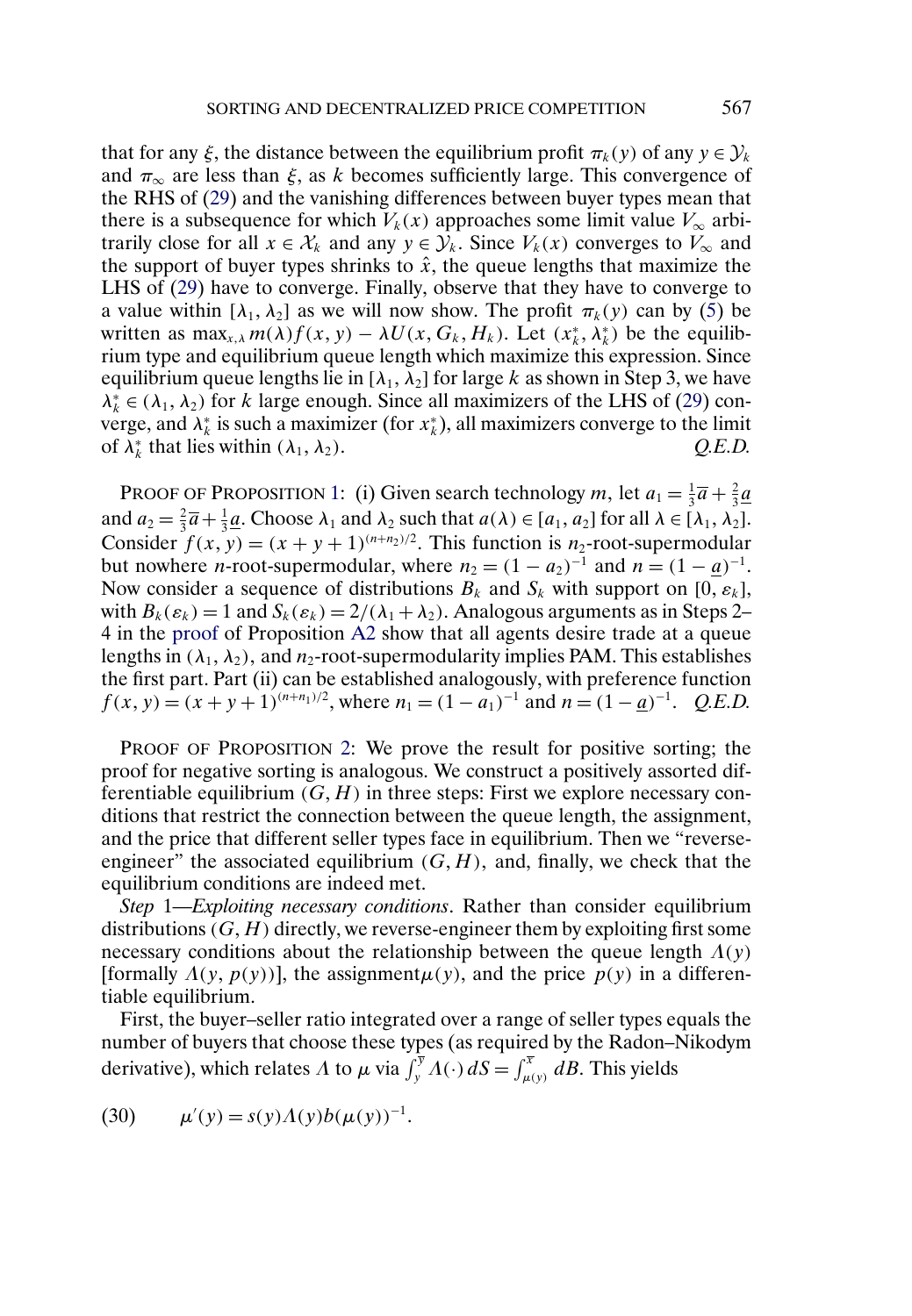<span id="page-29-0"></span>Second,  $\Lambda$  and  $\mu$  are linked via the first-order conditions given in [\(6\)](#page-9-0) and [\(7\)](#page-9-0) for some positive and increasing function  $U(y)$ . From [\(6\)](#page-9-0) and (7) we can derive [\(11\)](#page-10-0), which together with [\(30\)](#page-28-0) yields

(31) 
$$
A'(y) = -\frac{1}{m''(\Lambda(y))f(\mu(y), y)}
$$

$$
\times \left[ \frac{(A(y)m'(A(y)) - m(A(y)))s(y)}{b(\mu(y))} f_x(\mu(y), y) + m'(A(y)) f_y(\mu, y) \right].
$$

Third,  $\Lambda$  and  $\mu$  are linked via two boundary conditions. Intuitively, the lowest active seller type, that is, the lowest type  $x_0$  that does not take the outside option, has to obtain at least as much utility as the outside option of zero and has to get exactly zero if  $x_0 > x$ ; otherwise, lower types would get more by becoming active. A similar logic holds for the lowest seller type  $y_0$  that trades in equilibrium. Therefore, the boundary buyers' equilibrium utility [given in [\(6\)](#page-9-0)] and the boundary sellers' equilibrium profits [given by [\(6\)](#page-9-0) substituted into [\(5\)](#page-9-0)] have to satisfy

(32) 
$$
m'(A(y_0))f(\mu(y_0), y_0) \ge 0
$$
 with equality if  $\mu(y_0) > \underline{x}$ ,

(33) 
$$
[m(\Lambda(y_0)) - \Lambda(y_0)m'(\Lambda(y_0))]f(\mu(y_0), y_0) \ge 0
$$
  
with equality if  $y_0 > y$ .

Equations [\(30\)](#page-28-0) and (31) together constitute a differential equation system in  $\Lambda$ ,  $\mu$ . One initial condition is  $\mu(\bar{y}) = \bar{x}$ . Given a second initial condition on the queue length at the top seller,  $\Lambda(\bar{y}) = \bar{\lambda} \in (0, \infty)$ , the system uniquely determines  $\Lambda(y)$  and  $\mu(y)$  (in the direction of lower y) at all y down to some limit point  $y_0(\overline{\lambda})$ . This limit point is characterized either by  $y_0(\overline{\lambda}) = y$ , or by  $\mu(y_0(\overline{\lambda})) = \underline{x}$ , or by  $\lim_{y \searrow y_0(\overline{\lambda})} \Lambda(y) = 0$ , or by  $\lim_{y \searrow y_0(\overline{\lambda})} \Lambda(y) = \infty$ , whichever arises first. Since the lower bound has to satisfy (32) and (33), this imposes restrictions on the free parameter  $\lambda$ . We can show (the proof is available in the working paper version of the paper) that there exists an initial condition  $\overline{\lambda} \in$  $(0,\infty)$  such that the resulting  $y_0(\overline{\lambda})$ ,  $\lambda(y_0(\overline{\lambda}))$ , and  $\mu(y_0(\overline{\lambda}))$  fulfill boundary conditions (32) and (33). For the following discussion, consider such a  $\overline{\lambda}$ , which fixes the associated solutions  $\Lambda$  and  $\mu$  to [\(30\)](#page-28-0) and (31), and fixes associated boundary types  $y_0$  and  $x_0 = \mu(y_0)$  uniquely.

The price function  $p(y)$  for each type  $y \ge y_0$  can then be reconstructed since the profit  $m(\Lambda(y))p(y)$  has to equal the constructed profits given by [\(6\)](#page-9-0) substituted into [\(5\)](#page-9-0), yielding after division by  $m(\Lambda(y))$  that  $p(y) =$  $[1 - A(y)m'(A(y))/m(A(y))]f(\mu(y), y)$ . For types below  $y_0$ , note that  $y_0 >$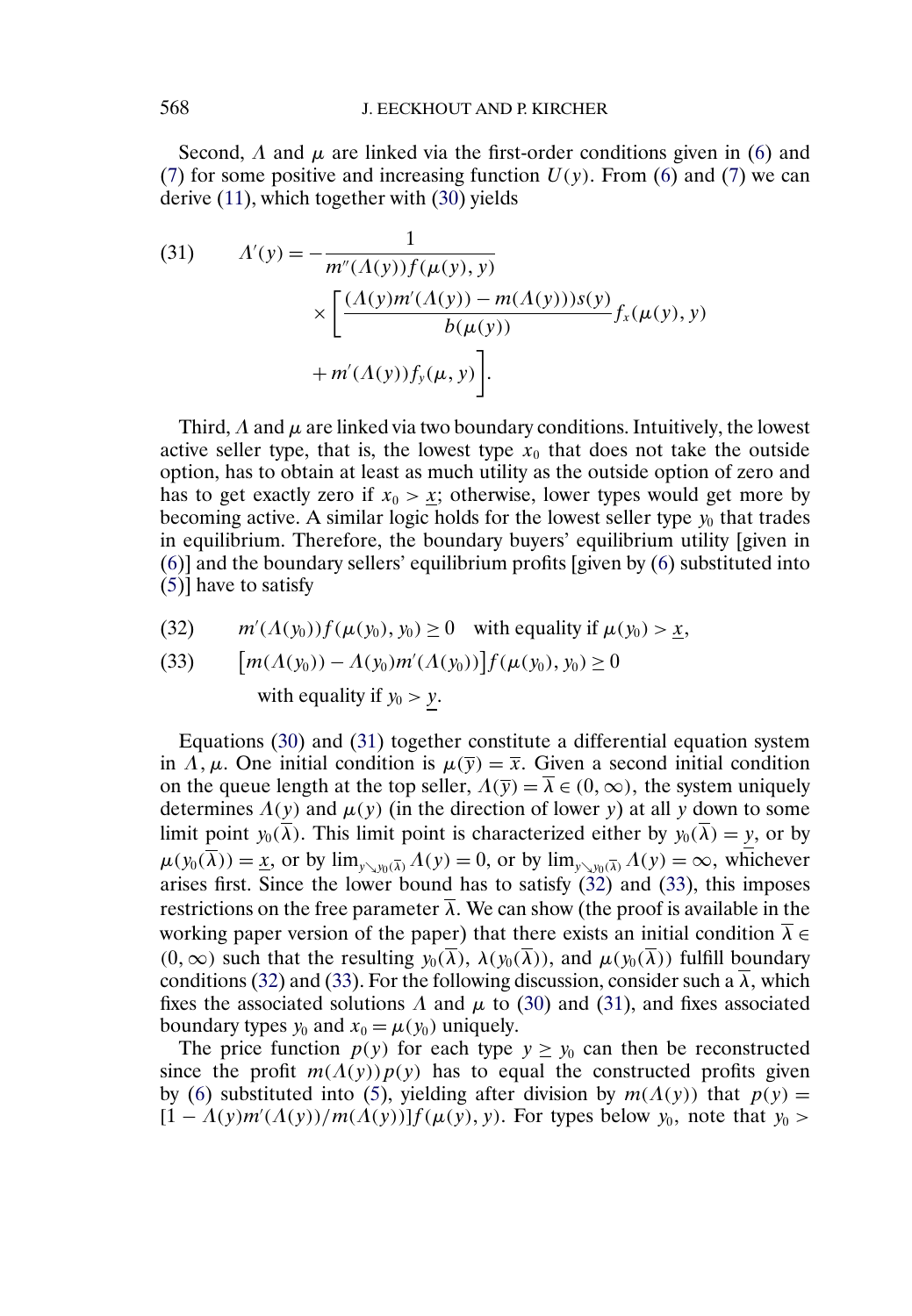y implies by [\(32\)](#page-29-0) that  $\Lambda(y_0) = \lim_{y \to y_0} \lambda(y) = 0$ , which implies  $p(y_0) =$  $\overline{\lim}_{y\to y_0} p(y) = 0$  since  $\lim_{\Delta\to 0} m(\Lambda)/\Lambda = m'(0)$  and, therefore,  $\lim_{y\to y_0} \Lambda(y) \times$  $m'(A(y))/m(A(y)) = 1$ . Note that the finite limit  $\lim_{\Delta \to 0} m(A)/A = m'(0)$ indeed exists: finite  $m'(\lambda)$  exists by assumption for  $\lambda > 0$ , is monotone (by  $m''(\lambda) < 0$ ), and is bounded (by  $m'(\lambda) \le 1$ , as otherwise  $\lim_{\lambda \to 0} q(\lambda) =$  $\lim_{\lambda \to 0} m(\lambda)/\lambda = \lim_{\lambda \to 0} m'(\lambda) > 1$ , which violates  $q(\lambda) \in [0, 1]$ ). The boundary seller does not obtain any buyers even at a zero price, and all types below him also obtain no buyers independent of the price they charge because their quality is also too low. So we can set  $p(y) = 0$  for all  $y < y_0$ .

*Step* 2—*Recovering the equilibrium*  $(G, H)$ . The equilibrium distributions  $(G, H)$  can now be constructed from the  $\mu$  and p functions derived in the first step. Consider the sellers first. We integrate all of them that offer prices below  $p$  as derived in the previous step:

$$
G(y, p) = \int_{y_0}^{y} s(\tilde{y}) I_{[p(\tilde{y}) \le p]} d\tilde{y},
$$

where  $I$  is an indicator function that takes the value of 1 if the qualifier in square brackets it true and takes the value 0 otherwise. Clearly,  $G_y = S$  by construction, as required. Next consider the buyers. Types below  $x_0$  choose their outside option  $\emptyset$ . That is, at any price  $p \geq 0$  these types trade below (by our convention in footnote [5\)](#page-6-0) and, therefore, have mass  $B(x)$ . Therefore, for all  $x < x_0$  we have  $H(x, y, p) = B(x)$  for all  $(y, p) \in (\mathcal{Y} \times \mathcal{P}) \cup \{\emptyset\}$ . For all buyers with  $x \ge x_0$  we have  $H(x, \emptyset) = B(x_0)$  and for all other  $(y, p) \in \mathcal{Y} \times \mathcal{P}$ ,

(34) 
$$
H(x, y, p) = \int_{y_0}^{y} b(\mu(\tilde{y})) I_{[\mu(\tilde{y}) \le x]} I_{[p(\tilde{y}) \le p]} d\tilde{y} + B(x_0).
$$

Clearly  $H<sub>x</sub> = B$ , as required.

*Step* 3—*Checking the equilibrium conditions*. By construction, the function  $\Lambda(y)$  as constructed in the first step coincides with a Radon–Nikodym derivative  $\Lambda_{GH}(y, p)$  of G with respect to H along all  $(y, p(y))$ . Also, the function  $U(\cdot)$  in the first step coincides with  $U(\cdot, G, H)$  by construction. To check that  $(G, H)$  is indeed an equilibrium, we can extend  $\Lambda_{GH}$  to the entire domain by [\(3\)](#page-7-0) and check the equilibrium conditions (i) and (ii).

Condition (i) amounts to verifying that no seller y wants to deviate and offer a different price than  $p(y)$  constructed above (because  $(y, p(y))$ ) are the only combinations in the support of  $G$ ), which is equivalent to checking that no seller has a profitable deviation from  $(\mu(y), \Lambda(y), p(y))$  in [\(4\)](#page-8-0). Additionally, condition (ii) requires us to check that no buyer  $\mu(y)$  wants to deviate and trade at some combination other than  $(y, p(y))$  (again  $(\mu(y), y, p(y))$  are the only combinations in the support of H, except for those buyers below  $x_0$  for which we have to check that they do not want to trade at all).

The verification is facilitated by the observations that if sellers do not have an incentive to deviate, then buyers have no incentive to deviate. This follows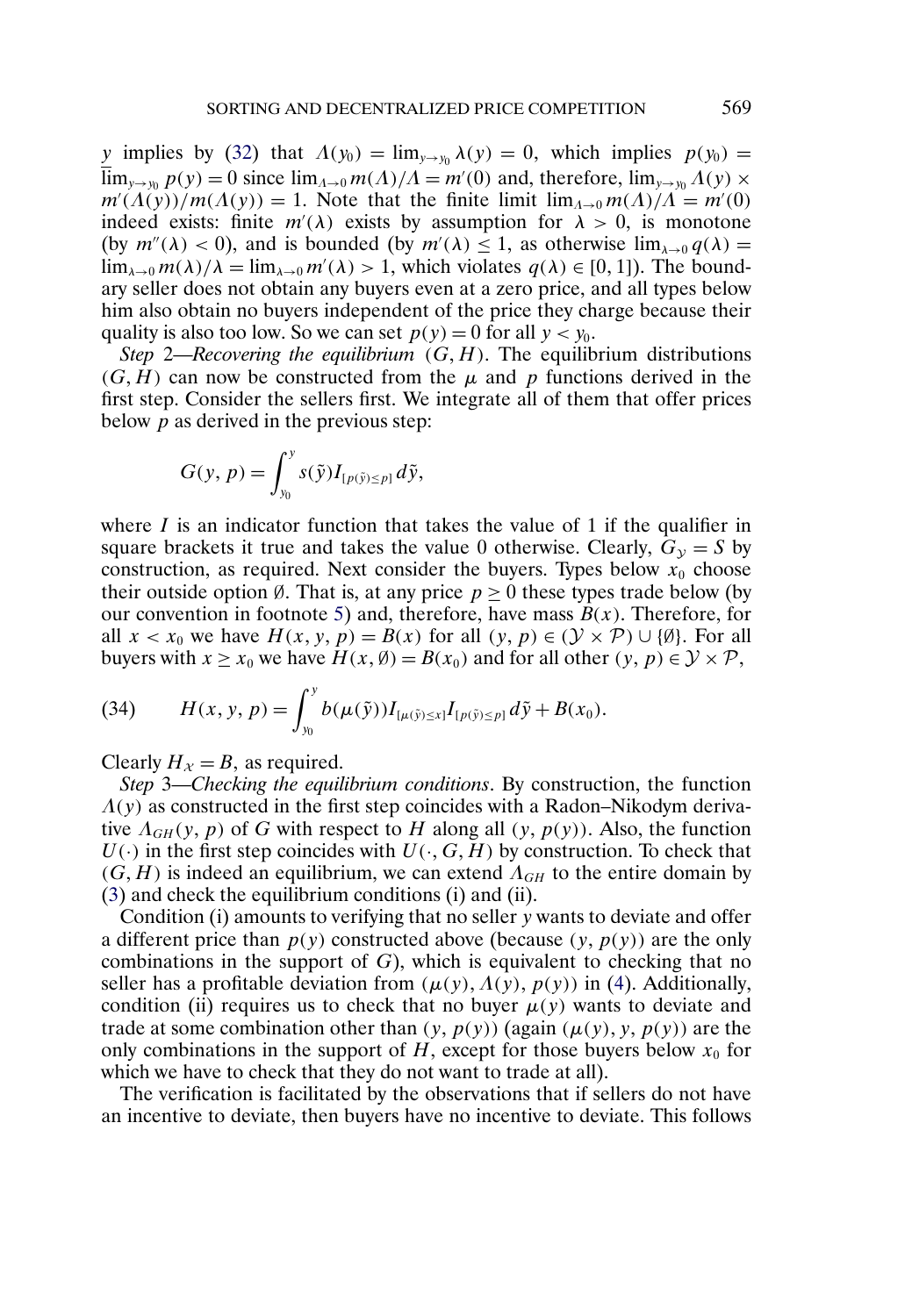directly from the fact that a profitable deviation for buyers means that, in program  $(4)$ , sellers can make higher profits. (Another way to see this is that  $(31)$ ) is exactly the buyers' envelope condition.) Moreover, for the sellers, we only have to consider types in [ $y_0$ ,  $\overline{y}$ ]. If there are seller types below  $y_0$ , these types do not have a profitable deviation because, by boundary condition [\(33\)](#page-29-0), type  $y_0$ makes zero profits and we will verify that he does not have a profitable deviation despite being a higher type.

For types in  $[v_0, \overline{v}]$  we know that  $(\mu(v), \Lambda(v), p(v))$  constructed above is indeed a local maximum in  $(4)$ , because *n*-root-supermodularity implies that the Hessian [\(8\)](#page-9-0) is negative definite. We now establish that the solution is a global maximum. Consider a seller y with assigned buyer type x, that is,  $x =$  $\mu(y)$ . Now suppose there is another buyer  $x' = \mu(y')$ , different from x, which is optimal for y, that is,  $x'$  satisfies the necessary first-order conditions [\(6\)](#page-9-0) and [\(7\)](#page-9-0) for optimality for seller y (together with for some queue length).<sup>18</sup> Since  $(x', y)$  fulfill both [\(6\)](#page-9-0) and [\(7\)](#page-9-0), they satisfy the generalization of (6),

(35) 
$$
q(s(x', y))f_x(x', y) - U'(x') = 0,
$$

where  $s(x', y)$  is defined as the queue length such that  $\Lambda(y) = s(x', y)$  solves  $m'(A(y))f(x', y) - U(x') = 0$  in analogy to [\(7\)](#page-9-0). Now suppose that  $x' > x$ , which implies  $y' > y$ ; the opposite case is analogous. Since  $\mu(y') = x'$ , these types also fulfill [\(6\)](#page-9-0) and [\(7\)](#page-9-0) by our construction in Step 1; therefore, they fulfill also

(36) 
$$
q(s(x', y'))f_x(x', y') - U'(x') = 0.
$$

We rule out that both (35) and (36) are satisfied simultaneously by showing that  $q(s(x', y))f_x(x', y)$  is strictly increasing in y. The derivative of this expression with respect to y, together with implicit differentiation of  $(7)$  to recover  $\partial \mathbf{s}(x', y) / \partial y$ , is strictly positive if and only if

$$
f_{xy}(x', y) > a(s(x', y))f_y(x', y)f_x(x', y)f(x', y)^{-1},
$$

which is ensured by *n*-root-supermodularity (where  $n = (1 - \overline{a})^{-1}$ ). This implies that the solution to the first-order condition in [\(6\)](#page-9-0) and [\(7\)](#page-9-0) is a global maximum. *Q.E.D.*

PROOF OF PROPOSITION [3:](#page-15-0) Trade in pairs requires  $\lambda q(\lambda) = m(\lambda)$ . Therefore,  $q''(\lambda) = [m''(\lambda) - 2q'(\lambda)]\lambda^{-1}$ . Then  $|q''(0)| < \infty$  implies  $m''(0) = 2q'(0)$ . Together with  $q'(0) \neq 0$ , this implies  $m''(0) \neq 0$ . Use  $\lambda q(\lambda) = m(\lambda)$  to write [\(13\)](#page-10-0) as  $a(\lambda) = m'(\lambda)q'(\lambda)/(m''(\lambda)q(\lambda))$  and substitute to get  $a(0) =$  $m'(0)/(2q(0))$ . Since  $q(0) = \lim_{\lambda \to 0} m(\lambda)/\lambda = m'(0)$ , one obtains  $a(0) = 1/2$ .

<sup>&</sup>lt;sup>18</sup>This argument assumes x' satisfied  $x' = \mu(y')$  for some y', which does not hold if  $x' < x_0$ . Note that in the case  $x' < x_0$ , both types x' and  $x_0$  obtain zero utility (see [\(32\)](#page-29-0)), and seller y is at least as well off according to [\(4\)](#page-8-0) by attracting  $x_0$  as by attracting x'. For  $x_0$  it holds that  $\mu(y_0) = x_0$ .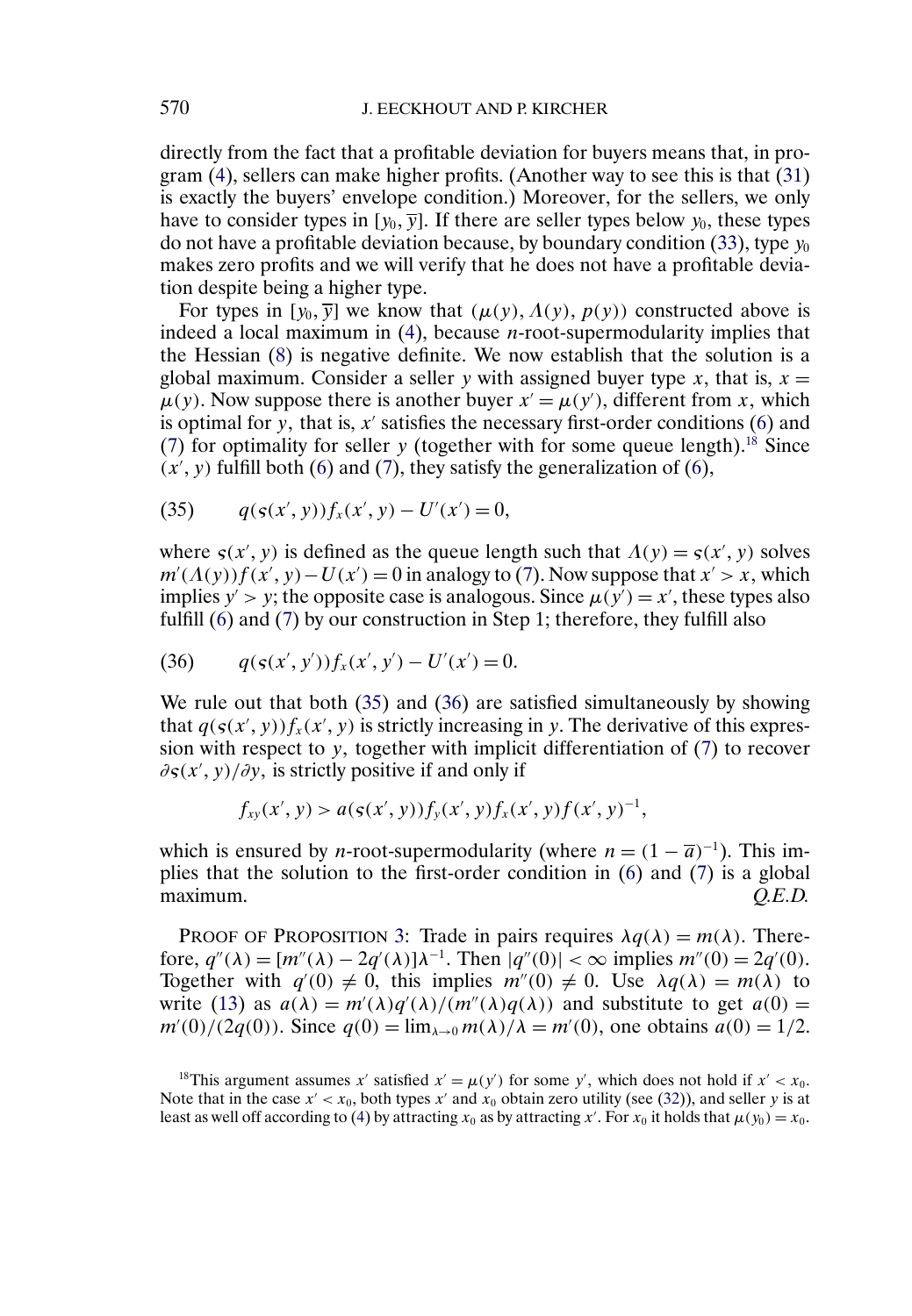<span id="page-32-0"></span>Further,  $a(\lambda) < 1/2$  for all  $\lambda$  if and only if  $q(\lambda)^{-1}$  is convex: since  $q(\lambda)^{-1} =$  $\lambda m(\lambda)^{-1}$ , we have (suppressing the argument of m)  $(\lambda m^{-1})'' = \lambda^2 m^{-3}[-m''q +$  $2m'q'$ ]. This is positive if and only if  $-m''q + 2m'q' \ge 0$  or, equivalently,  $a(\lambda) = m'q'/(m''q) \leq 1/2.$  Q.E.D.

PROOF OF PROPOSITION [4:](#page-17-0) We first show that the planner's assignment coincides with the equilibrium assignment if it is positive assortative. Then we sketch why root-supermodularity implies the associated direction of sorting by showing that it induces the direction locally (the full proof for global assortative matching is available on request).

Assume that H in the planner's solution is assortative, that is, it permits  $\mu$ that is strictly monotone. Since  $H_{\chi y}(\mu(y), y) = B(y)$  and  $H_x = B$ , all the mass is concentrated only on  $(\mu(y), y)$  pairs. For a given  $(\mu(y), y)$  pair, the concavity of the matching function implies that it is optimal if all of these agents trade at the same queue length  $\Lambda(y)$  [formally,  $\Lambda(y, p(y))$  for some  $p(y)$ ].<sup>19</sup> Since all mass is only concentrated on  $(\mu(y), y)$  pairs, the constraints can be conveniently summarized by a single constraint  $\int_y^{\overline{y}} A(\cdot) dS = 1 - B(\mu(y))$  in case of positive sorting and  $\int_y^y A(\cdot) dS = B(\mu(y))$  in case of negative sorting. For given  $(G, H)$ , there is almost everywhere a unique Λ fulfilling this constraint, and a given  $\Lambda$  yields unique  $\mu$  and, thus, a unique  $(G, H)$  [for the given  $p(y)$ ] as can be seen by the analogous construction in Step 2 of the existence proof. The planner can, therefore, directly control  $\Lambda$ , which by the constraint governs the assignment  $\mu$ , leading to the much simpler control problem

(37) 
$$
\max_{A,y_0} \int_{y_0}^{\overline{y}} s(y) \cdot m(\Lambda(y)) \cdot f(\mu(y), y) dy,
$$
  
s.t.  $\mu'(y) = \pm s(y) \Lambda(y) / b(\mu(y)),$ 

where the sign on the constraint is positive for positive sorting and negative for negative sorting,  $y_0$  denotes the lowest type that is assigned to buyers by the planner.

The Hamiltonian to problem (37) is:

(38) 
$$
\mathcal{H}(y,\lambda,\mu) = s(y) \cdot m(\Lambda) \cdot f(\mu,y) + \phi \cdot s(y) \Lambda/b(\mu),
$$

where  $\phi$  is the multiplier.

<sup>19</sup>Formally, the objective in [\(18\)](#page-17-0) can be written as  $\max_{G,H} \int q(\Lambda_{GH}(y, p)) f(\mu(y), y) dH_{\mathcal{Y}P}$ , which is equivalent to  $\max_{G,H} \int m(\Lambda_{GH}(y, p)) f(\mu(y), y) dG$  by the third constraint. This problem is equivalent to  $\max_{G,H} \int m(\Lambda(y)) f(\mu(y), y) dG_y$ , such that  $G_y = S, H_x = B$  and  $\Lambda =$  $dH_y/dG_y$  where  $\Lambda(y) := \int \Lambda_{GH}(y, p) dG(p|y)$ , since the concavity of m always makes it optimal to assign the average queue length.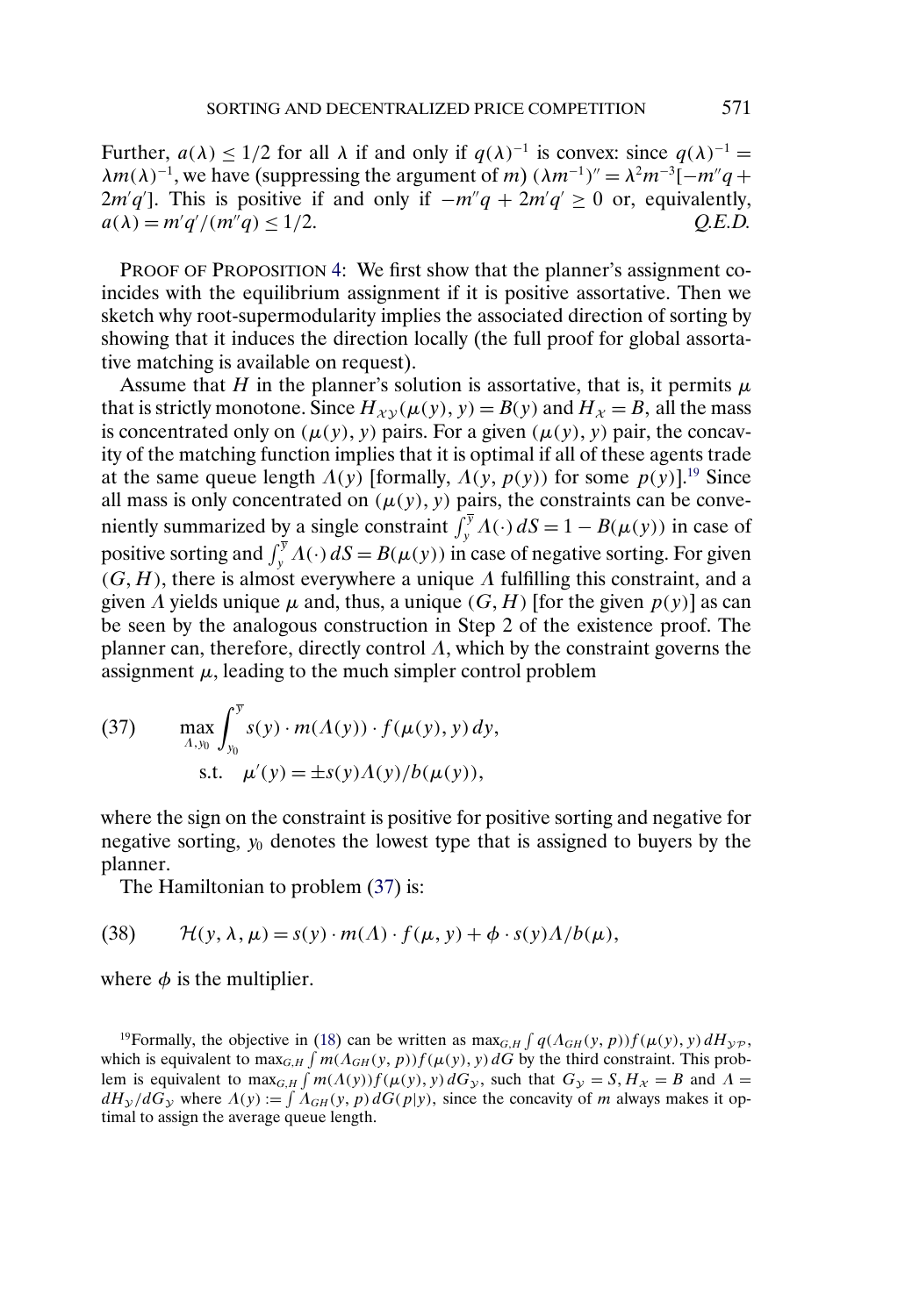<span id="page-33-0"></span>The optimality conditions of the Hamiltonian satisfy:

$$
\Lambda: \quad \frac{\partial \mathcal{H}}{\partial \Lambda} = m'(\Lambda) \cdot f(\mu, y) + \frac{\phi}{b(\mu)} = 0,
$$
  

$$
\mu: \quad \frac{\partial \mathcal{H}}{\partial \mu} = s(y) \cdot m(\Lambda) \cdot f_x(\mu, y) - \phi \cdot s(y) \Lambda \frac{b'(\mu)}{b^2(\mu)} = -\phi'.
$$

Defining  $A(\mu(y)) = -\frac{\phi(y)}{b(\mu(y))}$ , the optimality conditions can be written a

- (39)  $m'(A(y)) \cdot f(\mu(y), y) = A(\mu(y)),$
- (40)  $q(A(y)) \cdot f_x(\mu(x), y) = A'(\mu(y)).$

These equations are identical to first-order conditions [\(6\)](#page-9-0) and [\(7\)](#page-9-0) of the decentralized economy with appropriate reinterpretation of the variables.

To establish that the solution to this program is identical to the solution of the decentralized economy, focus on the case of positive sorting (the alternative case follows analogous steps). The planner's boundary conditions are the following: at the upper bound, assortative matching means that  $\mu(\bar{y}) = \bar{x}$ ; at the lower bound, observe that it is never optimal to assign lower types if higher types have matching probability zero. Therefore,  $\Lambda(y) = 0$  or  $\Lambda(y) = \infty$ only at  $y = y_0$ . Moreover, obviously  $y_0 \ge y$  and  $\mu(y_0) \ge \underline{x}$ . Therefore, the planners' problem has the same boundary conditions as the decentralized equilib-rium. In the proof of existence (Proposition [2\)](#page-14-0), we showed that under  $n$ -rootsupermodularity for  $n = (1 - \overline{a})^{-1}$  any solution of these first-order conditions and the boundary solutions constitutes an equilibrium when integrated up to the corresponding distributions  $(G, H)$ .

Finally, we sketch why the planner's solution is positive assortative if  $f$  is *n*-root-supermodular with  $n = (1 - \overline{a})^{-1}$ . Assume that the planner's solution locally yields a differentiable assignment: on some subset of  $\mathcal{X} \times \mathcal{Y}$ , the distribution H fulfills  $H_{\chi \gamma}(\mu(y), y) = B(x)$  for some function  $\mu$  that is differentiable. Optimality still requires that  $\mu'$  satisfies [\(38\)](#page-32-0) and associated optimality conditions (39) and (40). Yet to maximize the Hamiltonian, the second-order condition must be satisfied: (39) and (40) are identical to [\(6\)](#page-9-0) and [\(7\)](#page-9-0) under appropriate relabeling of variables, and the second-order condition therefore reduces to [\(14\)](#page-10-0), which requires positive sorting. This rules out locally decreasing assignments. A tedious proof that extends this logic globally is available from the authors. *Q.E.D.*

PROOF OF THE EQUILIBRIUM PRICE SCHEDULE: In a differentiable assortative equilibrium with price function  $p(y)$ , assignment function  $\mu(y)$ , and queue length  $\Lambda(y)$  [formally  $\Lambda(y, p(y))$ ], the equilibrium buyer utility  $U(\mu(\nu)) = q(\Lambda(\nu)) [f(\mu(\nu), \nu) - p(\nu)]$  can be totally differentiated to get

(41) 
$$
U'\mu' = A'q'[f-p] + q(f_x\mu' + f_y - p'),
$$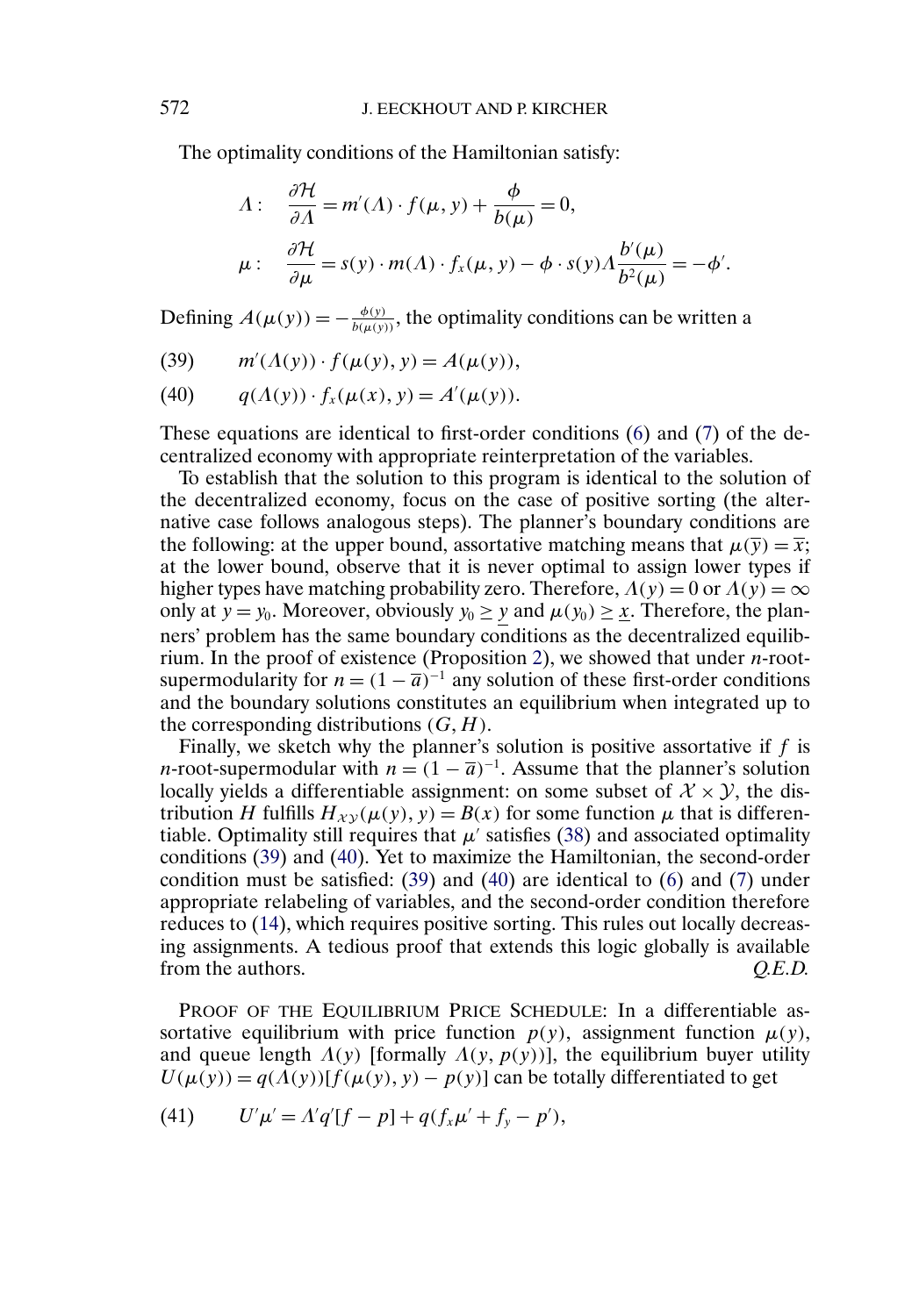<span id="page-34-0"></span>where we suppressed all arguments. Note further that firms' equilibrium prof-its can be recovered by substituting [\(6\)](#page-9-0) into [\(5\)](#page-9-0), yielding  $[m - \Lambda m']f$ . Equating this to the definition of expected profits as trading probability times price (i.e.,  $mp$ ), we obtain the price schedule  $p(y)$  along the equilibrium path as  $p = [1 - \Lambda m'/m]f = [1 - \eta_m]f$ . Substituting this and [\(6\)](#page-9-0) into [\(41\)](#page-33-0), we get after canceling terms that  $0 = q' \eta_m \Lambda' f + q[f_y - p']$ . We can solve this for p': use [\(11\)](#page-10-0) to substitute out  $\Lambda'f$  and use the fact that  $a = m'q'/(m''q)$  to get, after rearranging, that  $p' = f_y + a[f_x \mu'(m/\Lambda - m')\eta_m/m' - (1 - \eta_m)f_y]$ . Since  $[m/\Lambda - m']\eta_m/m' = 1 - \eta_m$ , we obtain [\(17\)](#page-16-0). *Q.E.D.* 

#### **[REFERENCES](http://www.e-publications.org/srv/ecta/linkserver/setprefs?rfe_id=urn:sici%2F0012-9682%28201003%2978%3A2%3C539%3ASADPC%3E2.0.CO%3B2-O)**

- ACEMOGLU, D., AND R. SHIMER [\(1999a\): "Efficient Unemployment Insurance,"](http://www.e-publications.org/srv/ecta/linkserver/openurl?rft_dat=bib:1/1999aAcemoglu&rfe_id=urn:sici%2F0012-9682%28201003%2978%3A2%3C539%3ASADPC%3E2.0.CO%3B2-O) *Journal of Political Economy*[, 107, 893–928.](http://www.e-publications.org/srv/ecta/linkserver/openurl?rft_dat=bib:1/1999aAcemoglu&rfe_id=urn:sici%2F0012-9682%28201003%2978%3A2%3C539%3ASADPC%3E2.0.CO%3B2-O) [\[545,557\]](#page-6-0)
- [\(1999b\): "Holdups and Efficiency With Search Frictions,"](http://www.e-publications.org/srv/ecta/linkserver/openurl?rft_dat=bib:2/1999bAcemoglu&rfe_id=urn:sici%2F0012-9682%28201003%2978%3A2%3C539%3ASADPC%3E2.0.CO%3B2-O) *International Economic Review*[, 40, 827–849.](http://www.e-publications.org/srv/ecta/linkserver/openurl?rft_dat=bib:2/1999bAcemoglu&rfe_id=urn:sici%2F0012-9682%28201003%2978%3A2%3C539%3ASADPC%3E2.0.CO%3B2-O) [\[543,545](#page-4-0)[,546](#page-6-0)[,557\]](#page-7-0)
- [BECKER, G. S. \(1973\): "A Theory of Marriage: Part I,"](http://www.e-publications.org/srv/ecta/linkserver/openurl?rft_dat=bib:3/1973becker&rfe_id=urn:sici%2F0012-9682%28201003%2978%3A2%3C539%3ASADPC%3E2.0.CO%3B2-O) *Journal of Political Economy*, 81, 813–846. [\[539,540](#page-0-0)[,552](#page-1-0)[,555,](#page-13-0)[556,](#page-16-0)[559-](#page-17-0)[562\]](#page-23-0)
- BURDETT, K., S. SHI, AND R. WRIGHT [\(2001\): "Pricing and Matching With Frictions,"](http://www.e-publications.org/srv/ecta/linkserver/openurl?rft_dat=bib:4/2001burdett&rfe_id=urn:sici%2F0012-9682%28201003%2978%3A2%3C539%3ASADPC%3E2.0.CO%3B2-O) *Journal of [Political Economy](http://www.e-publications.org/srv/ecta/linkserver/openurl?rft_dat=bib:4/2001burdett&rfe_id=urn:sici%2F0012-9682%28201003%2978%3A2%3C539%3ASADPC%3E2.0.CO%3B2-O)*, 109, 1060–1085. [\[557\]](#page-18-0)
- [BUTTERS, G. R. \(1977\): "Equilibrium Distributions of Sales and Advertising Prices,"](http://www.e-publications.org/srv/ecta/linkserver/openurl?rft_dat=bib:5/1977butters&rfe_id=urn:sici%2F0012-9682%28201003%2978%3A2%3C539%3ASADPC%3E2.0.CO%3B2-O) *Review of [Economic Studies](http://www.e-publications.org/srv/ecta/linkserver/openurl?rft_dat=bib:5/1977butters&rfe_id=urn:sici%2F0012-9682%28201003%2978%3A2%3C539%3ASADPC%3E2.0.CO%3B2-O)*, 44, 465–491. [\[544\]](#page-5-0)
- DELACROIX, A., AND S. SHI [\(2006\): "Directed Search on the Job and the Wage Ladder,"](http://www.e-publications.org/srv/ecta/linkserver/openurl?rft_dat=bib:6/2006Delacroix&rfe_id=urn:sici%2F0012-9682%28201003%2978%3A2%3C539%3ASADPC%3E2.0.CO%3B2-O) *Inter[national Economic Review](http://www.e-publications.org/srv/ecta/linkserver/openurl?rft_dat=bib:6/2006Delacroix&rfe_id=urn:sici%2F0012-9682%28201003%2978%3A2%3C539%3ASADPC%3E2.0.CO%3B2-O)*, 47, 651–699. [\[558\]](#page-19-0)
- EECKHOUT, J., AND K. PHILIPP [\(2010\): "Sorting versus Screening: Search Frictions and Compet](http://www.e-publications.org/srv/ecta/linkserver/openurl?rft_dat=bib:7/2010Eeckhout&rfe_id=urn:sici%2F0012-9682%28201003%2978%3A2%3C539%3ASADPC%3E2.0.CO%3B2-O)ing Mechanisms," *[Journal of Economic Theory](http://www.e-publications.org/srv/ecta/linkserver/openurl?rft_dat=bib:7/2010Eeckhout&rfe_id=urn:sici%2F0012-9682%28201003%2978%3A2%3C539%3ASADPC%3E2.0.CO%3B2-O)* (forthcoming). [\[558\]](#page-19-0)
- [GALE, D. \(1986\): "Bargaining and Competition, Part I: Characterization,"](http://www.e-publications.org/srv/ecta/linkserver/openurl?rft_dat=bib:8/1986Gale&rfe_id=urn:sici%2F0012-9682%28201003%2978%3A2%3C539%3ASADPC%3E2.0.CO%3B2-O) *Econometrica*, 54, [785–806.](http://www.e-publications.org/srv/ecta/linkserver/openurl?rft_dat=bib:8/1986Gale&rfe_id=urn:sici%2F0012-9682%28201003%2978%3A2%3C539%3ASADPC%3E2.0.CO%3B2-O) [\[561\]](#page-22-0)
- GALENIANOS, M., AND P. KIRCHER [\(2009\): "Directed Search With Multiple Job Applications,"](http://www.e-publications.org/srv/ecta/linkserver/openurl?rft_dat=bib:9/2009Galenianos&rfe_id=urn:sici%2F0012-9682%28201003%2978%3A2%3C539%3ASADPC%3E2.0.CO%3B2-O) *[Journal of Economic Theory](http://www.e-publications.org/srv/ecta/linkserver/openurl?rft_dat=bib:9/2009Galenianos&rfe_id=urn:sici%2F0012-9682%28201003%2978%3A2%3C539%3ASADPC%3E2.0.CO%3B2-O)*, 114, 445–471. [\[558\]](#page-19-0)
- HICKS, J. R. (1932): *The Theory of Wages*. London: Macmillan. [\[550\]](#page-11-0)
- [HOSIOS, A. \(1990\): "On the Efficiency of Matching and Related Models of Search and Unem](http://www.e-publications.org/srv/ecta/linkserver/openurl?rft_dat=bib:11/1990hosios&rfe_id=urn:sici%2F0012-9682%28201003%2978%3A2%3C539%3ASADPC%3E2.0.CO%3B2-O)ployment," *[Review of Economic Studies](http://www.e-publications.org/srv/ecta/linkserver/openurl?rft_dat=bib:11/1990hosios&rfe_id=urn:sici%2F0012-9682%28201003%2978%3A2%3C539%3ASADPC%3E2.0.CO%3B2-O)*, 57, 279–298. [\[543,557,](#page-4-0)[562\]](#page-18-0)
- [KANTOROVICH, L. V. \(1958\): "On the Translocation of Masses,"](http://www.e-publications.org/srv/ecta/linkserver/openurl?rft_dat=bib:12/1958Kantorovich&rfe_id=urn:sici%2F0012-9682%28201003%2978%3A2%3C539%3ASADPC%3E2.0.CO%3B2-O) *Management Science*, 5, 1–4. [\[553\]](#page-14-0)
- [KIRCHER, P. \(2009\): "Efficiency of Simultaneous Search,"](http://www.e-publications.org/srv/ecta/linkserver/openurl?rft_dat=bib:13/2009kircher&rfe_id=urn:sici%2F0012-9682%28201003%2978%3A2%3C539%3ASADPC%3E2.0.CO%3B2-O) *Journal of Political Economy*, 117, [861–913.](http://www.e-publications.org/srv/ecta/linkserver/openurl?rft_dat=bib:13/2009kircher&rfe_id=urn:sici%2F0012-9682%28201003%2978%3A2%3C539%3ASADPC%3E2.0.CO%3B2-O) [\[558\]](#page-19-0)
- KIYOTAKI, N., AND R. WRIGHT [\(1993\): "A Search-Theoretic Approach to Monetary Economics,"](http://www.e-publications.org/srv/ecta/linkserver/openurl?rft_dat=bib:14/1993kiyotaki&rfe_id=urn:sici%2F0012-9682%28201003%2978%3A2%3C539%3ASADPC%3E2.0.CO%3B2-O) *[American Economic Review](http://www.e-publications.org/srv/ecta/linkserver/openurl?rft_dat=bib:14/1993kiyotaki&rfe_id=urn:sici%2F0012-9682%28201003%2978%3A2%3C539%3ASADPC%3E2.0.CO%3B2-O)*, 83, 63–77. [\[545\]](#page-6-0)
- LAUERMANN, S. (2007): "Dynamic Matching and Bargaining Games: A General Approach," Mimeo, University of Michigan. [\[561\]](#page-22-0)
- [MAS-COLELL, A. \(1984\): "On a Theorem by Schmeidler,"](http://www.e-publications.org/srv/ecta/linkserver/openurl?rft_dat=bib:16/1984mas-collel&rfe_id=urn:sici%2F0012-9682%28201003%2978%3A2%3C539%3ASADPC%3E2.0.CO%3B2-O) *Journal of Mathematical Economics*, [13, 201–206.](http://www.e-publications.org/srv/ecta/linkserver/openurl?rft_dat=bib:16/1984mas-collel&rfe_id=urn:sici%2F0012-9682%28201003%2978%3A2%3C539%3ASADPC%3E2.0.CO%3B2-O) [\[545\]](#page-6-0)
- [MCAFEE, R. P. \(1993\): "Mechanism Design by Competing Sellers,"](http://www.e-publications.org/srv/ecta/linkserver/openurl?rft_dat=bib:17/1993mcafee&rfe_id=urn:sici%2F0012-9682%28201003%2978%3A2%3C539%3ASADPC%3E2.0.CO%3B2-O) *Econometrica*, 61, 1281–1312. [\[546,558\]](#page-7-0)
- [MENZIO, G. \(2007\): "A Theory of Partially Directed Search,"](http://www.e-publications.org/srv/ecta/linkserver/openurl?rft_dat=bib:18/2007menzio&rfe_id=urn:sici%2F0012-9682%28201003%2978%3A2%3C539%3ASADPC%3E2.0.CO%3B2-O) *Journal of Political Economy*, 115, [748–769.](http://www.e-publications.org/srv/ecta/linkserver/openurl?rft_dat=bib:18/2007menzio&rfe_id=urn:sici%2F0012-9682%28201003%2978%3A2%3C539%3ASADPC%3E2.0.CO%3B2-O) [\[554\]](#page-15-0)
- [MOEN, E. \(1997\): "Competitive Search Equilibrium,"](http://www.e-publications.org/srv/ecta/linkserver/openurl?rft_dat=bib:19/1997moen&rfe_id=urn:sici%2F0012-9682%28201003%2978%3A2%3C539%3ASADPC%3E2.0.CO%3B2-O) *Journal of Political Economy*, 105, 385–411. [\[543,557\]](#page-4-0)
- MORTENSEN, D., AND R. WRIGHT [\(2002\): "Competitive Pricing and Efficiency in Search Equi](http://www.e-publications.org/srv/ecta/linkserver/openurl?rft_dat=bib:20/2002mortensen&rfe_id=urn:sici%2F0012-9682%28201003%2978%3A2%3C539%3ASADPC%3E2.0.CO%3B2-O)librium," *[International Economic Review](http://www.e-publications.org/srv/ecta/linkserver/openurl?rft_dat=bib:20/2002mortensen&rfe_id=urn:sici%2F0012-9682%28201003%2978%3A2%3C539%3ASADPC%3E2.0.CO%3B2-O)*, 43, 1–20. [\[558\]](#page-19-0)